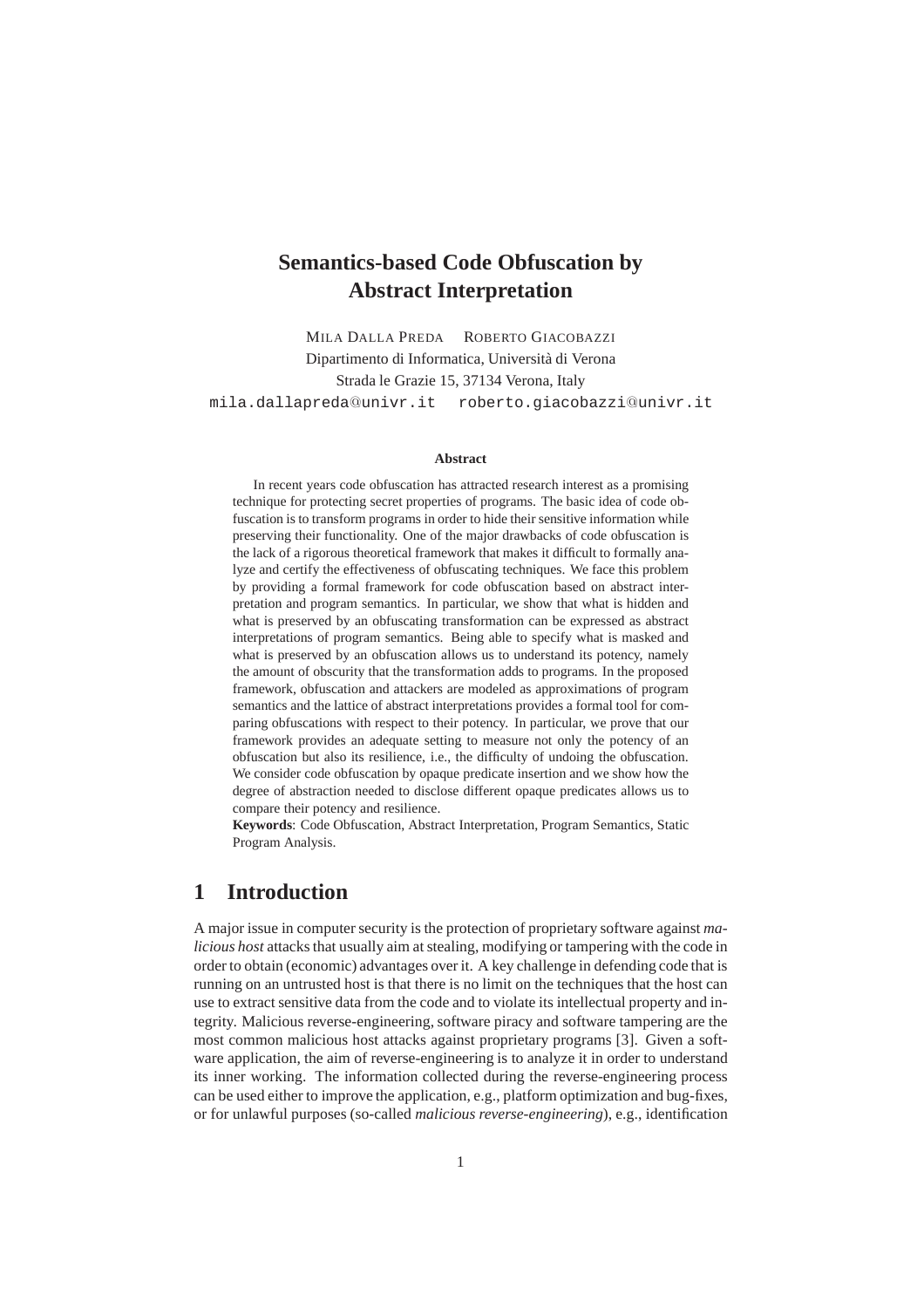of vulnerabilities in binaries and unauthorized modifications such as bypassing password protection. Let us observe that both software tampering and software piracy need a preliminary reverse-engineering phase in order to understand the inner working of the program that they want to tamper with or to steal. Thus, preventing malicious reverseengineering is a crucial issue when defending programs against malicious host attacks. *Code obfuscation* represents one of the most promising techniques to prevent malicious reverse-engineering of software. The idea is to transform programs in order to make them more difficult to understand and analyze while preserving their functionality.

**The problem.** According to a standard definition, an obfuscator is a *potent* program transformation that preserves the observational behaviour of programs, i.e., the inputoutput behaviour [5, 7, 8]. In this context, a transformation is potent when the transformed program is more complex, i.e., more difficult to reverse-engineer, than the original one. Consequently, the notion of code obfuscation is based on a fixed metric for program complexity, which is usually defined in terms of syntactic program features, such as code length, number of nesting levels and numbers of branching instructions [7]. To the best of our knowledge, there are no complexity measures based on program semantics, which we suggest may provide a deeper insight in the true potency of code obfuscation.

Many researchers recognise that one of the major drawbacks of code obfuscation is the lack of a rigorous theoretical background. In fact, the absence of a theoretical basis makes it difficult to formally analyze and certify the effectiveness of these techniques in contrasting malicious host attacks. In particular, it is hard to compare different obfuscating transformations with respect to their resilience to attacks and this makes it difficult to understand which technique is better to use in a given scenario. Little theoretical work on code obfuscation exists, and the design of a formal framework for modeling, studying and relating obfuscating transformations and attacks is still in an early stage.

**The idea.** In order to formalize and quantify the amount of "obscurity" added by an obfuscating transformation, namely how much more complex the transformed program is to reverse-engineer with respect to the original one, we need a formal model for obfuscation as well as for attack. Reverse-engineering typically consists of static and dynamic program analyses which can both be modeled as abstractions of program semantics. In fact, static program analysis can be specified as an abstract interpretation, i.e., as an approximation, of program semantics [14], while dynamic analysis can be seen as a possibly undecidable approximation of program semantics. Recall that program semantics formalizes program behaviour and that the precision of this description depends on the level of abstraction of the considered semantics, namely on the level of abstraction of the domain over which the semantics is computed. In particular, Cousot [13] defines a hierarchy of semantics, where semantics at different levels of abstractions are specified as successive approximations of a given concrete semantics. In the following, concrete program semantics refers to trace semantics, which observes step by step the history of each possible computation, while abstract semantics refers to any approximation of trace semantics. Note that the semantics modeling the inputoutput (observational) behaviour of a program is an element of this hierarchy because it is an abstraction of trace semantics.

Our idea is to provide a formal basis for code obfuscation by considering the effects that obfuscating transformations have on trace semantics and by modeling attacks as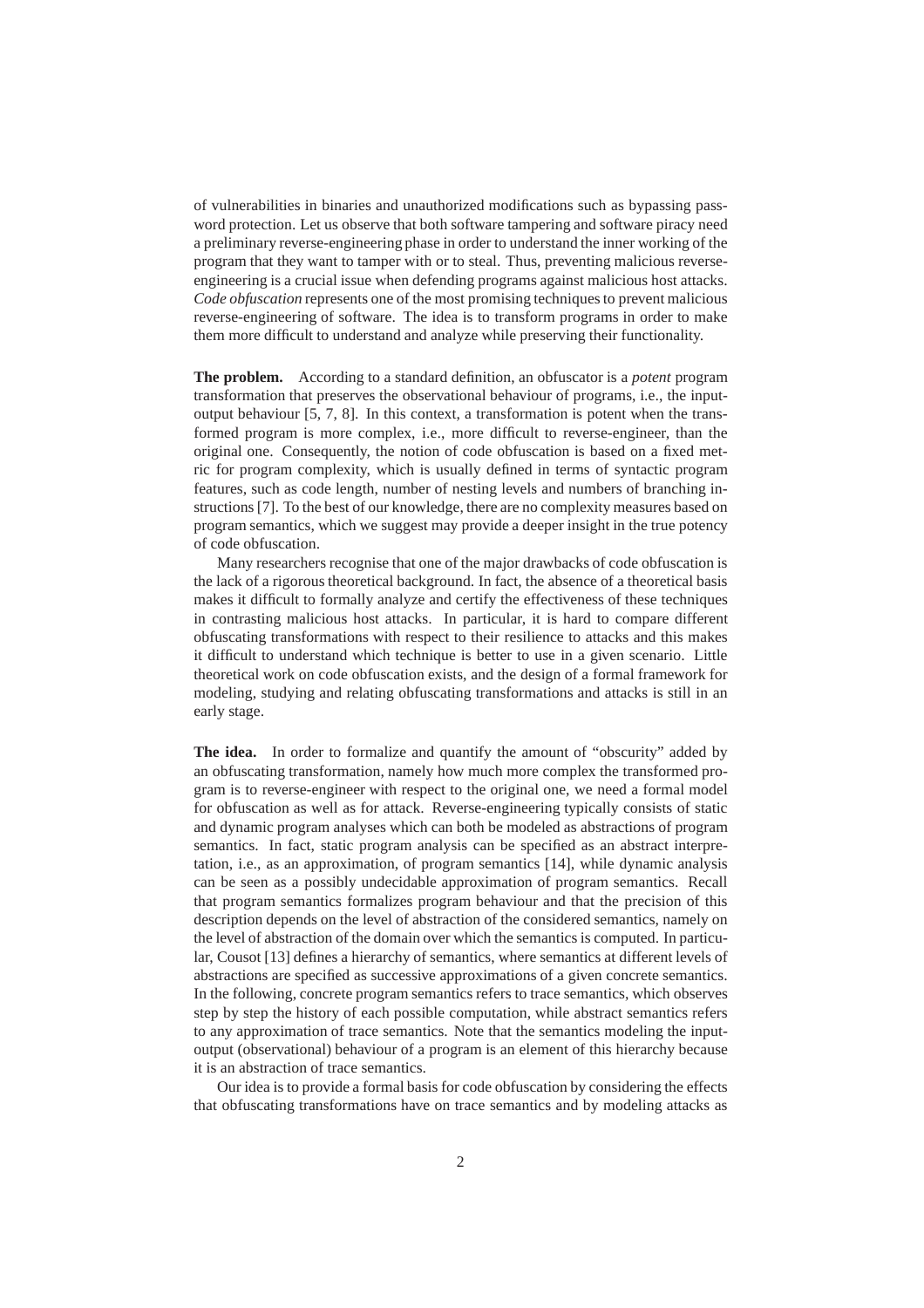abstractions of trace semantics. In order to reason about the semantic aspects of obfuscation we refer to the formal framework introduced by Cousot and Cousot [16], where the relation between syntactic and semantic transformations is formalized in terms of abstract interpretation by considering programs as abstractions of their semantics.

**Main contribution.** We provide a theoretical framework based on program semantics and abstract interpretation, in which we formalize, study and relate different obfuscating transformations with respect to their potency. It is worth remarking that our formal framework is language-independent, meaning that it can deal with the trace semantics of any programming language that can be specified as a transition system. Our examples will be instantiated in a simple imperative language.

As noticed above, attacks – static and dynamic analyzers – can be modeled as abstractions of trace semantics, where the abstract domain of computation modeling an attack precisely captures the amount of information that the attack is able to deduce while observing a program. Thus, a coarse abstraction models an attack that observes simple semantic properties, while finer abstractions, being closer to program trace semantics, model attacks that are interested in the details of computation. In this setting, an attack  $A$  is defeated by a program transformation  $t$ , i.e.,  $t$  is potent with respect to A, when the semantic property modeling A is not preserved by  $\mathbb{t}$ . Following this observation we characterize the obfuscating behaviour of a transformation  $\mathbf t$  in terms of the most concrete property  $\delta_{t}$  it preserves on program trace semantics. This allows us to provide a formalization of code obfuscation that is parametric on the most concrete semantic property it preserves. In particular, any transformation  $\mathbf{t}$  can be seen as a  $\delta_{t}$ -obfuscator that is potent with respect to any attack A finer than  $\delta_{t}$ , and that preserves all the aspects of program behaviour that are expressed by  $\delta_{\mathbb{t}}$ . According to this formalization, any program transformation can be seen as a code obfuscation where the most concrete preserved property precisely expresses what can still be known after obfuscation, namely what it is possible to deduce of the original program from the analysis of the obfuscated one. In order to characterize the obfuscating behaviour of any given program transformation, we provide a systematic methodology for deriving the most concrete property preserved by a given transformation.

Since the semantic properties are modeled, as usual, by abstractions of trace semantics, we can compare different obfuscating transformations with respect to the degree of abstraction of the most concrete property they preserve. Given a  $\delta$ -obfuscator, the more abstract  $\delta$  is, the bigger is the set of attacks that it is able to defeat, which means that the transformation potency is high and many details of the original program behaviour have been lost during the obfuscation phase. On the other hand, when  $\delta$  is close to trace semantics, it means that few details of the original program have been hidden by the obfuscation and that the transformation has a low potency.

The semantics-based definition of code obfuscation, together with the abstract interpretation-based model of attacks, turns out to be particularly useful when considering control code obfuscation by opaque predicate insertion. Here, the obfuscating transformation confuses the original control flow of programs by inserting "fake" conditional branches guarded by *opaque predicates*: predicates whose constant value is known by the obfuscator but which is difficult for an attacker to deduce. This confuses any attack that is not aware of the constant value of the inserted opaque predicate and erroneously sees both branches as possible (even if one is never executed at run time). Even if opaque predicate insertion does not significantly affect program trace semantics, since during execution the opaque predicate always evaluates the same, it might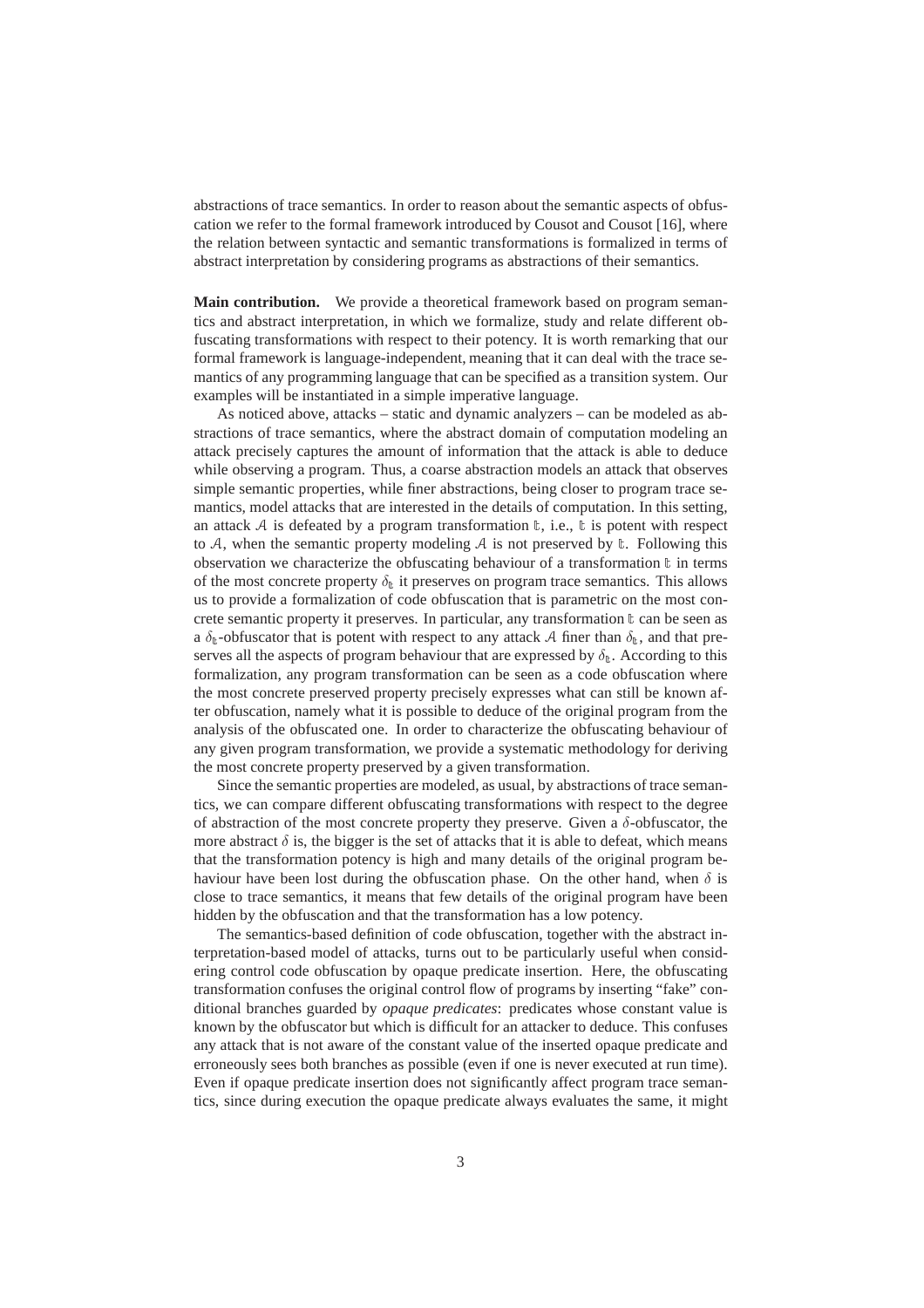considerably affect the abstract semantics computed on the abstract domain modeling the attack. In this case, we have that an attack is able to break opaque predicate insertion only if its abstract domain is precise enough to detect the opaqueness of the inserted predicates. In particular, modeling attacks as abstract domains allows us to prove that the degree of precision needed by an attack to break an opaque predicate can be expressed as a completeness problem in abstract interpretation. This result is particularly interesting because it provides a precise formalization of the amount of information needed by an attack to disclose a given opaque predicate. Moreover, we can measure the resilience of an opaque predicate with respect to an attacker A in terms of the amount of information that A needs in order to disclose the opaque predicate, and this allows us to compare the resilience of different opaque predicates with respect to A.

## **1.1 Related work**

Some early attempts at technical software protection, later called code obfuscation, are described in [24]. In recent years, code obfuscation has attracted the interest of researchers as a promising defence technique against malicious reverse-engineering of software, leading to the design of different obfuscating transformations (e.g., [3, 4, 5, 8, 30, 33, 40]). Collberg et al. present a number of obfuscating transformations classified according to the kind of information they target [7]. *Layout obfuscators* act on code information that is unnecessary to its execution. These transformations include the removal of comments and the change of identifiers. For example, by replacing identifiers of methods and variables with meaningless identifiers, any information on the functionality of a method or on the role of a variable is removed. *Data obfuscators* operate instead on program data structures. These transformations may for example alter how data are grouped together, making it more difficult for a reverse-engineer to restore the program's data structure. These transformations can split, fold or merge arrays in order to complicate the access to arrays, for example by transforming a twodimensional array in a one-dimensional array and vice versa. Data obfuscators may also change how data are ordered. For example, they can reorder arrays using a function  $f(i)$  to determine the position of the *i*-th element of the array, while the *i*-th element is usually stored in the i-th position of the array. *Control code obfuscators* attempt to confuse program control flow. These transformations often relay on the existence of opaque predicates, whose insertion allows to break the original control flow of a program.

Recall that the process of reverse-engineering an executable program typically begins with a disassembly phase, which translates machine code to assembly code, then is followed by a number of decompilation steps that try to recover high-level code from assembly code. Thus, in order to complicate reverse-engineering, we can either confuse the disassembly or the decompilation phase. Decompilation mainly involves static analysis of assembly code, including data-flow, control-flow and type analysis. Therefore, a program transformation that obstructs such static analyses acts as an obfuscating technique. Most of the existing obfuscating transformations, including the ones presented above, focus on the decompilation phase (e.g.,  $[5, 7, 8, 40, 33]$ ), while less attention is paid to obstructing disassembly. However, recently, some work has been done in the direction of obfuscating executable code in order to thwart well-known static disassembly techniques, such as linear sweep and recursive traversal [30]. Obstructing correct disassembly can be achieved also by changing repeatedly the program code while it executes [31].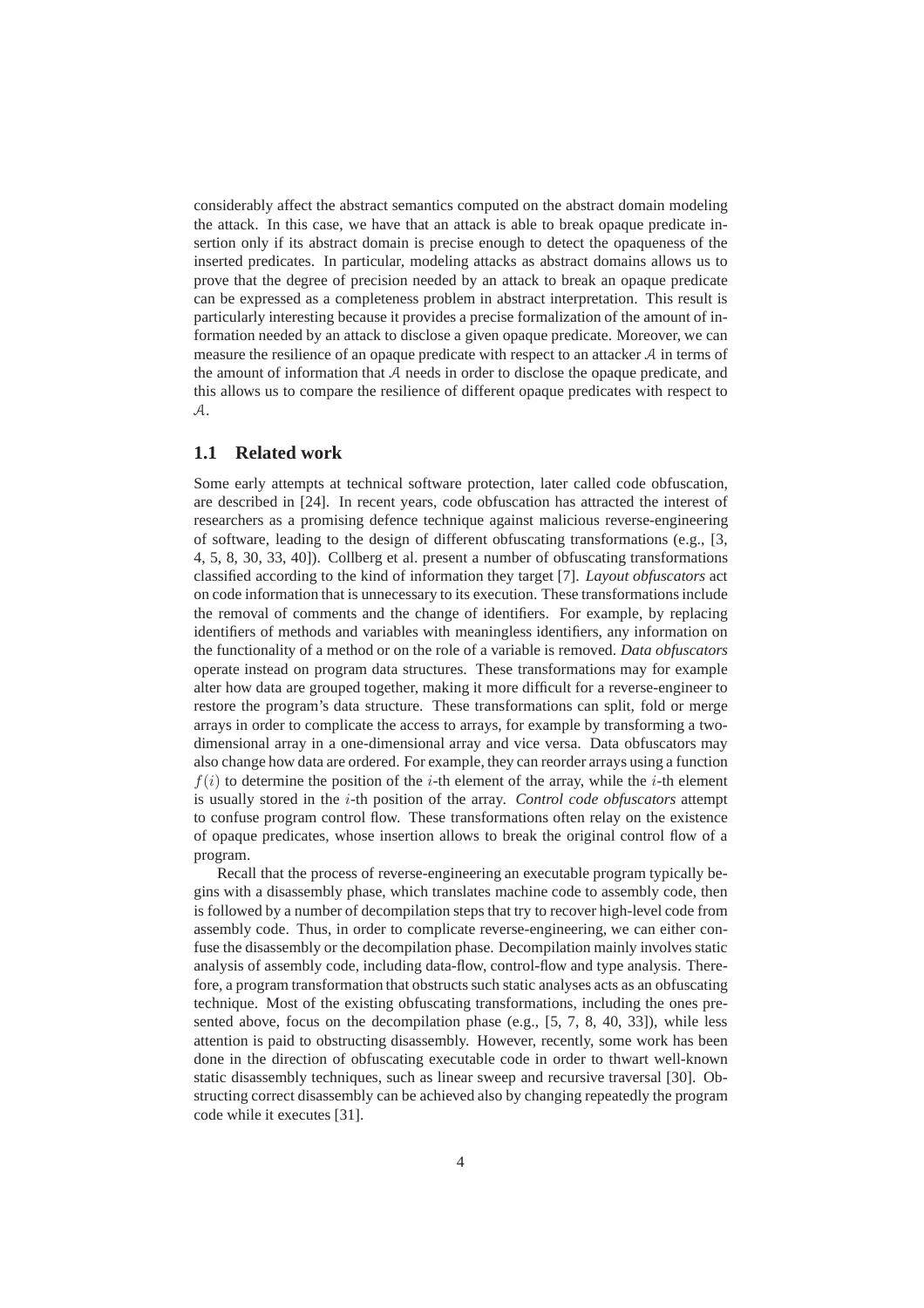Wang et al. observe that any intelligent tampering attack requires knowledge of the program semantics, usually obtained by static analysis [40]. Thus, they provide a code obfuscation technique based on variable aliasing that drastically reduces the precision of static analysis, because aliasing analysis is computationally hard. However, this approach is restricted to the case of intra-procedural analyses. A software obfuscation technique based on obstructing inter-procedural analysis and on the difficulty of alias analysis is proposed in [33], together with a theoretical proof of its effectiveness. Static analysis is conservative, meaning that the properties deduced by static deobfuscating techniques are weaker than the ones that may actually be true (this corresponds to an over-approximation). This guarantees soundness, although the inferred properties may be so weak to be useless. On the other side, a dynamic analysis precisely observes only a subset of all possible execution paths of a program (this corresponds to an under-approximation). Recent work on combining static and dynamic program analysis seems to provide a set of heuristics for disclosing some obfuscating techniques [39].

A well known negative theoretical result on code obfuscation is given by Barak et al. [2], who show that code obfuscation is impossible. This result seems to prevent code obfuscation entirely. However, this result is stated and proved in the context of a rather specific model of code obfuscation. Barak et al. [2] define an obfuscator as a program transformer  $\Theta$  satisfying the following conditions: (1)  $\mathcal{O}(P)$  is functionally equivalent to P, (2) the slowdown of  $O(P)$  with respect to P is polynomial both in time and space, and (3) anything that one can compute from  $\mathcal{O}(P)$  can also be computed from the input-output behaviour of P. Hence, this formalizes an "ideal" obfuscator, where the original and obfuscated program have identical behaviour (1,2) and where the obfuscated program is unintelligible to an adversary (3). In practical contexts, these constraints can be relaxed. In particular, in [3, 7, 8, 33, 40] the authors consider a number of obfuscating transformations that make the obfuscated program significantly slower or larger than the unobfuscated program. These proposals even allow the obfuscated program to have different side effects than the original one, or not to terminate when the original program terminates with an error condition. The only requirement they make is that the *observable behaviour* — the behaviour observed by a generic user — of the two programs should be identical. Besides, many researchers are interested in transformations that raise the difficulty of reverse-engineering a program, even if they do not make it impossible as required by point (3) of the definition of Barak et al. In fact, protection can be guaranteed by a sufficiently difficult transformation that requires so many resources to be undone, as to make it uneconomical for an adversary to analyze the transformed program. Moreover, the "ideal" obfuscator of Barak et al. has to be able to protect *every* program. In fact the impossibility of code obfuscation is proved by providing a contrived class of functions that are not obfuscatable. It would be interesting to characterize the portion of programs of practical interest to which this negative result can be applied. By relaxing the constraint of Barak's definition, we are able to study the practical possibilities of obfuscating significant programs.

## **2 Preliminaries**

#### **2.1 Basic notions**

Let S and T be two sets. Then  $\wp(S)$  denotes the powerset of  $S, S \setminus T$  denotes the set-difference between S and T,  $S \subset T$  denotes strict inclusion and  $S \subseteq T$  denotes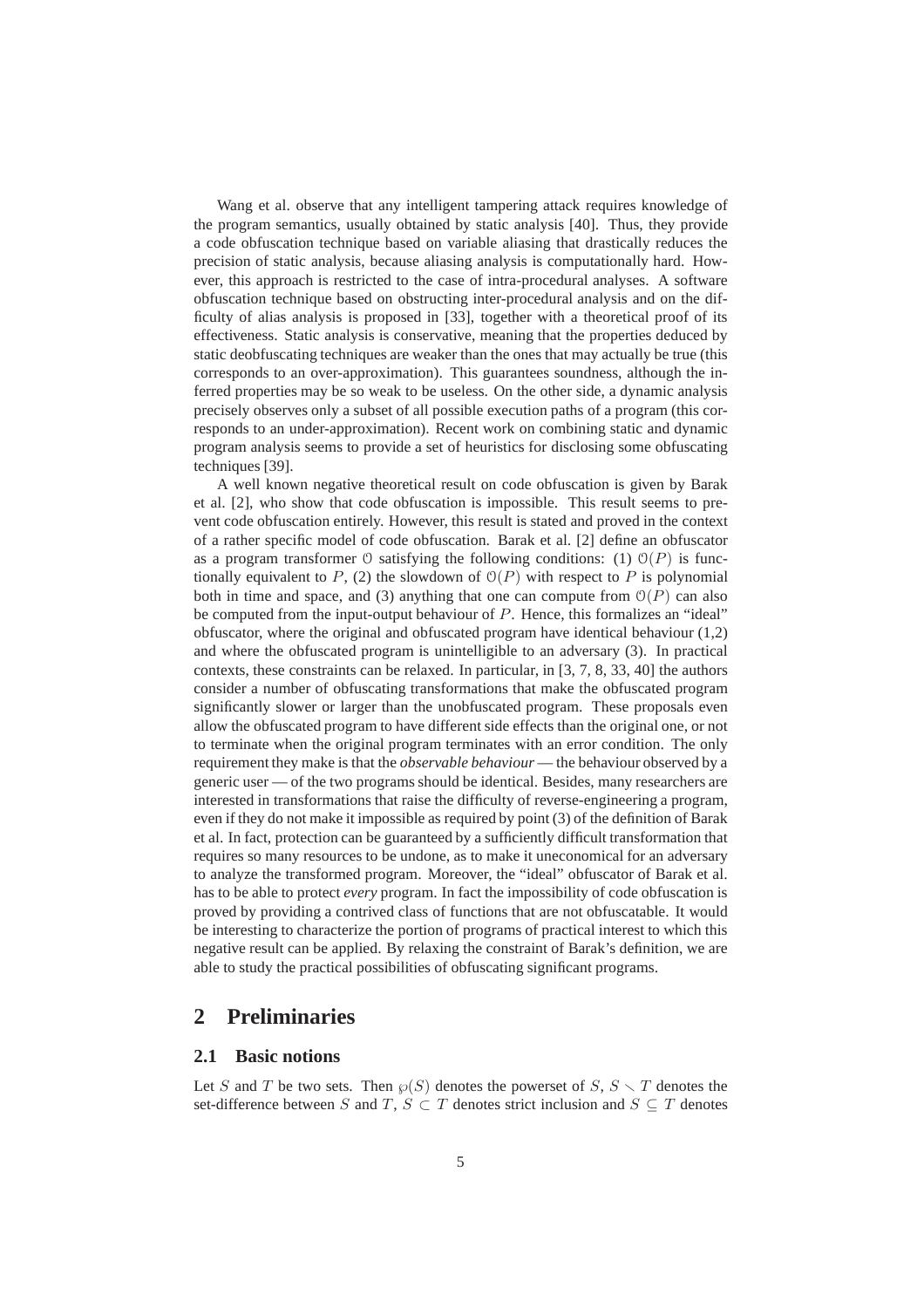inclusion.

 $\langle P, \leq \rangle$  denotes a poset P with ordering relation  $\leq$ , while  $\langle P, \leq, \vee, \wedge, \top, \bot \rangle$  denotes a complete lattice P, with ordering  $\leq$ , least upper bound (*lub*)  $\vee$ , greatest lower bound (*glb*)  $\land$ , greatest element (top)  $\top$ , and least element (bottom)  $\bot$ . Often,  $\leq_P$ will be used to denote the underlying ordering of a poset P, and  $\vee_P$ ,  $\wedge_P$ ,  $\top_P$  and  $\bot_P$ denote the basic operations and elements of a complete lattice P. Given two ordered structures C and A the notation  $C \cong A$  denotes that C and A are isomorphic. The downward closure of  $S \subseteq P$  is  $\downarrow S \stackrel{\text{def}}{=} \{ x \in P \mid \exists y \in S.x \leq y \}$ , and for  $x \in P$ ,  $\downarrow$  x is a short-land for  $\downarrow$  {x}, and the upward closure  $\uparrow$  is dually defined.

We use the symbol  $\sqsubseteq$  to denote pointwise ordering between functions: if X is any set, P is a poset and  $f, g: X \to P$  then  $f \sqsubseteq g$  if for all  $x \in X, f(x) \le g(x)$ . If  $f : S \to T$  and  $g : T \to Q$  then  $g \circ f : S \to Q$  denotes the composition of f and g, i.e.,  $g \circ f = \lambda x . g(f(x))$ . If  $f : C \to C$  is a unary function then the inverse image is defined as  $f^{-1}(y) = \{ x \mid f(x) = y \}$ . A function  $f : P \to Q$  on posets is (Scott)-continuous when f preserves *lub*'s of countable chains in P, while, dually, it is co-continuous when  $f$  preserves  $glb$ 's of countable chains in  $P$ . A mapping  $f: C \to D$  on complete lattices is additive(resp. co-additive) when for any  $Y \subseteq$  $C, f(\vee_C Y) = \vee_D f(Y)$  (resp.  $f(\wedge_C Y) = \wedge_D f(Y)$ ). The least and greatest fixpoint of an operator f on a poset  $\langle P, \leq_P \rangle$ , when they exist, are respectively denoted by  $lfp^{\leq P}$  f and  $gfp^{\leq p}f$ , or by *lfpf* and  $gfpf$  when the partial order is clear from the context. The well-known Knaster-Tarski's theorem states that any continuous operator  $f: C \to C$ on a complete lattice  $C$  admits a least fixpoint and the following characterization holds:  $lfp^{\leq c} f = \bigvee_{i \in \mathbb{N}} f^i(\perp_C)$ , where for any  $i \in \mathbb{N}$  and  $x \in C$ , the *i*-th power of f in x is inductively defined as follows:  $f^{0}(x) = x$ ;  $f^{i+1}(x) = f(f^{i}(x))$ . Dually, if f is co-continuous then  $gfp^{\leq C}f = \bigwedge_{i \in \mathbb{N}} f^i(\top_C)$ .

#### **2.2 Abstract interpretation**

According to a widely recognized definition: *"Abstract interpretation is a general theory for approximating the semantics of discrete dynamic systems"* [12]. The key idea of abstract interpretation is that the behaviour of a program at different levels of abstraction is an approximation of its (concrete) semantics. The concrete program semantics is computed on the so-called *concrete domain*, i.e., the poset of mathematical objects on which the program runs, here denoted by  $\langle C, \leq_C \rangle$  where the ordering relation encodes relative precision:  $c_1 \leq_C c_2$  means that  $c_1$  is a more precise (concrete) description than  $c_2$ . For instance, the concrete domain for a program with integer variables is simply given by the powerset of integer numbers ordered by subset inclusion  $\langle \wp(\mathbb{Z}), \subseteq \rangle$ . Approximation is encoded by an *abstract domain*  $\langle A, \leq_A \rangle$ , which is a poset of abstract values that represent some approximated properties of concrete objects. Also in the abstract domain, the ordering relation models relative precision:  $a_1 \leq_A a_2$  means that  $a_1$  is a better approximation (i.e., more precise) than  $a_2$ . For example, we may be interested in the sign of an integer variable, so that a simple abstract domain for this property may be  $Sign = \{\top, -, 0, +, \bot\}$  where  $\top$  gives no sign information, while the meaning of  $-(\text{resp. } 0)(\text{resp. } +)$  is that the value of a defined variable is negative(resp. null)(resp. positive), and  $\perp$  represent an uninitialized variable or an error (e.g., division by zero). Thus, we have that  $\perp < -0, + < \top$ , so that, in particular, the abstract values  $-$ , 0 and  $+$  are incomparable.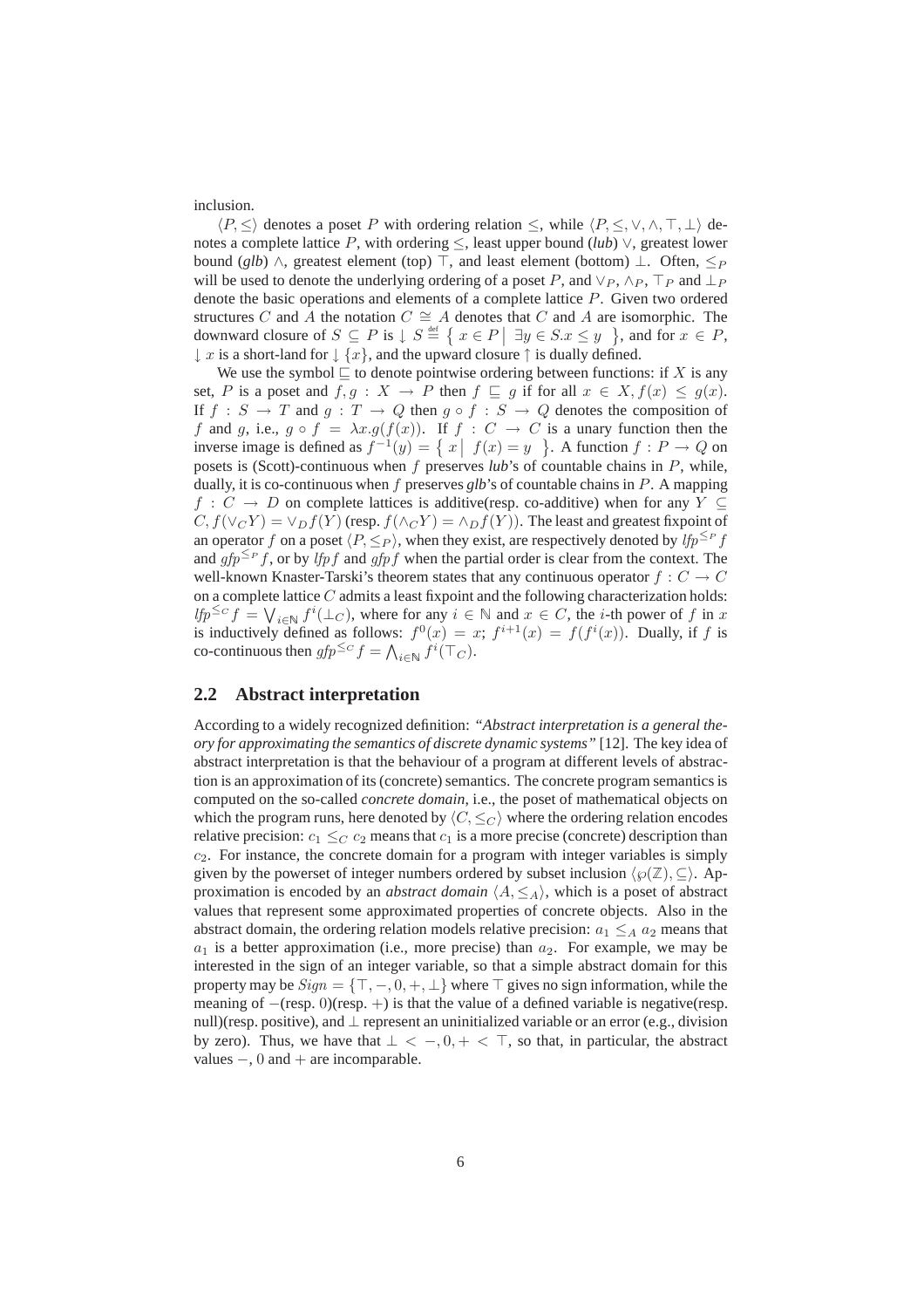**Galois connections.** In standard abstract interpretation, concrete and abstract domains are related through a Galois connection (GC), i.e., an adjunction [14, 15]. With the two equivalent notations  $(C, \alpha, \gamma, A)$  and  $C \xrightarrow{\gamma} A$  we denote a GC where the concrete domain  $C$  is related to the abstract domain  $A$  by the abstraction map  $\alpha: C \to A$  and the concretization map  $\gamma: A \to C$  that give rise to an adjunction:  $\forall a \in A, c \in C : \alpha(c) \leq_A a \Leftrightarrow c \leq_C \gamma(a)$ . Thus,  $\alpha(c) \leq_A a$  and, equivalently,  $c \leq_C \gamma(a)$  means that a is a sound approximation in A of c. GCs ensure that  $\alpha(c)$  actually provides the best possible approximation in the abstract domain  $\tilde{A}$  of the concrete value  $c \in C$ . In the abstract domain  $Sign$ , for example we have that  $\alpha({-1, -5}) =$ while  $\alpha({-1,+1}) = \top$ .

Recall that a tuple  $(C, \alpha, \gamma, A)$  is a GC iff  $\alpha$  is additive iff  $\gamma$  is co-additive. This means that whenever we have an additive(resp. co-additive) function  $f$  between two domains we can always build a GC by considering the right(resp. left) adjoint map induced by  $f$ . In fact, every abstraction map induces a concretization map and vice versa, formally  $\gamma(y) = \bigvee \{ x \mid \alpha(x) \leq y \}$  and  $\alpha(x) = \bigwedge \{ y \mid x \leq \gamma(y) \}$ .

When a GC is such that  $\alpha \circ \gamma = \lambda x.x$ , we have a *Galois insertion* (GI) denoted  $C \frac{q}{q}$  A. Any GC may be lifted to a GI by identifying, in an equivalence class, those values of the abstract domain with the same concretization.

Of course, abstract domains can be compared with respect to their relative degree of precision: if  $A_1$  and  $A_2$  are both abstract domains of a common concrete domain C,  $A_1$  is more precise than  $A_2$ , denoted by  $A_1 \subseteq A_2$ , when for any  $a_2 \in A_2$  there exists  $a_1 \in A_1$  such that  $\gamma_1(a_1) = \gamma_2(a_2)$ , i.e., when  $\gamma_2(A_2) \subseteq \gamma_1(A_1)$ . For example, the well-known abstract domain of integer intervals is obviously more precise than the sign abstract domain Sign.

**Upper closure operators.** Abstract interpretation can be equivalently formalized in terms of *upper closure operators* instead of Galois connections [15]. The two approaches are equivalent, modulo isomorphic representations of the domain object. An upper closure operator, or closure, on poset  $\langle C, \leq_C \rangle$  is an operator  $\varphi : C \to C$  that is monotone, idempotent and extensive (i.e.,  $\forall x \in C : x \leq_C \varphi(x)$ ). Let us recall that each closure  $\varphi$  is uniquely determined by the set of its fixpoints, which is its image  $\varphi(C)$ . Moreover, a subset  $X \subseteq C$  is a set of fixpoints of a closure iff X is a *Moore family* of *C*, i.e.,  $X = \mathcal{M}(X) \stackrel{\text{def}}{=} \left\{ \begin{array}{c} \wedge S \mid S \subseteq X \end{array} \right\}$ , where  $\wedge \emptyset = \top \in \mathcal{M}(X)$ . For any  $X \subseteq C$ ,  $\mathcal{M}(X)$  is called the *Moore closure* of X in C, i.e.,  $\mathcal{M}(X)$  is the least (with respect to subset inclusion) subset of  $C$  which contains  $X$  and which is a Moore family of C. Often, we will identify closures with their sets of fixpoints. If  $(C, \alpha, \gamma, A)$  is a GC then  $\varphi \stackrel{\text{def}}{=} \gamma \circ \alpha$  is the closure associated with A, such that  $\varphi(C)$  is a complete lattice isomorphic to A, i.e.,  $\varphi(C) \cong A$ . Given a GC  $(C, \alpha, \gamma, A)$ , the closure  $\gamma \circ \alpha$ associated to the abstract domain  $A$  can be thought of as the "logical meaning" of  $A$ in  $C$ , since this is shared by any other abstract representation for the objects of  $A$ . Thus, the closure operator approach is convenient when reasoning about properties of abstract domains independently from the representation of their objects.

**Lattice of abstract interpretation.** The ordered set  $\langle uco(C), \sqsubseteq \rangle$  of all upper closure operators of  $C$ , plays the role of the lattice of abstract interpretations of  $C$  [14, 15]. Let  $\varphi_i(C) \cong A_i$ , the pointwise ordering on  $uco(C)$  corresponds precisely to the standard ordering used to compare abstract domains with regard to their precision:  $A_1$  is more precise than  $A_2$ , i.e.,  $A_1 \subseteq A_2$ , iff  $\varphi_1 \subseteq \varphi_2$  in  $uco(C)$  iff  $\varphi_2(C) \subseteq \varphi_1(C)$ . Let  ${A_i}_{i\in I}$  ⊆  $uco(C)$ :  $\sqcup_{i\in I} A_i$  is the *least* (with respect to ⊑) *common abstraction* of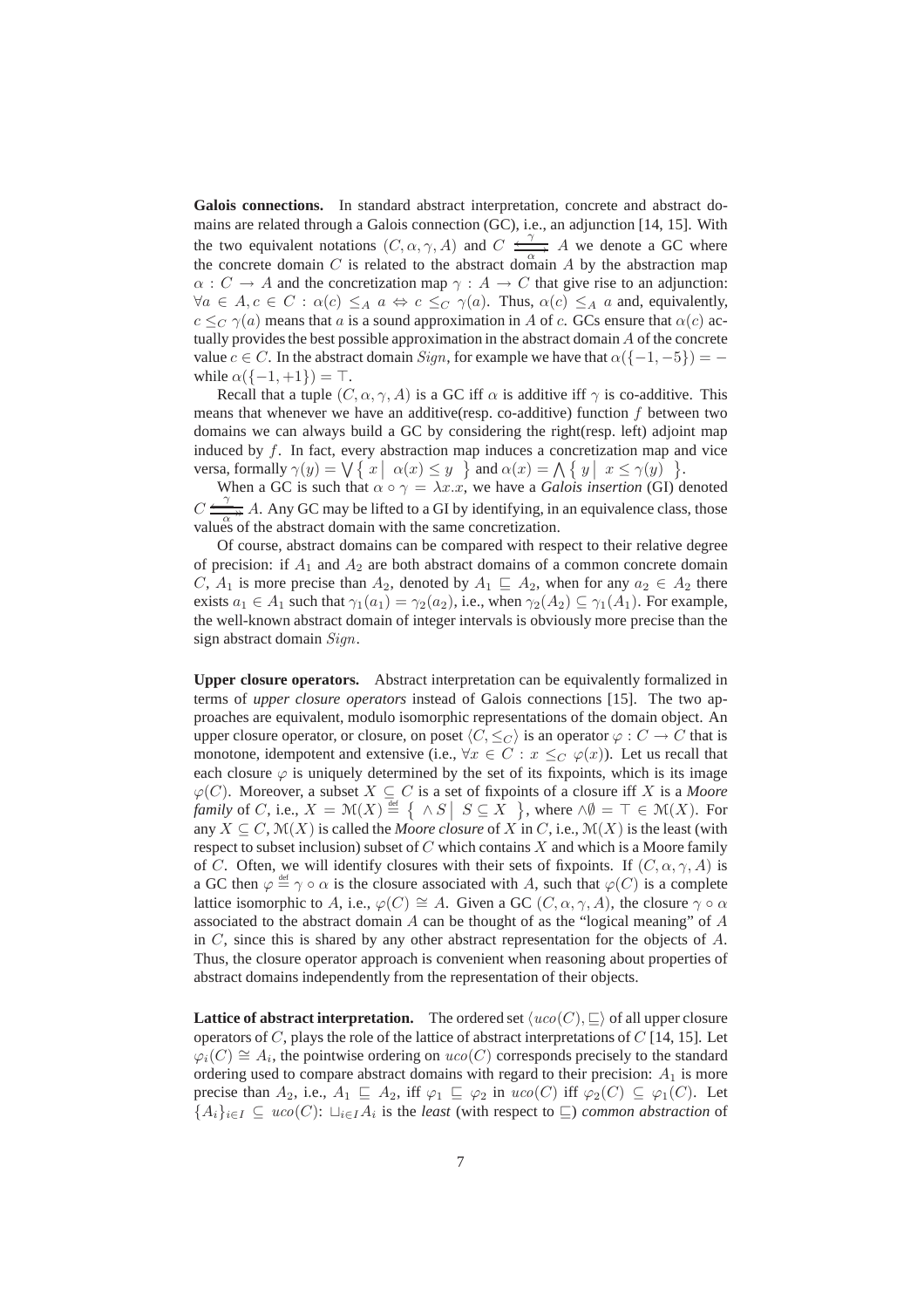all the  $A_i$ 's, i.e., the most concrete domain in  $uco(C)$  which is abstraction of all  $A_i$ 's. Moreover  $\prod_{i \in I} A_i$  is the *reduced product* of all the  $A_i$ 's, i.e., the most abstract domain in  $uco(C)$ , which is more concrete than every  $A_i$ 's. *Complementation* corresponds to the inverse of reduced product [10], namely an operator that, given two domains  $C \sqsubseteq D$ , gives as result the most abstract domain  $C \ominus D$ , whose reduced product with D is exactly C, i.e.,  $(C \ominus D) \sqcap D = C$ . Therefore we have that  $C \ominus D \stackrel{\text{def}}{=} \sqcup \{E \in$  $uco(C)|D \sqcap E = C$ .

**Soundness and completeness of abstract functions.** In abstract interpretation, a concrete semantic operation is then formalized as any (possibly n-ary) function  $f$ :  $C \rightarrow C$  on the concrete domain. For example, a (unary) integer squaring operation sq on the concrete domain  $\wp(\mathbb{Z})$  is given by  $sq(X) = \{x^2 \in \mathbb{Z} \mid x \in X\}$ , while an integer increment (by one) operation succ is given by  $succ(X) = \{x + 1 \in \mathbb{Z} \mid x \in X\}.$ A concrete semantic operation must be approximated on some abstract domain A by a *sound abstract operation*  $f^{\sharp}: A \to A$ . This means that  $f^{\sharp}$  must be a correct approximation of f in A: for any  $c \in C$  and  $a \in A$ , if a approximates c then  $f^{\sharp}(a)$ must approximate  $f(c)$ . This is therefore encoded by the condition: for all  $c \in C$ ,  $\alpha(f(c)) \leq_A f^{\sharp}(\alpha(c))$ . For example, a correct approximation  $sq^{\sharp}$  of sq on the abstract domain Sign can be defined as follows:  $sq^{\sharp}(\perp) = \perp$ ,  $sq^{\sharp}(0) = 0$ ,  $sq^{\sharp}(-) = +$ ,  $sq^{\sharp}(+) = +$  and  $sq^{\sharp}(\top) = \top$ ; while a correct approximation succ<sup>#</sup> of succ on Sign is given by:  $succ^{\sharp}(\perp) = \perp$ ,  $succ^{\sharp}(-) = \top$ ,  $succ^{\sharp}(0) = +$ ,  $succ^{\sharp}(+) = +$  and  $succ^{\sharp}(\top) = \top$ . Soundness can be also equivalently stated in terms of the concretization map, i.e., for all  $a \in A$ ,  $f(\gamma(a)) \leq_C \gamma(f^{\sharp}(a))$ . These two equivalent soundness conditions can be strengthened to two different (i.e., incomparable) notions of *completeness.* When  $\alpha \circ f = f^{\sharp} \circ \alpha$  holds, the abstract function  $f^{\sharp}$  is said to be *backwardcomplete* for f. On the other hand, when  $f \circ \gamma = \gamma \circ f^{\sharp}$  holds,  $f^{\sharp}$  is forward-complete for f. Both backward( $\mathcal{B}$ ) and forward( $\mathcal{F}$ )-completeness encode an ideal situation where no loss of precision arise in abstract computations: B-completeness considers abstractions on the output of operations while F-completeness considers abstractions on the input to operations. For example,  $sq^{\sharp}$  is B-complete for sq on Sign while it is not  $\mathcal{F}$ -complete because  $sq(\gamma(+) ) = \{x^2 \in \mathbb{Z} \mid x > 0\} \subsetneq \{x \in \mathbb{Z} \mid x > 0\} = \gamma(sq^{\sharp}(+)).$ Also, observe that  $succ^{\sharp}$  is neither backward nor forward complete for succ on Sign. The two notions of completeness can be expressed in terms of closure operators, in particular,  $\varphi \in uco(\varphi(C))$  is B-complete for f if  $\varphi \circ f = \varphi \circ f \circ \varphi$ , while it is F-complete for f when  $f \circ \varphi = \varphi \circ f \circ \varphi$ . While any abstract domain A induces the so-called canonical *best correct approximation*  $f^A \stackrel{\text{def}}{=} \alpha \circ f \circ \gamma : A \to A$  of  $f : C \to C$  in A, not all abstract domains induce a  $\mathcal{B}(F)$ -complete abstraction. It turns out that both  $\mathcal B$ and F-completeness are abstract domain properties, namely they only depend on the structure of the underlying abstract domain in the sense that the abstract domain  $\vec{A}$ determines whether it is possible to define a backward or forward complete operation  $f^{\sharp}$  on A [22, 23]. The following result gives the basis for the definition of a systematic method for minimally refining a domain in order to make it complete for a given function.

**Theorem 1** *[22, 23] Let*  $f: C \to C$  *be continuous and*  $\varphi \in uco(C)$ *. Then:* 

- $\varphi$  *is* B-complete for f iff  $\bigcup_{y \in \varphi(C)} max(f^{-1}(\downarrow y)) \subseteq \varphi(C)$
- $\varphi$  *is*  $\mathcal{F}$ -complete for  $f$  *iff*  $\forall x \in \varphi(C)$ .  $f(x) \in \varphi(C)$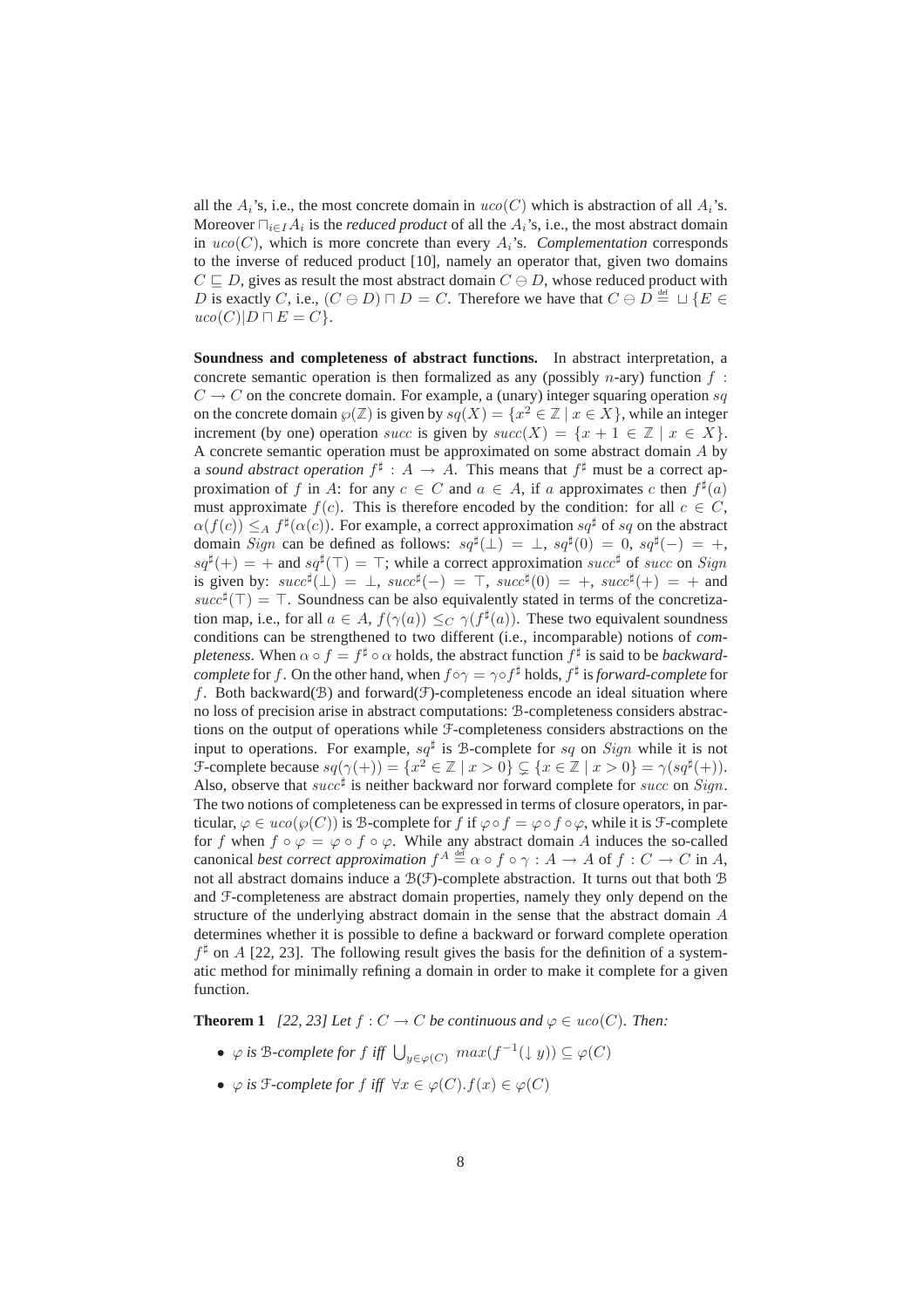This means that B-complete domains are closed under maximal inverse image of the function  $f$ , while  $\mathcal F$ -complete domains are closed under direct image of  $f$ . Let us recall the definition of completeness refinement operators  $\mathcal{R}_f^{\mathcal{B}}$  and  $\mathcal{R}_f^{\mathcal{F}}$ .

**Definition 1** [22] Let C be a complete lattice and  $f : C \rightarrow C$  be a continuous function. We define  $\mathcal{R}_f^\mathcal{B}, \mathcal{R}_f^\mathcal{F}: uco(C) \to uco(C)$  such that:

- $\mathcal{R}_f^{\mathcal{B}} = \lambda X \in uco(C) . \mathcal{M}(\bigcup_{y \in X} max(f^{-1}(y)));$
- $\mathcal{R}_f^{\mathcal{F}} = \lambda X \in uco(C) . \mathcal{M}(f(X)).$

Thus, given a continuous function  $f: C \to C$  and an abstract domain  $A \in uco(C)$ . the more abstract domain which includes A and is B-complete for f is  $qfp(\lambda X.A \sqcap$  $\mathcal{R}_f^{\mathcal{B}}(X)$ , while the more abstract domain which includes A and is  $\mathcal{F}$ -complete for f is  $gfp(\lambda X.A \sqcap \mathcal{R}^{\mathcal{F}}_f(X))$  [22, 23].

**Abstract semantics.** As observed earlier, one interest of abstract interpretation theory is the systematic design of approximate semantics of programs. Let us consider the concrete semantics  $S[P]$  of program P given, as usual, in fixpoint form  $S[P]$  = *lfp* $\big[$ F[P], where the semantic transformer F[P] is monotone an defined on the concrete domain of objects C. Given a GC  $(C, \alpha, \gamma, A)$ , the abstract semantics  $S^A[\![P]\!]$ can be chosen as  $lfp^{\leq A}F^A[P]$ , where  $F^A = \alpha \circ F \circ \gamma$  is given by the best correct approximation of  $F$  in  $A$ . The following well known result (see e.g., [15]) states that if the abstract domain A is B-complete for a monotone function  $f : C \to C$ , then  $lfp^{\leq A}f^{A} = \alpha(lfp^{\leq C}f).$ 

**Theorem 2** [FIXPOINT TRANSFER] *Given a GC*  $(C, \alpha, \gamma, A)$ *, and a concrete monotone function*  $f : C \to C$ *, if*  $\alpha \circ f = f^A \circ \alpha$  *(resp.*  $\alpha \circ f \leq_A f^A \circ \alpha$ *) then*  $\alpha(lfp^{\leq_C}f) = lfp^{\leq_A}f^A$  (resp.  $\alpha(lfp^{\leq_C}f) \leq_A lfp^{\leq_A}f^A$ ).

This means that if the abstract domain is  $\mathcal B$ -complete for the semantic transfer  $F$ , then the abstract semantics coincides with the abstraction of the concrete semantics, i.e.,  $S^A[P] = \alpha(S[P]).$ 

#### **2.3 Syntactic and semantic program transformations**

A program transformation is a meaning-preserving mapping defined on programming languages [35], whose aims are, for example, to improve the reliability, the productivity, the maintenance, the security, or the analysis of code. Commonly used program transformations include constant propagation [29], partial evaluation [9, 28], slicing [41], reverse-engineering [42], compilation [37], code obfuscation [8] and software watermarking [6]. In [16] Cousot & Cousot formally define the relation between syntactic and semantic program transformations in terms of abstract interpretation. In particular, the authors provide a language-independent methodology for systematically deriving syntactic program transformations as approximations of the semantic ones (for which it is easier to prove meaning preservation).

In the following, syntactic arguments are between double square brackets  $[\![...]\!]$ while semantic and mathematical arguments are between round brackets (...). Given the set P of all possible programs, let  $S[\![P]\!] \in \mathcal{D}$  denote the semantics of program  $P \in \mathbb{P}$ . The semantic domain D is a poset  $\langle \mathcal{D}, \sqsubset \rangle$ , where the partial order  $\sqsubset$  denotes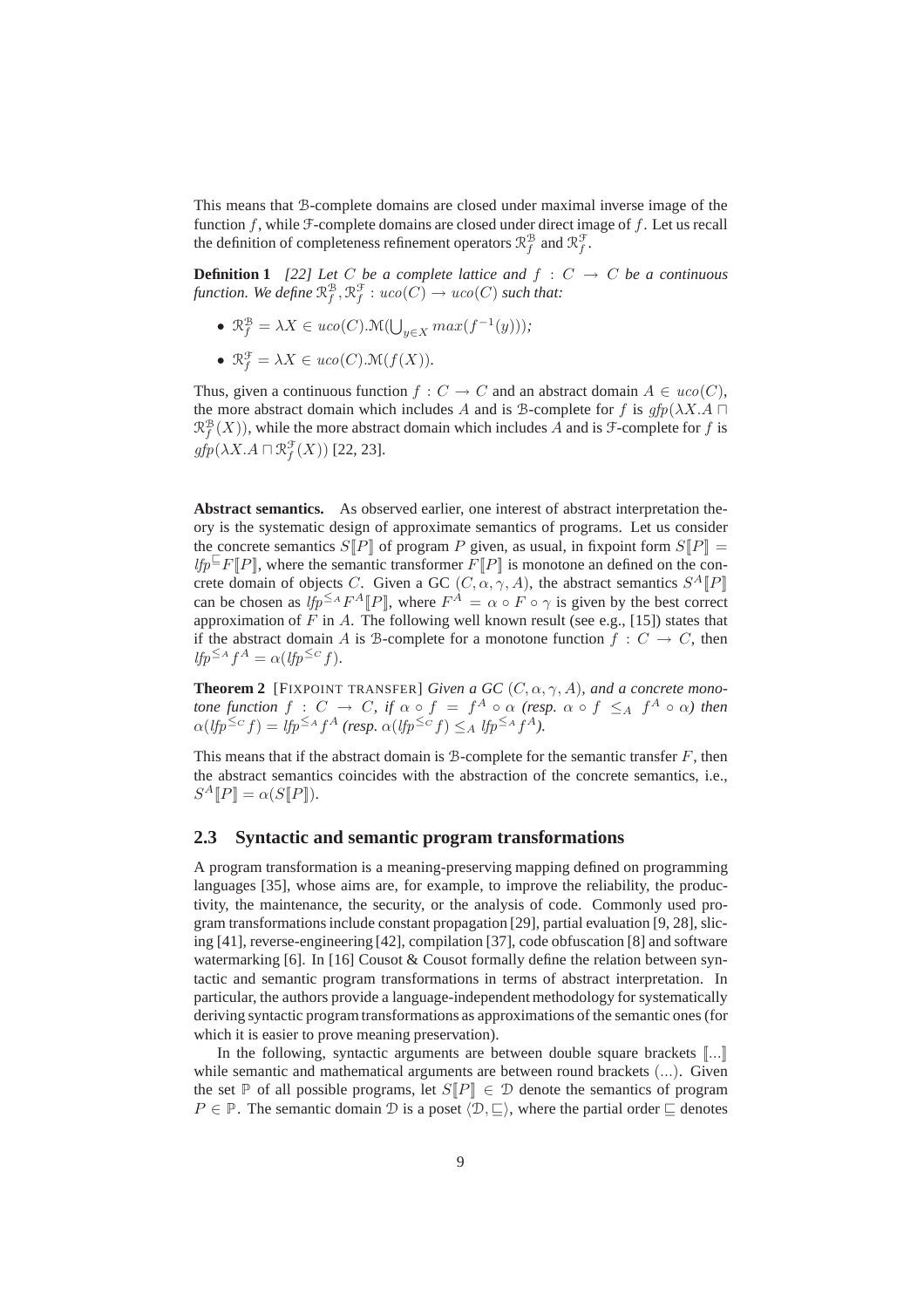relative precision, i.e.,  $\mathcal{Q} \subseteq \mathcal{S}$  means that semantics  $\mathcal{S}$  contains less information than semantics Q. The semantic ordering  $\sqsubseteq$  induces an order  $\triangleleft$  on the domain  $\mathbb P$  of programs, where  $P \triangleleft Q \stackrel{\text{def}}{=} (S[\![P]\!] \sqsubseteq S[\![Q]\!])$ . Thus,  $\langle \mathbb{P}/_{\pm}, \triangleleft \rangle$  is a poset and  $\mathbb{P}/_{\pm}$  denotes the classes of syntactically equivalent programs, where  $P = Q \stackrel{\text{def}}{=} (S[\![P]\!] = S[\![Q]\!]).$ 

According to Cousot [16], we denote with  $\mathbb{t} : \mathbb{P} \to \mathbb{P}$  a syntactic program transformation and with  $t : \mathcal{D} \to \mathcal{D}$  its semantic counterpart that, given the semantics  $S[\![P]\!]$  of program P, returns the semantics  $S[\![\mathbb{E}]\!]$  of the syntactically transformed program. A program transformation  $\mathbf{t}$  is *correct* if it is meaning preserving with respect to some *observational abstraction*  $\alpha_0$ , namely if  $\forall P \in \mathbb{P}$  :  $\alpha_0(S[P]) = \alpha_0(S[\![\mathbb{t}[P]\!]])$ , where  $\alpha_{\mathcal{O}}$  could be, for example, the observation of the input-output behaviour of programs. Considering programs as abstractions of their semantics leads to the following Galois insertion:

$$
\langle \mathcal{D}, \sqsubseteq \rangle \xrightarrow{\mathcal{S}}_{\mathbb{P}} \langle \mathbb{P}/_{\mathbb{H}}, \triangleleft \rangle \tag{1}
$$

where  $p[S]$  is the simplest program whose semantics upper approximates  $S \in \mathcal{D}$ . Observe that (1) is a Galois insertion thanks to the fact that programs are considered up to syntactic equivalence. In fact, given a program  $P \in \mathbb{P}$ ,  $p(S\llbracket P \rrbracket) = P$  but potentially  $p(S||P|)$  may be different from P because of dead code elimination. Thus,  $p(S||P|)$ and  $P$  are syntactically equivalent since they differ only in the potential presence of dead code that does not appear in the semantics.



Figure 1: Syntactic-Semantic Program Transformations

The scheme in Figure 1 shows that each semantic transformation induces a syntactic transformation and vice versa:

$$
t(S[\![P]\!]) \stackrel{\text{def}}{=} S[\![\mathbb{t}[\![p(S[\![P]\!]))]\!]] \qquad \qquad \mathbb{t}[\![P]\!] \stackrel{\text{def}}{=} p(t(S[\![P]\!]))
$$

In particular, the above equation on the right expresses a syntactic transformation as an abstraction of the corresponding semantic transformation. In the following, we show how from this formalization it is possible to derive a systematic methodology for the design of syntactic transformations from the corresponding semantic ones. Observe that when the semantic transformation  $t$  relies on results of undecidable problems, any effective algorithm t is an approximation of the ideal transformation  $p \circ t \circ S$ . This means that, in general,  $p(t(S\llbracket P \rrbracket)) \leq \mathbb{E}\llbracket P \rrbracket$  and from Galois insertion (1) this is equivalent to  $t(S||P|) \subseteq S||\mathbf{t}||P||$ .

Any program transformation results, in general, in a loss of information on program semantics [16]. This approximation can be formalized in terms of the following Galois connection:  $\langle \mathcal{D}, \sqsubseteq \rangle \xrightarrow[t]{\star \uparrow_t} \langle \mathcal{D}, \sqsubseteq \rangle$ , that composed with Galois connection (1) gives rise to the Galois connection:  $\langle \mathbb{P}/_{\pm}, \leq \rangle \xrightarrow[\mathbb{P}]{} \langle \mathbb{P}/_{\pm}, \leq \rangle$ . This means that, in general, syntactic and semantic transformations can both be seen as abstractions. Following this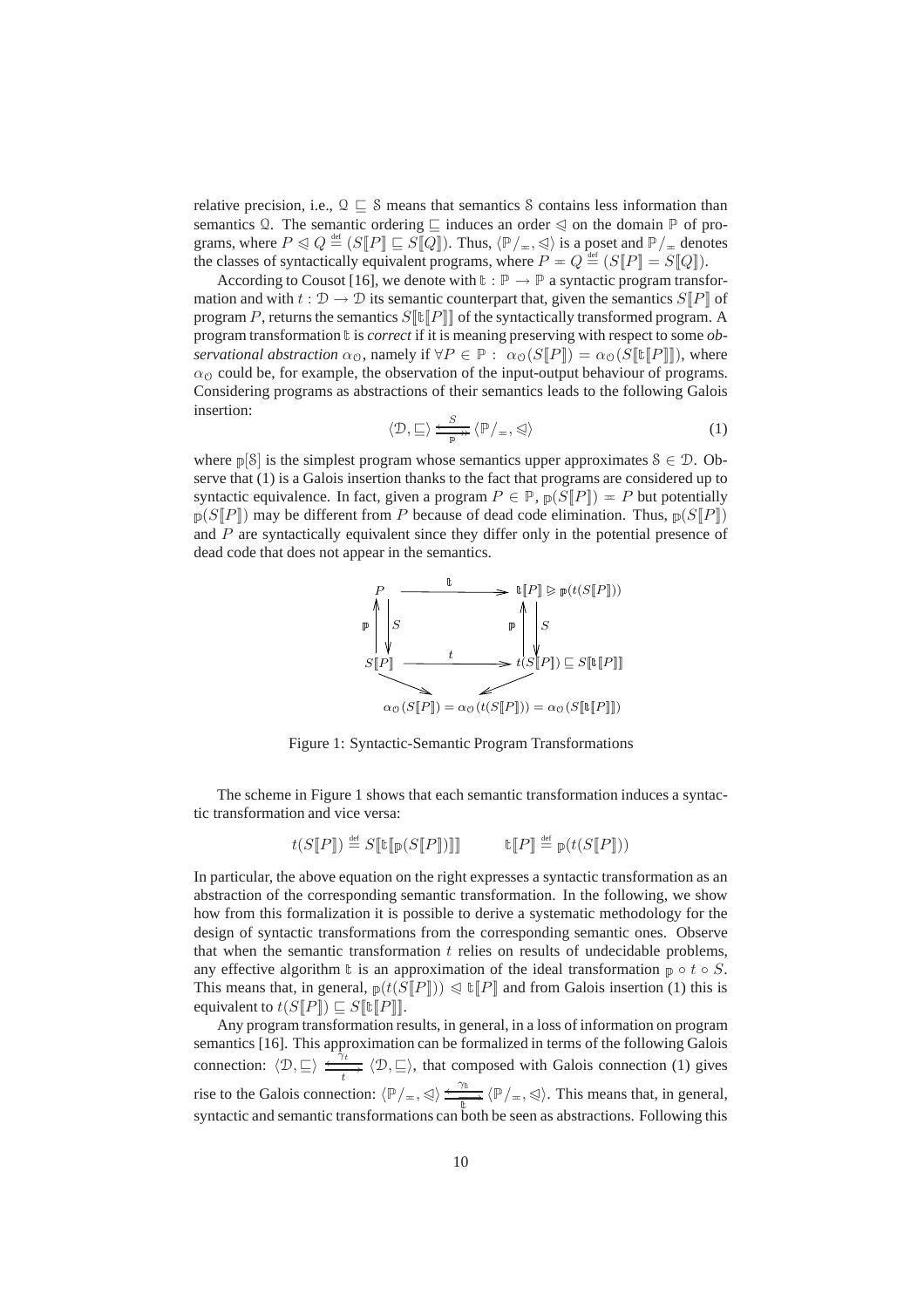observation, let us elucidate the steps that lead to the systematic designs of the syntactic transformation  $\mathbf{t} \stackrel{\text{def}}{=} \mathbf{p} \circ t \circ S$  starting from the semantic transformation t:

- **Step 1**  $p(t(S[\![P]\!])) = p(t(lfpF[\![P]\!]))$  where the semantics is expressed in fixpoint form:  $S[P] = lfpF[P]$
- $\textbf{Step 2 }~_{\mathbb{P}}(t(lfpF[\![P]\!])) = {}_{\mathbb{P}}(lfp\hat{F}[\![P]\!])$  where  $\hat{F} \stackrel{\text{\tiny def}}{=} t \circ F \circ \gamma_t$  follows from Theorem 2 with abstraction t, i.e.,  $t(lfpF\|P\|) = lfp(t \circ F \circ \gamma_t) \|P\|$  (resp.  $\sqsubseteq$  for approximations)
- **Step 3**  $p(lfp\hat{F}[[P]) = lfpF[[P]]$  where  $F \triangleq p \circ \hat{F} \circ S$  follows from Theorem 2 with abstraction p, i.e.,  $p(lfp\hat{F}||P||) = lfp(p \circ F \circ S)||P||$
- **Step 4**  $\mathbb{E}[P] \stackrel{\text{def}}{=} \mathit{lfpF}[P]$  (resp.  $\triangleleft$  for approximations)

Given the fixpoint formalization  $lfp\mathbb{F}[P]$  of the syntactic transformation, it is then possible to design an iterative algorithm on posets satisfying the ascending chain condition.

**Algorithmic transformations.** Let us say that a semantic transformation  $t : \mathcal{D} \to \mathcal{D}$ is *algorithmic* if it is induced by a syntactic transformation  $t$ , i.e.,  $t = S \circ t \circ p$ , that is, if there exists an algorithm whose effects on program semantics are exactly the ones of transformation  $t$ .

**Definition 2** *A semantic transformation*  $t : \mathcal{D} \to \mathcal{D}$  *is algorithmic if there exists an algorithm, i.e., a syntactic transformation,*  $\mathbf{t} : \mathbb{P} \to \mathbb{P}$  *such that:*  $t = S \circ \mathbf{t} \circ \mathbb{p}$ *.* 

In the following result we observe that the abstract domain  $P$  of programs is  $F$ -complete for every concrete (semantic) algorithmic transformation  $t$ .

**Lemma 1** *Considering the Galois insertion*  $\langle \mathcal{D}, \sqsubseteq \rangle \xrightarrow{S} \langle \mathbb{P}/_{\pm}, \triangleleft \rangle$  we have that the *abstract domain* <sup>P</sup> *is* F*-complete for every algorithmic transformation* t*.*

PROOF: Given an algorithmic transformation t, we have to show that  $S \circ \mathbb{D} \circ t \circ S \circ \mathbb{D} =$  $t \circ S \circ \mathbb{D}$ . Let  $\mathcal{X} \in \mathcal{D}$ :

$$
S[\![\mathbb{P}(t(S[\![\mathbb{P}(\mathcal{X})]\!]))\!] = S[\![\mathbb{P}(S[\![\mathbb{E}(\mathbb{P}(S[\![\mathbb{P}(X)]\!]))\!]])\!] = S[\![\mathbb{E}[\![\mathbb{P}(S[\![\mathbb{P}(X)]\!]))\!]]\!] = t(S[\![\mathbb{P}(S[\![\mathbb{P}(X)]\!]))\!] = t(S[\![\mathbb{P}(X)]\!])) = [S \circ \mathbb{E} \circ \mathbb{P} = id]
$$
\n
$$
[S \circ \mathbb{E} \circ \mathbb{P} = t]
$$

In particular, observe that F-completeness means that  $t \circ S = S \circ \mathbb{t}$ , namely that there is no loss of precision between the semantic and syntactic transformations when we compare them on the concrete domain D of program semantics. This also implies that  $t = p \circ t \circ S$ . Thus, when considering algorithmic semantic transformations, the schema in Figure 1 commutes.

In this work we are interested in the study of the semantic counterpart of existing obfuscators and these semantic transformations are clearly algorithmic, since code obfuscation is, in general, an automatic program transformation. This means that there is no loss of precision between the semantic and the syntactic specification of an obfuscation. Moreover, given the semantic characterization  $t$  of an obfuscator the systematic methodology proposed by Cousot and Cousot [16] and reported at the end of Section 2.3, returns precisely the corresponding obfuscating algorithm  $t = p \circ t \circ S$ .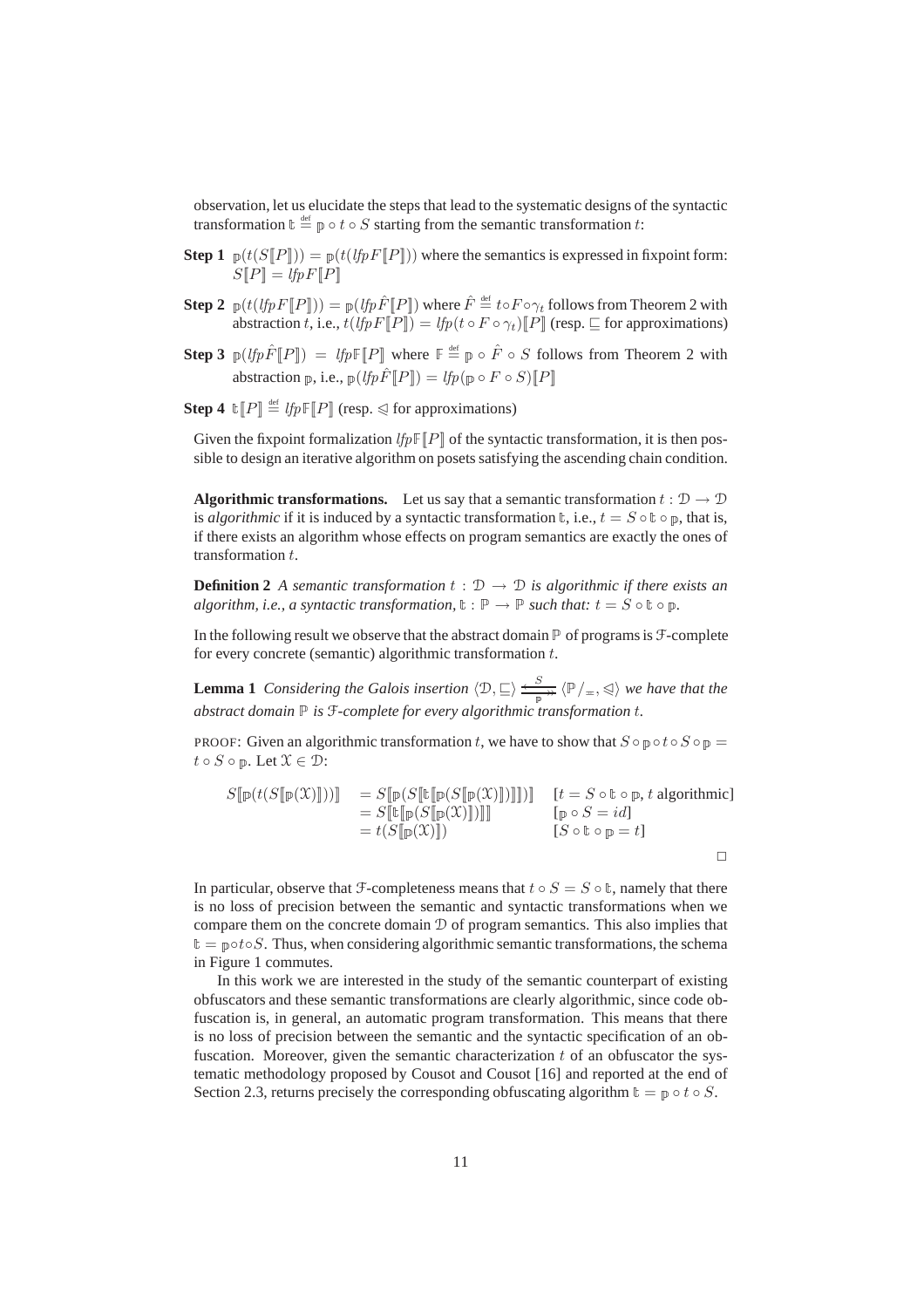| <b>Syntactic Categories:</b> |                       | Value Domains:                                                                       |                   |
|------------------------------|-----------------------|--------------------------------------------------------------------------------------|-------------------|
| $n \in \mathbb{Z}$           | (integers)            | $\mathcal{B}_{\mathcal{P}} = \{ \text{true}, \text{false} \} \cup \{ \mathcal{P} \}$ | (truth values)    |
| $X \in \mathbb{X}$           | (variable names)      | $n \in \mathbb{Z}$                                                                   | (integers)        |
| $L\in\mathbb{L}$ ,           | (labels)              | $\mathfrak{D}_3 = \mathfrak{D} \cup \{3\}$                                           | (variable values) |
| $E \in \mathbb{E}$           | (integer expressions) | $\rho \in \mathfrak{E} = \mathbb{X} \to \mathfrak{D}$ ,                              | (environments)    |
| $B \in \mathbb{B}$           | (Boolean expressions) | $\Sigma = \mathbb{C} \times \mathfrak{E}$                                            | (program states)  |
| $A \in \mathbb{A}$           | (actions)             |                                                                                      |                   |
| $C \in \mathbb{C}$           | (commands)            |                                                                                      |                   |
| $P \in \mathbb{P}$           | (programs)            |                                                                                      |                   |

#### SYNTAX

 $E ::= \texttt{n} \enspace | \enspace X \enspace | \enspace E_1 \enspace - \enspace E_2$  $B ::=$ true | false |  $E_1 < E_2$  |  $\neg B_1$  |  $B_1 \vee B_2$  $A ::= X := E | X :=? | B$  $C ::= L : A \rightarrow L'$  $P ::= \wp(\mathbb{C})$ 

SEMANTICS

Boolean Expr.  $\mathbf{B} : \mathbb{B} \times \mathfrak{E} \to \mathcal{B}$ ,

Arithmetic Expr.  $\mathbf{E} : \mathbb{E} \times \mathfrak{E} \to \mathfrak{D}$ ,

 $\mathbf{E}[\![\mathbf{n}]\!]\rho \stackrel{\text{\tiny def}}{=} n$  $\mathbf{E}[X]$  $\rho \stackrel{\text{def}}{=} \rho(X)$  $\mathbf{E}[\![E_1-E_2]\!]\rho \stackrel{\text{def}}{=} \mathbf{E}[\![E_1]\!]\rho - \mathbf{E}[\![E_2]\!]\rho$ 

 ${\bf B}[\![{\tt true}]\!] \rho \stackrel{\text{\tiny def}}{=} \mathit{true}$  $\mathbf{B} \bar{[\![}$ false $]\![\rho \stackrel{\scriptscriptstyle\rm def}{=} \! \int\! also$  $\mathbf{B} \llbracket E_1 \: < \: E_2 \rrbracket \rho \stackrel{\scriptscriptstyle{\mathsf{def}}}{=} \mathbf{E} \llbracket E_1 \rrbracket \rho \: < \: \mathbf{E} \llbracket E_2 \rrbracket \rho$  $\mathbf{B}$ [ $\neg B$ ] $\rho = \neg \mathbf{B}$ [ $B$ ] $\rho$  $\mathbf{B} \llbracket B_1 \vee B_2 \rrbracket \rho \stackrel{\textup{def}}{=} \mathbf{B} \llbracket B_1 \rrbracket \rho \vee \mathbf{B} \llbracket B_2 \rrbracket \rho$ 

Program Actions:  $\mathbf{A} : \mathbb{A} \times \mathfrak{E} \to \wp(\mathfrak{E})$ 

 $\mathbf{A}$ [true] $\rho \stackrel{\text{\tiny def}}{=} \{\rho\}$  $\mathbf{A}\llbracket X := E \rrbracket \rho \stackrel{\text{def}}{=} \{ \rho[X := \mathbf{A}\llbracket E \rrbracket] \}$  $\mathbf{A}[\![X]:=]\!] \rho \stackrel{\text{def}}{=} \left\{ \rho' \middle| \exists z \in \mathbb{Z} : \rho' = \rho[X:=z] \right\}$  $\mathbf{A}$ [ $B$ ] $\rho \stackrel{\text{def}}{=} {\rho' | \mathbf{B}[B] \rho' = \text{true} \wedge \rho' = \rho}$ 

Figure 2: A simple programming language [16].

### **2.4 The programming language**

In the following we refer to the simple imperative language introduced in [16] whose syntax and semantics are reported in Figure 2. Given a set  $S$ , we use  $S_3$  to denote the set  $S \cup \{a\}$ , where  $\alpha$  represents an undefined value.<sup>1</sup> Commands can be either conditional or unconditional. A conditional command at label L is of the form  $L : B \to L'$ , where  $B$  is a boolean expression and  $L'$  is the label of the command to execute when B evaluates to true. An unconditional command at label L is of the form  $L : A \to L'$ , where  $A$  is an action and  $L'$  is the label of the command to be executed next. An action can be either an assignment  $X := E$  or a random assignment  $X := ?$  to variable

<sup>&</sup>lt;sup>1</sup>We abuse notation and use  $\frac{1}{2}$  to denote undefined values of different types, since the type of the undefined value is usually clear from the context.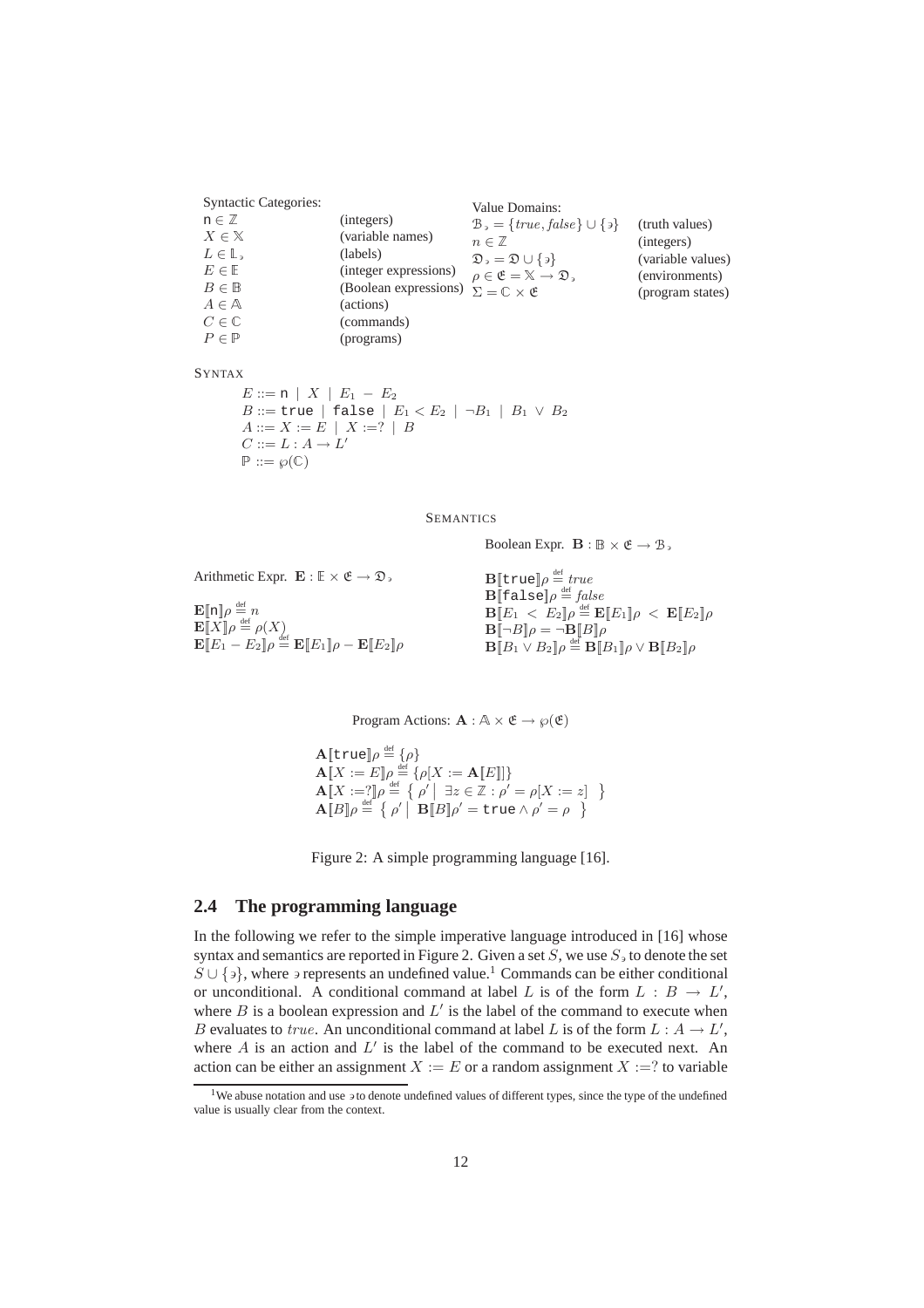$X$ , where  $A$  is an arithmetic expression and ? denotes a random value. Since each command explicitly mentions its successors, a program does not need to maintain an explicit sequence of commands and it can simply be specified as a set of commands, i.e.,  $\mathbb{P} = \varphi(\mathbb{C})$ . The stop command is expressed by  $L : \text{stop} = L : \text{skip} \to \iota$ , and the skip command by  $L:$  skip  $\rightarrow$   $L' = L:$  true  $\rightarrow$   $L'.$  The following example shows a program that computes the factorial which is written in the proposed programming language:

> $a: X := ? \rightarrow b$  d:stop  $b: F := 1 \rightarrow c$   $e: F := F * X \rightarrow f$  $c: (X = 1) \rightarrow d$   $f: X := X - 1 \rightarrow c$  $c : \neg(X = 1) \rightarrow e$

In the following we report some auxiliary functions that allow us to isolate the labels and variables of a command or a program and that will be useful in the definition of the semantics of the language:

| $lab(L : A \rightarrow L'] \stackrel{\text{def}}{=} L$      | $lab[\![P]\!] \stackrel{\text{def}}{=} \cup_{C \in P} lab[\![C]\!]$ |
|-------------------------------------------------------------|---------------------------------------------------------------------|
| $var[L : A \rightarrow L'] \stackrel{\text{def}}{=} var[A]$ | $var[P] \triangleq \cup_{C \in P} var[C]$                           |
| $suc[[L:A\rightarrow L']] \stackrel{\text{def}}{=} L'$      | $act[L: A \rightarrow L'] \stackrel{\text{def}}{=} A$               |

Let  $\mathbb{L}$ , be the set of program labels, let  $\mathfrak{D}$ , be the semantic domain of variables values, and let  $var[A]$  be the set of variables occurring in action A. An *environment*  $\rho \in \mathfrak{E}$ maps each variable  $X \in dom(\rho)$  to its value  $\rho(X) \in \mathfrak{D}_{\rho}$ . Given  $V \subseteq \mathbb{X}$ , we denote with  $\rho|_V$  the restriction of environment  $\rho$  to the domain  $dom(\rho) \cap V$ , and with  $\rho \setminus V$ the restriction of environment  $\rho$  to the domain  $dom(\rho) \setminus V$ . The notation  $\rho[X] := n$ ] refers to environment  $\rho$  where value n is assigned to variable X. Let  $\mathfrak{E}[P]$  denote the set of environments of program  $P$ , namely of those environments whose domain is given by the set of program variables, i.e.,  $dom(\rho) = var[P]$ .

A *program state* is a pair  $\langle \rho, C \rangle$ , where C is the command that has to be executed in environment  $\rho$ . Let  $\Sigma \stackrel{\text{\tiny def}}{=} \mathfrak{E} \times \mathbb{C}$  denote the set of all possible states, and  $\Sigma[\![P]\!] \stackrel{\text{\tiny def}}{=} \mathfrak{E}[\![P]\!] \times$ C the set of states of program P. As usual, the *transition relation*  $C : \Sigma \to \wp(\Sigma)$ between states specifies the set of states that are reachable from a given state. Thus,  $\mathbf{C}(\langle \rho, C \rangle)$  returns the set of states that might be reached when executing command C in the environment  $\rho$ , formally:

$$
\mathbf{C}(\langle \rho, C \rangle) \stackrel{\text{def}}{=} \left\{ \langle \rho', C' \rangle \big| \rho' \in \mathbf{A}[\![act(C)]\!] \rho, \; suc[\![C]\!] = lab[\![C']\!] \right\}
$$

A state  $\langle \rho, C \rangle$  is a final/blocking state when  $\mathbf{C}(\langle \rho, C \rangle) = \emptyset$ . The transition relation between states can be specified with respect to a program  $P$ ,  $\mathbb{C}[[P]] : \Sigma[[P]] \to \wp(\Sigma[[P]])$ :

$$
\mathbf{C}[P](\langle \rho, C \rangle) \stackrel{\text{def}}{=} \{ \langle \rho', C' \rangle \in \mathbf{C}(\langle \rho, C \rangle) | \rho, \rho' \in \mathfrak{E}[P] \land C' \in P \}
$$

As usual, let  $\Sigma^+$  denote the set of all possible finite nonempty sequences of states,  $\Sigma^\omega$ the set of all infinite sequences of states, and  $\Sigma^{\infty} \stackrel{\text{def}}{=} \Sigma^{+} \cup \Sigma^{\omega}$ . Given a sequence of states  $\sigma \in \Sigma^{\infty}$ , let  $|\sigma| \in \mathbb{N} \cup \{\omega\}$  denote its length,  $\sigma_i$  its *i*-th element and  $\sigma_f$  its final state when  $\sigma \in \Sigma^+$ . A *finite maximal execution trace*  $\sigma \in S^n[[P]]$  of program P is a finite sequence  $\sigma_0...\sigma_{n-1} \in \Sigma^+$  of states of length n, i.e.,  $|\sigma| = n$ , such that each state  $\sigma_i$  with  $i \in [1, n-1]$  is a possible successor of the previous state  $\sigma_{i-1}$ , i.e.,  $\sigma_i \in \mathbf{C}(\sigma_{i-1})$ , and the last state  $\sigma_{i-1}$  is a blocking state. Let  $\mathfrak{T}[P]$  denote the set of final/blocking states of program P, i.e.,  $\mathfrak{T}[P] = {\lbrace \phi, C \rangle \in \Sigma[\bar{P}] \mid \mathbf{C}(\langle \rho, C \rangle) = \emptyset }$ . The *maximal finite trace semantics*  $S^+[\![P]\!]$  of program P is  $S^+[\![P]\!] \triangleq \bigcup_{n>0} S^n[\![P]\!]$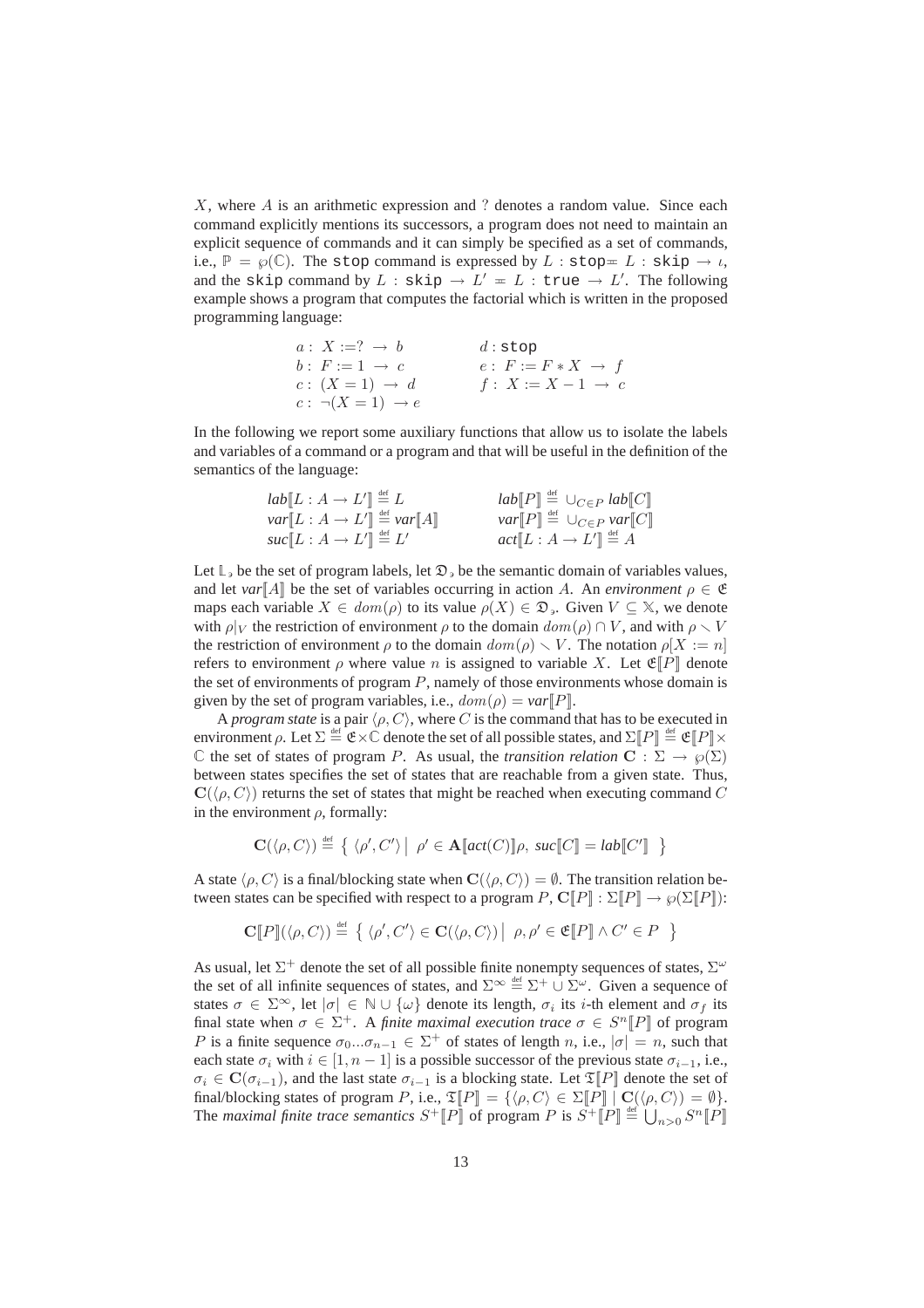and it can be computed as  $lfp \subseteq F^+[[P]]$ , where  $F^+[[P]] : \wp(\Sigma^+[[P]]) \to \wp(\Sigma^+[[P]])$  is defined as:

$$
F^+[\![P]\!](\mathfrak{X}) \stackrel{\text{def}}{=} \mathfrak{T}[\![P]\!] \cup \{ \sigma_i \sigma_j \sigma \mid \sigma_j \in \mathbf{C}[\![P]\!](\sigma_i), \sigma_j \sigma \in \mathfrak{X} \}
$$

An *infinite execution trace*  $\sigma \in S^{\omega}[[P]]$  of a program P is an infinite sequence  $\sigma_0...\sigma_i...$  $\in \Sigma^{\omega}$  of length  $|\sigma| = \omega$ , such that each state  $\sigma_{i+1}$  is a successor of the previous state, i.e.,  $\sigma_{i+1} \in \mathbf{C}(\sigma_i)$ .  $S^{\omega}[[P]]$  can be computed as  $gfp^{\subseteq}F^{\omega}[[P]]$ , where  $F^{\omega}[[P]]$ :  $\wp(\Sigma^{\omega}[\![P]\!]) \to \wp(\Sigma^{\omega}[\![P]\!])$  is defined as:

$$
F^{\omega}[\![P]\!](\mathfrak{X}) \stackrel{\text{def}}{=} \{ \sigma_i \sigma_j \sigma \mid \sigma_j \in \mathbf{C}[\![P]\!](\sigma_i), \sigma_j \sigma \in \mathfrak{X} \}
$$

As usual, the *maximal trace semantics*  $S^{\infty}[[P]] \in \wp(\Sigma^{\infty})$  of program P is given by  $S^{\infty}[\![P]\!] \stackrel{\text{def}}{=} S^{+}[\![P]\!] \cup S^{\omega}[\![P]\!]$ .

## **3 Code obfuscation as semantic transformation**

Code obfuscation is defined as a *potent* program transformation that preserves the *observational behaviour* of programs [5, 7, 8], where potent means that the transformed (obfuscated) program is harder to understand than the original one. It is clear that the standard definition of code obfuscation relies on the notion of potent transformation, and therefore on a fixed metric for measuring program complexity, which is an old problem [20, 26]. In the literature there are several different metrics for program complexity that can be used according to the current need. For example, the complexity of a program can be measured by the length of the program (the number of instructions and arguments) [26], by the nesting level (the number of nested conditions) [27], or by the data flow (the number of references to local variables) [34]. Given a metric for program complexity it is possible to measure the potency of a transformation, namely how much more difficult is the transformed program to understand than the original one. It is clear that, in order to design a good obfuscator, the potency of the transformation should be maximized.

**Definition 3** *[5, 7, 8] A program transformation*  $\mathbf{t} : \mathbb{P} \to \mathbb{P}$  *is an obfuscator if:* 

- 1. the transformation  $\mathbf t$  is potent and
- *2.* P *and* <sup>t</sup>[[P]] *have the same observational behaviour, i.e., if* P *fails to terminate or it terminates with an error condition then*  $\mathbb{E}[P]$  *may or may not terminate; otherwise*  $\mathbb{E}[P]$  *must terminate and produce the same output as*  $P$ *.*

Point 2 of the above (informal) definition requires the original and obfuscated program to behave equivalently whenever  $P$  terminates, whereas no constraints are specified when P diverges. This means that in order to classify a program transformation  $\mathbb{t}$ as an obfuscation, we have to analyze the behaviour of the corresponding semantic transformation  $t = S \circ \mathbb{t} \circ \mathbb{p}$  only on the finite traces in  $S[\![P]\!]$  that terminate with a final/blocking state. Thus, we should focus only on finite traces and consider the maximal finite trace semantics domain  $\Sigma^+$  instead of  $\Sigma^{\infty} = \Sigma^+ \cup \Sigma^{\omega}$ . Given  $\mathfrak{X} \subseteq \Sigma^{\infty}$ , we denote with  $\mathfrak{X}^+$  the set of finite traces of  $\mathfrak{X}$ , i.e.,  $\mathfrak{X}^+ = \mathfrak{X} \cap \Sigma^+$ , and with  $\mathfrak{X}^\omega$  the set of infinite traces of  $\mathfrak X$ , i.e.,  $\mathfrak X^{\omega} = \mathfrak X \cap \Sigma^{\omega}$ . Given a transformation  $f : \wp(\Sigma^+ \cup \Sigma^{\omega}) \to$  $\wp(\Sigma^+ \cup \Sigma^\omega)$  we have that, in general,  $f(\mathfrak{X}^+) \notin \wp(\Sigma^+)$  and  $f(\mathfrak{X}^\omega) \notin \wp(\Sigma^\omega)$ , which means that a transformation on  $\wp(\Sigma^+ \cup \Sigma^{\omega})$  may not preserve the (non)termination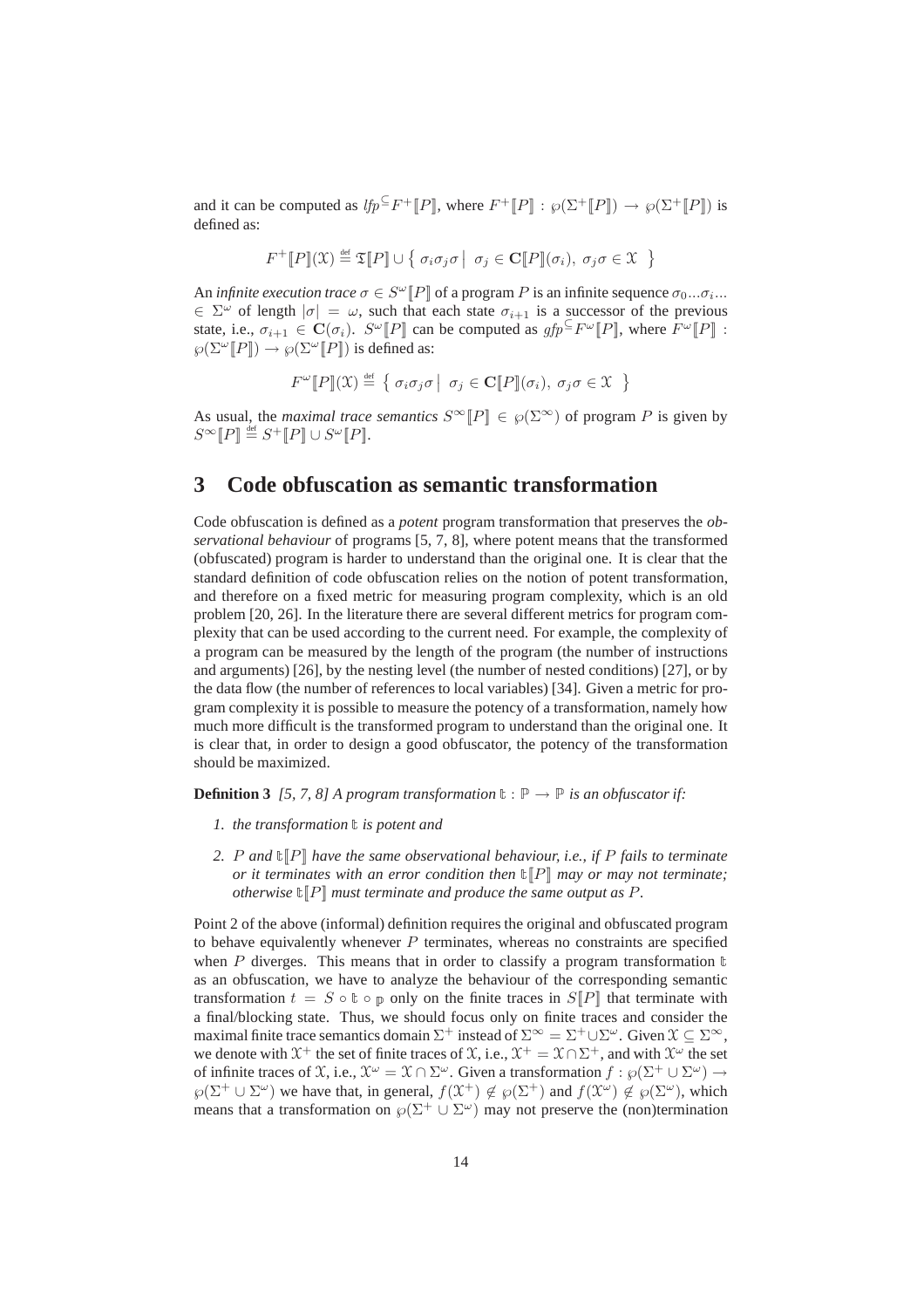of the input traces. However, this is not true when speaking of code obfuscation. In fact, point 2 of Definition 3 says that a semantic obfuscator  $t = S \circ \mathbb{t} \circ \mathbb{p}$  should transform finite traces into observationally equivalent finite traces, i.e.,  $\forall \mathfrak{X}^+ \in \wp(\Sigma^+)$ :  $t(\mathfrak{X}^+) \in \wp(\Sigma^+)$  and  $\alpha_0(t(\mathfrak{X}^+)) = \alpha_0(\mathfrak{X}^+)$ , where  $\alpha_0$  models the observation. In particular, point 2 of Definition 3 is interested in preserving the input-output behaviour of terminating computations, and it can be restated in terms of  $t = S \circ \mathbb{t} \circ \mathbb{p}$  as follows:

$$
\forall P \in \mathbb{P}, \forall \sigma \in S^+[\![P]\!]: \exists \eta \in t(S^+[\![P]\!]): \sigma_0 = \eta_0 \wedge \sigma_f = \eta_f
$$

It is possible to show that the semantic transformations that correspond to common obfuscating algorithms such as opaque predicate insertion, semantic nop insertion, variable renaming, substitution of equivalent commands and code reordering satisfy the above condition. Thus, when considering the semantic aspects of an obfuscation  $t$  that satisfies Definition 3, we focus only on the effects that the obfuscation has on finite traces and consider the restriction of  $t = S \circ \mathbb{t} \circ \mathbb{p}$  to  $\wp(\Sigma^+)$ , i.e.,  $t|_{\wp(\Sigma^+)} : \wp(\Sigma^+) \to \wp(\Sigma^+)$ . In order to simplify the notation, from now on we will write  $t : \wp(\Sigma^+) \to \wp(\Sigma^+)$  instead of  $t|_{\wp(\Sigma^+)} : \wp(\Sigma^+) \to \wp(\Sigma^+)$ .

Given a set of finite traces, i.e., a maximal finite trace semantics, it is possible to derive the corresponding set of commands, i.e., the corresponding program, by collecting all the commands that occur in the given traces [16]. This is formalized by function  $p^+ : \varphi(\Sigma^+) \to \mathbb{P}$  that maps set of traces in set of commands. In particular,  $p^+$  is defined as follows:

$$
\mathbb{P}^+[\mathfrak{X}] \stackrel{\text{def}}{=} \left\{ C \mid \exists \sigma \in \mathfrak{X} : \exists i \in [0, |\sigma|[:\exists \rho \in \mathfrak{E} : \sigma_i = \langle \rho, C \rangle \right\}
$$

Since we are only interested in the effects of obfuscation on finite traces, from now on we consider the following specification of the Galois insertion (1) that defines the relation between programs and their maximal finite trace semantics:

$$
\langle \wp(\Sigma^+), \subseteq \rangle \xrightarrow{\varepsilon^{-+}} \langle \mathbb{P}/_{\pm}, \subseteq \rangle \tag{2}
$$

#### **3.1 Modeling attacks**

Code obfuscation aims at preventing malicious host attacks by obstructing the disclosure of sensitive information about proprietary programs. Code obfuscation can provide an important defense against automatic malicious reverse-engineering attacks, but it cannot provide a complete protection against malicious host attacks: a competent programmer, who is willing to invest enough time and effort, will always be able to reverse-engineer any obfuscated program. Thus, in order to understand the limits and potentialities of code obfuscation we need to specify a model for automatic attacks. Automatic reverse-engineering techniques typically consist in static program analysis (e.g., data flow analysis, control flow analysis, alias analysis, program slicing) and dynamic program analysis (e.g., dynamic testing, profiling, program tracing). Static and dynamic program analyses can be formalized as instances of abstract interpretation, which is a general theory for reasoning about program semantics introduced in Section 2.2. Following this observation we model attacks, i.e., static and dynamic program analyzers, as abstract domains  $\varphi \in uco(\varphi(\Sigma^+))$ , where the properties encoded in the abstract domain  $\varphi$  are the ones in which the attacker is interested. In this setting, the complete lattice of abstract domains  $\langle u\text{co}(\wp(\Sigma^+)), \sqsubseteq \rangle$  provides the right framework where to compare attacks with respect to their degree of abstraction. A coarse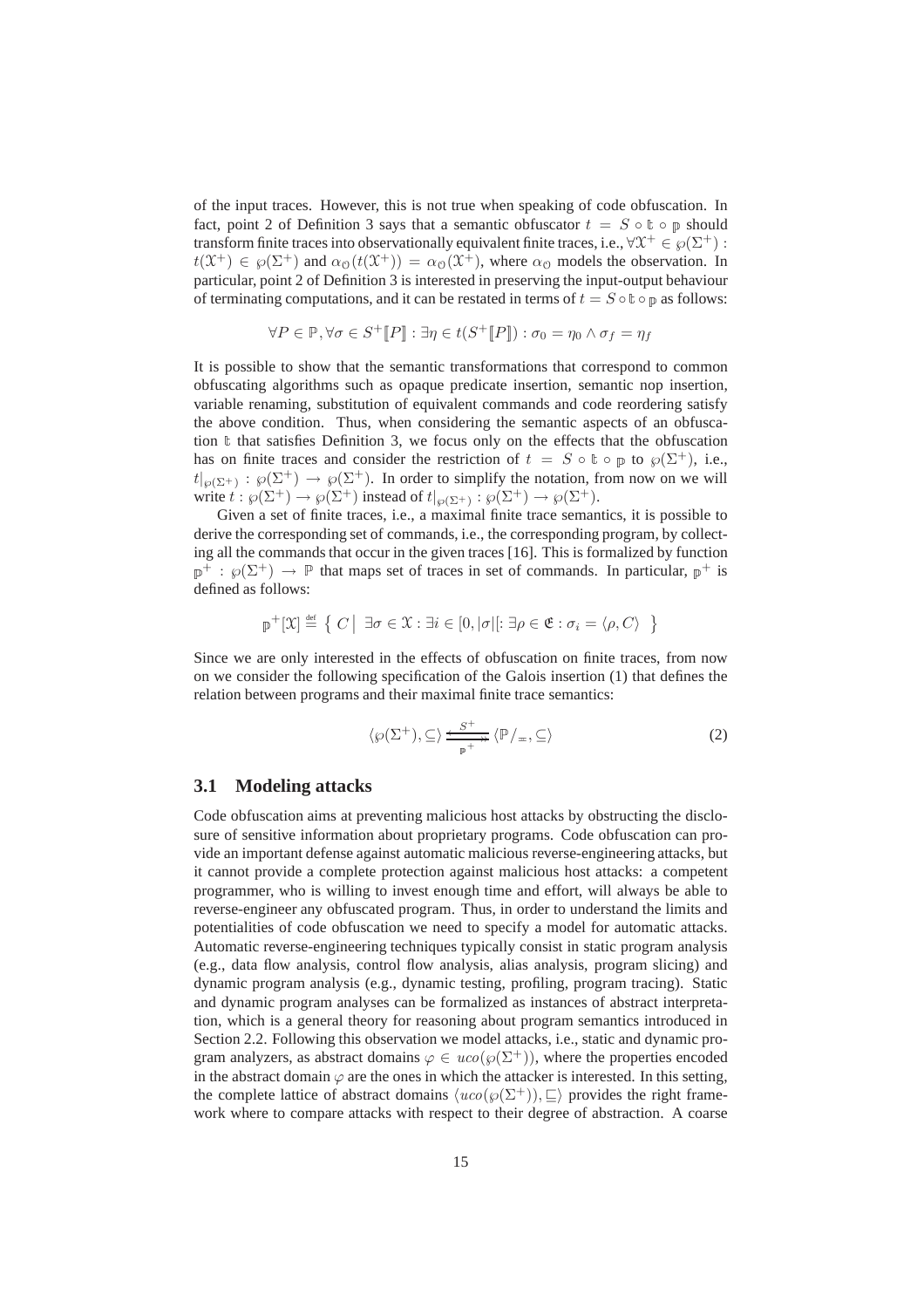abstraction models an attacker that observes simple semantic properties, while finer abstractions model attackers that are interested in the details of computation. It is clear that what an attacker can deduce from the observation of an obfuscated program depends both on the property of interest of the attacker and on the particular obfuscation used.

In this setting, being able to distinguish the properties, i.e., the abstractions, of program semantics that are not preserved by an obfuscation coincides with the identification of the class of attacks against which the obfuscation is potent. In fact, when an obfuscation t does not preserve a property  $\varphi \in uco(\varphi(\Sigma^+))$ , i.e., when  $\varphi(S^+[[P]]) \neq$  $\varphi(S^+[\![\mathbf{t}[P]\!]])$ , it means that an attacker that analyzes the behaviour of the transformed program  $S^+[\![\mathbf{t}][\![P]\!]]$  cannot deduce property  $\varphi$  of the behaviour of the original program  $S^+[P]$ , which means that property  $\varphi$  has been obfuscated by  $\ell$ . If, on the one hand, the fact that  $\varphi(S^+[[P]]) \neq \varphi(S^+[[T[[P]]])$  ensures that obfuscation t obstructs the disclosure of property  $\varphi$ , namely that t is potent with respect to  $\varphi$ , on the other hand it does not guarantee that the obfuscation cannot be easily undone, namely that  $\mathbb{t}$  is a resilient transformation. In the following, we provide a semantics-based definition of code obfuscation that allows us to characterize the potency of an obfuscation  $t$  in terms of the set of attacks that  $\mathbf{t}$  is able to obstruct. The proposed semantics-based definition does not deal with the resilience of obfuscation, namely we do not provide a general framework where to measure how difficult it is for an automatic attack to undo an obfuscation. Thus, while our semantics-based approach to code obfuscation provides a general framework where to compare different transformations with respect to their potency, the resilience of different obfuscations should be analyzed case by case and it might not be possible to compare the resilience of different kind of obfuscations. However, in Section 4.5 we analyze the resilience of control code obfuscation through opaque predicate insertion. In this case, it turns out that the resilience of opaque predicate insertion with respect to a given attack can be measured in terms of completeness of the abstract domain modeling the attack. This result allows us to compare the resilience of the insertion of different opaque predicates with respect to a given attack.

#### **3.2 Semantics-based code obfuscation**

If, on the one hand, obfuscating transformations attempt to mask program properties in order to confuse the attackers, on the other hand they must preserve the observational behaviour of programs. According to the standard definition of obfuscation (Definition 3), preservation of the observational behaviour is guaranteed by the preservation of the input-output behaviour of terminating program executions. Recall that program semantics formalizes program behaviour for every possible inputs. The set of all program traces, i.e., the maximal trace semantics, expressing the evolution of program states during every possible computation, is a possible formalization of program behaviour, namely a possible program semantics. In the literature there exist many different program semantics. The most common ones include the big-step, termination and non-termination, Plotkin's natural, Smyth's demonic, Hoare's angelic relational and corresponding denotational, Dijkstra's predicate transformer weakestprecondition and weakest-liberal precondition and Hoare's partial and total axiomatic semantics. In [13] Cousot defines a hierarchy of semantics, where the above semantics are all derived by successive abstractions from the maximal trace semantics. In this framework  $uco(\wp(\Sigma^{\infty}))$  is the lattice of abstract semantics, namely each closure in  $uco(\wp(\Sigma^{\infty}))$  represents an abstraction of the maximal trace semantics. As argued earlier, when dealing with code obfuscation we consider the maximal finite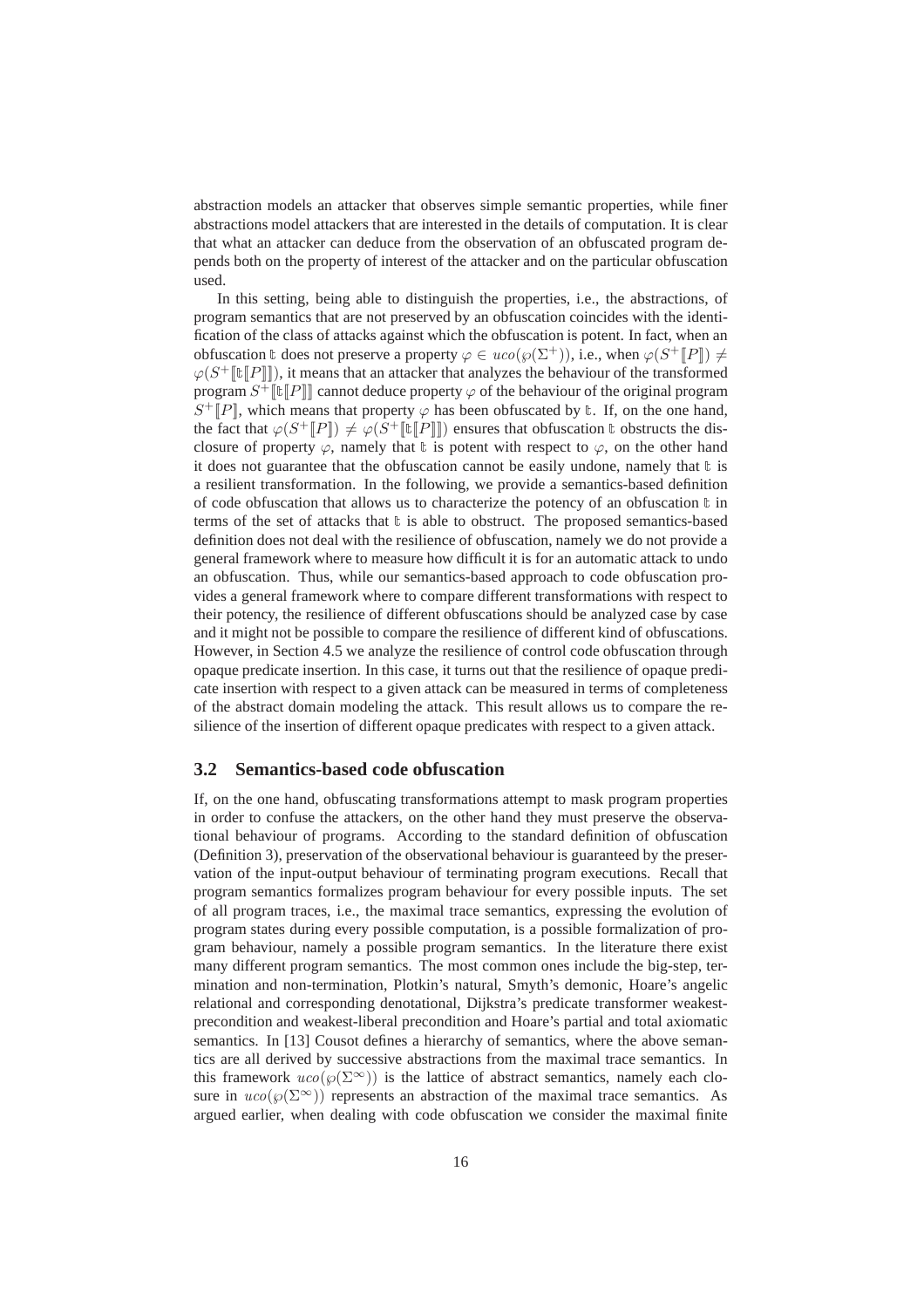trace semantics of programs computed on  $\wp(\Sigma^+)$ , also known as the *angelic* semantics. Observe that the angelic semantics can be formalized as an abstraction of the maximal trace semantics computed on  $\varphi(\Sigma^{\infty})$ . In particular, the angelic semantics is obtained by approximating sets of possibly finite and infinite traces with the set of finite traces only, i.e.,  $\alpha^+ : \wp(\Sigma^{\infty}) \to \wp(\Sigma^+)$  is defined as  $\alpha^+(\mathfrak{X}) = \mathfrak{X} \cap \Sigma^+$ , while  $\gamma^+ : \wp(\Sigma^+) \to \wp(\Sigma^{\infty})$  is given by  $\gamma^+(\mathcal{Y}) = \mathcal{Y} \cup \Sigma^{\omega}$ . Also the *(natural) denotational semantics DenSem*, which abstracts away the history of the computation by observing only the input/output relation of finite traces and the input of diverging computations, can be formalized as an abstract interpretation of the maximal trace semantics:  $DenSem(X) = \{ \sigma \in \Sigma^+ \mid \exists \delta \in X^+ \ldotp \sigma_0 = \delta_0 \wedge \sigma_f = \delta_f \} \cup \{ \sigma \in \Sigma^\omega \mid \exists \delta \in \Sigma^\omega \}$  $X^{\omega}$ . $\sigma_0 = \delta_0$ , where  $X^+ \stackrel{\text{def}}{=} X \cap \Sigma^+$  and  $X^{\omega} \stackrel{\text{def}}{=} X \cap \Sigma^{\omega}$ . In this context, the fact that Definition 3 requires the preservation of the input/output denotational semantics on finite traces, i.e.,  $DenSem(S^{\dagger}[P]) = DenSem(S^{\dagger}[E][P]])$ , seems like a restriction on the possible semantic properties that a program transformation could preserve. Our idea is to relax this constraint by providing a definition of code obfuscation which is parametric on the semantic properties to preserve on finite traces.

In order to provide a semantics-based notion of code obfuscation, we need to specify a semantics-based definition of transformation potency.

**Definition 4** *A program transformation*  $\mathbf{t} : \mathbb{P} \to \mathbb{P}$  *is potent if there is a property*  $\varphi \in uco(\varphi(\Sigma^+))$  and a program  $P \in \mathbb{P}$  such that:  $\varphi(S^+[\![P]\!]) \neq \varphi(S^+[\![\mathbb{t}[\![P]\!]]).$ 

The idea is that a program transformation  $\mathbb{t}$  is potent when there exists a semantic property  $\varphi \in uco(\varphi(\Sigma^+))$  that is not preserved by t, namely when there exists a property  $\varphi$  obfuscated by  $\ell$ . In fact, when  $\varphi(S^+[[P]]) \neq \varphi(S^+[[\ell[[P]]])$  it means that when an attack analyzes the behaviour of the transformed program, it is not able to derive property  $\varphi$  of the behaviour of the original program. We have already observed that when dealing with obfuscations we have that  $S^+ \circ \mathbb{t} = t \circ S^+$ , which means that the potency of a transformation  $t$  with respect to a property  $\varphi$  can be equivalently expressed in terms of the semantic transformation  $t = S^+ \circ \mathbb{t} \circ \mathbb{p}$ , i.e.,  $\mathbb{t}$  is potent with respect to  $\varphi$  when  $\varphi(S^+[\![P]\!]) \neq \varphi(t(S^+[\![P]\!]))$ .

According to Definition 4 any program transformation that is different from identity would be potent with respect to some property  $\varphi$ . Moreover, given a program transformation t, each semantic property  $\varphi \in uco(\varphi(\Sigma^+))$  can be classified either as a preserved or as a masked property with respect to  $\mathbb{t}$ . In order to distinguish between preserved and hidden properties it is useful to define the most concrete property  $\delta_{\mathbb{t}} \in uco(\varphi(\Sigma^+))$  preserved by a transformation  $\mathbb{t}$  on all programs. In order to prove the existence of the most concrete property that a transformation  $\mathbf t$  preserves, we need to prove that the reduced product between all the abstract domains  $\varphi_i$ , which encodes properties that are preserved by  $\text{t}$  on all programs, expresses a property that is preserved by t on all programs. Thus, given the set  $\{\varphi_i\}_{i\in H}$  of the properties preserved by t on all programs, i.e.,  $\forall P \in \mathbb{P}, \forall i \in H : \varphi_i(S^+[\![P]\!]) = \varphi_i(S^+[\![\mathbb{t}[P]\!]])$ , we need to show that  $\forall P \in \mathbb{P}$ :  $(\bigcap_{i \in H} \varphi_i) S^+ [\![P]\!] = (\bigcap_{i \in H} \varphi_i) S^+ [\![\mathbb{E}[\![P]\!] ]$ , which is easily proved by the fact that  $\forall P \in \mathbb{P}$ :  $(\bigcap_{i \in H} \varphi_i)S^+[\![P]\!] = \bigcap_{i \in H} (\varphi_i S^+[\![P]\!] ) = \bigcap_{i \in H} (\varphi_i S^+[\![P]\!] ] ) =$  $(\Box_{i\in H}\varphi_i)S^+[\![\mathbf{t}[P]\!]$ . Thus, there exists an unique most concrete preserved property and it is computed as the greatest lower bound between the properties preserved by <sup>t</sup> on programs:

$$
\delta_{\mathbb{t}} \stackrel{\text{def}}{=} \square \{ \varphi \in uco(\varphi(\Sigma^+)) | \forall P \in \mathbb{P} : \varphi(S^+[\![P]\!]) = \varphi(S^+[\![\mathbb{t}[\![P]\!]]) \}
$$

Equivalently,  $\delta_{\mathbb{t}} = \bigcap \{ \varphi \in uco(\varphi(\Sigma^+)) | \forall P \in \mathbb{P} : \varphi(S^+[\![P]\!]) = \varphi(t(S^+[\![P]\!])) \},$  since we are considering algorithmic transformations. The most concrete preserved property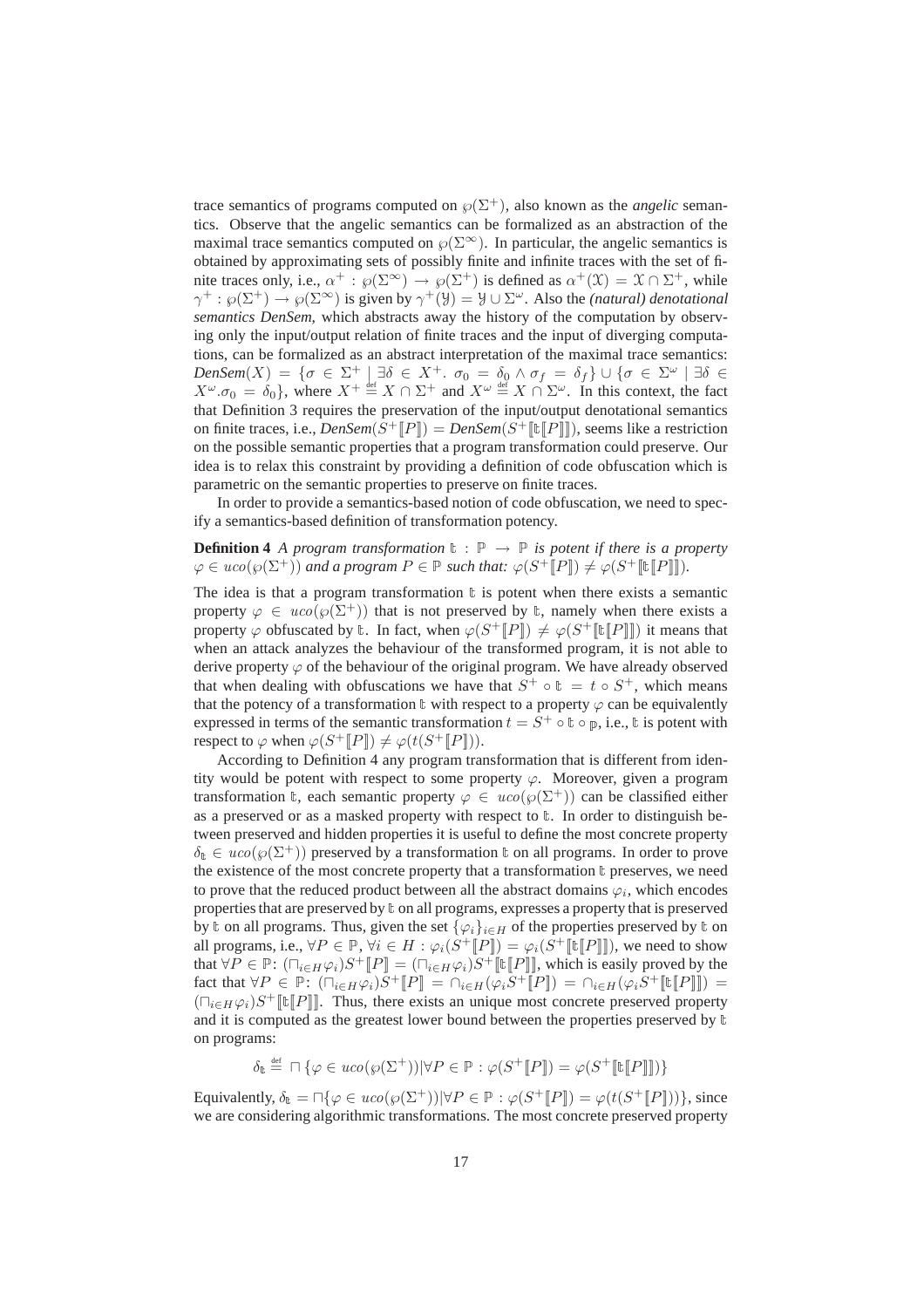$\delta_{t}$  makes it then possible to classify each property  $\varphi \in uco(\varphi(\Sigma^{+}))$  either as obfuscated or preserved by transformation t. In particular, every property  $\varphi \in u \text{co}(\varphi(\Sigma^+))$ that is implied by  $\delta_{\text{t}}$ , i.e., such that  $\delta_{\text{t}} \subseteq \varphi$ , is preserved by transformation  $\text{t}$ , while every other property is obfuscated. In particular,  $\varphi \ominus (\delta_{t} \sqcup \varphi)$  precisely expresses what transformation t obfuscates of property  $\varphi \in uco(\varphi(\Sigma^+))$ . In fact, the least common abstraction  $\delta_{\text{t}} \sqcup \varphi$  represents what the two properties have in common; then, by "subtracting" the common part from  $\varphi$ , we obtain what t hides of the property  $\varphi$ . Specifically, if property  $\varphi$  is preserved, namely if  $\delta_{\mathbb{t}} \sqsubseteq \varphi$ , then  $\varphi \ominus (\delta_{\mathbb{t}} \sqcup \varphi) = \top$ , while for every obfuscated property we have that  $\varphi \ominus (\delta_{\mathbb{t}} \sqcup \varphi) \neq \top$ , meaning that something about property  $\varphi$  has been lost during transformation t. Following this observation, the set of properties that are masked by a program transformation  $\mathbf{t}$  can be formalized as follows:

$$
O_{\delta_{\mathbb{t}}} = \{ \varphi \in uco(\wp(\Sigma^{+})) \mid \varphi \ominus (\delta_{\mathbb{t}} \sqcup \varphi) \neq \top \}
$$

 $O_{\delta_t}$  identifies exactly the set of attacks that are obstructed, i.e., defeated, by  $\mathbf{t}$ . In fact,  $\varphi \ominus (\delta_{\mathsf{t}} \sqcup \varphi) = \top$  iff  $\varphi = \delta_{\mathsf{t}} \sqcup \varphi$  iff  $\delta_{\mathsf{t}} \sqsubseteq \varphi$  iff  $\varphi$  is preserved by  $\mathsf{t}$ . Thus, a program transformation  $\mathbf{t} : \mathbb{P} \to \mathbb{P}$  can be seen as an obfuscator that is harmless with respect to any attack modeled by an abstraction  $\varphi$  such that  $\delta_{\ell} \subseteq \varphi$ , and that is powerful with respect to any attack modeled by an abstraction in  $O_{\delta_{\text{t}}}$ . Hence, the obfuscating behaviour of a transformation  $\mathbf{t}$  can be characterized in terms of the most concrete property  $\delta_{\rm t}$  it preserves. This leads us to the following definition of code obfuscation.

#### **Definition 5**  $\mathbf{t} : \mathbb{P} \to \mathbb{P}$  *is a*  $\delta$ *-obfuscator if*  $\delta = \delta_{\mathbf{t}}$  *and*  $O_{\delta} \neq \emptyset$ *.*

It is worth remarking that this semantics-based definition of code obfuscation is language independent and it models the effects of obfuscation on the trace semantics of any program written in a programming language that can be specified as a transition system. Moreover, when considering attacks as static and dynamic analyzers that are interested in semantic properties of programs, the proposed semantics-based definition of code obfuscation provides a formalization of the informal notion of obfuscator given by Collberg et al. [5, 7] and reported in Definition 3. In fact, every program transformation that is classified as an obfuscator by the standard definition is classified as an obfuscator also by the semantics-based definition. In particular, the class  $\theta$  of program transformations that are classified as obfuscators following Collberg's definition corresponds to the set of  $\delta$ -obfuscators where  $\delta$  is at least the denotational semantics.

#### **Theorem 3**  $\varnothing = {\delta \text{-}obfuscators} \mid \delta \sqsubseteq DenSem$ }.

PROOF: We have to show that  $\mathcal{O} = \{ \mathbb{t} \mid \delta_{\mathbb{t}} \subseteq \text{DenSem}, O_{\delta_{\mathbb{t}}} \neq \emptyset \}$ . The condition  $O_{\delta_{\varepsilon}} \neq \emptyset$  requires transformation t to be potent, and it is therefore equivalent to point 1 of Definition 3. Thus, we have to show that the program transformations that preserve at least the *DenSem* of programs are the ones that preserve the observational behaviour as defined in Definition 3, namely that satisfy point 2 of Collberg's definition.

$$
E : \delta_{E} \subseteq DenSem
$$
  
\n
$$
∀P ∈ P : \delta_{E}(S^{+}[P]) = \delta_{E}(S^{+}[E[P]])
$$
  
\n
$$
∀P ∈ P, ∀σ ∈ S^{+}[P], \exists η ∈ S^{+}[E[P]]: σ0 = η0 ∧ σf = ηf\n
$$
∀P ∈ P, ∀σ ∈ S^{+}[P], \exists η ∈ S^{+}[E[P]]: σ0 = η0 ∧ σf = ηf
$$
$$

 $\Box$ 

The formalization of the notion of code obfuscation introduced by Definition 5 allows us to consider every program transformation as a potential code obfuscator, where the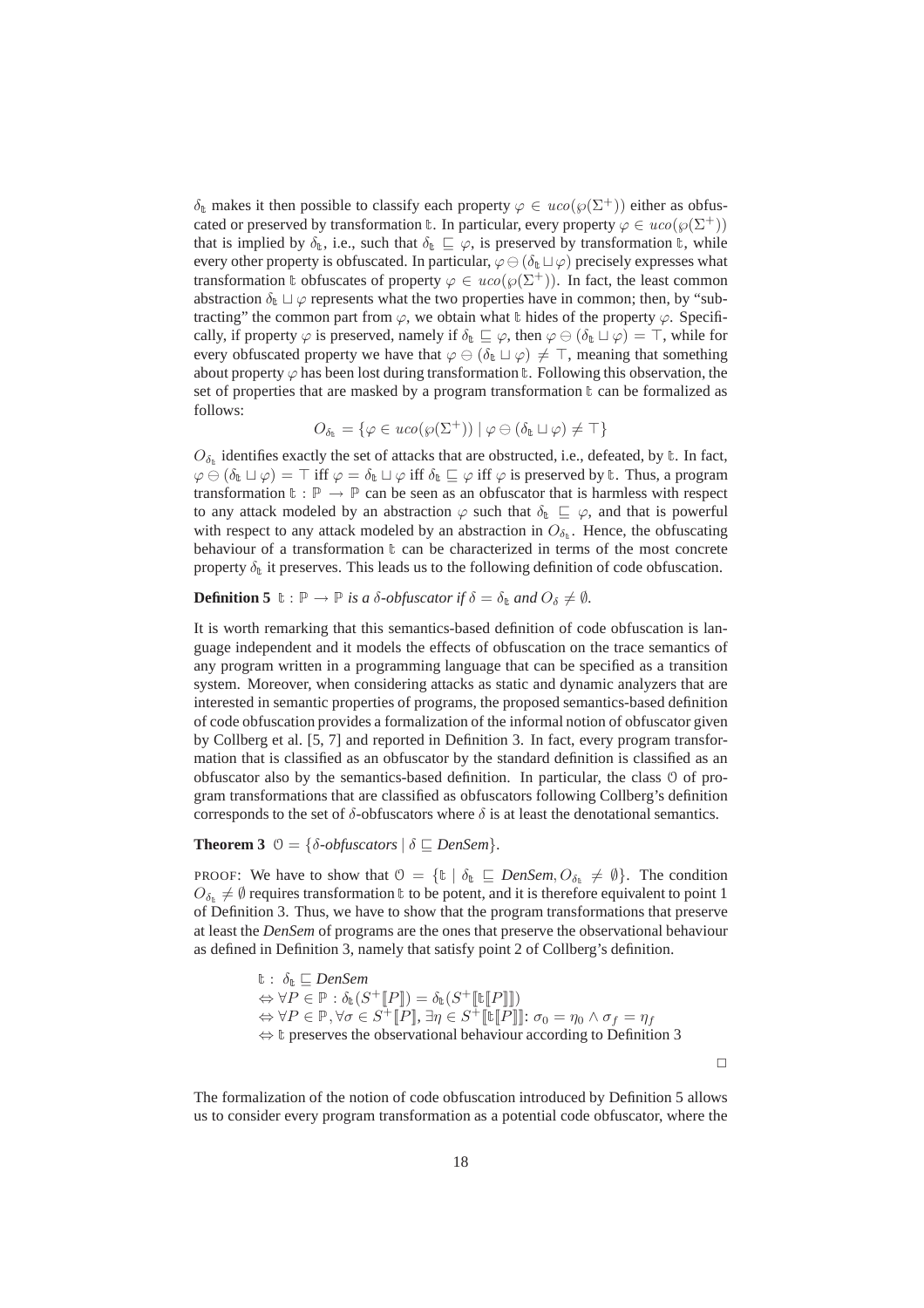potency of transformation  $\mathbf t$  is characterized in terms of the most precise property  $\delta_{\mathbf t}$ preserved by <sup>t</sup>. Moreover, it generalizes the standard definition of code obfuscation, where obfuscating transformations are not forced to be *DenSem*-preserving but they can also be more invasive as far as the preserved property maintains enough information with respect to the current need. For example, let us consider an application  $P$  that is responsible of keeping updated the total amount  $tot$  of the bank account of each client, and an application Q that sends a warning to the bad clients every time their total amount tot corresponds to a negative value. Assume that we are interested in protecting application P through code obfuscation. It is clear that, in order to ensure the proper execution of application  $Q$ , the obfuscated version of application  $P$  has to preserve (at least) the sign of variable  $tot$ . This means that, we can allow obfuscations that loose the observational behaviour of application  $P$  but not the sign of variable tot. In this setting, a program transformation that replaces the value of variable tot with its double  $2 * tot$  is an obfuscation following our definition, while it is not an obfuscation following Collbergs definition.

Moreover, it is clear that our notion of code obfuscation provides a more precise characterization of the obfuscating behaviour of a program transformation <sup>t</sup> even when <sup>t</sup> satisfies the Collbergs definition. In fact, while the standard notion of obfuscation only distinguish between transformations that preserve *DenSem* and the ones that do not preserve *DenSem*, our definition of code obfuscation relies on a much finer classification that distinguishes between every possible abstractions of trace semantics.

### **3.3 Constructive characterization of**  $\delta_{\text{t}}$

Since the obfuscating behaviour of a program transformation  $\mathbf t$  is characterized in terms of the most concrete property  $\delta_{\rm t}$  it preserves, it is important to provide a constructive methodology for deriving  $\delta_{\text{t}}$  from a given transformation  $\text{t}$ . We have already observed that, when dealing with algorithmic transformations, a property  $\varphi \in uco(\varphi(\Sigma^+))$  is preserved by t if and only if it is preserved by  $t = S \circ \mathbb{t} \circ \mathbb{p}$ . In this section we refer to the semantic properties preserved by the semantic transformation  $t$  since we find it more convenient.

In the following we provide a constructive characterization of the most concrete property preserved by a transformation in terms of its fixpoints. In particular, given a semantic transformation t and a program P, we define a predicate  $Pres_{P,t} : \wp(\Sigma^+) \rightarrow$ {true, false} that identifies the elements of  $\wp(\Sigma^+)$  that are fixpoints of a closure operator that encodes a property preserved by t on program  $P$  (Lemma 2). Next we show that this property is exactly the most concrete property preserved by  $t$  on program  $P$ (Theorem 4), and then we show how  $\delta_{\rm t}$  can be obtained as the least upper bound of the most concrete properties preserved by  $\mathbf{t} = \mathbf{p}^+ \circ t \circ S^+$  on each program (Theorem 5).

Given a program P and a semantic transformation  $t : \varphi(\Sigma^+) \to \varphi(\Sigma^+)$ , we define a domain transformer  $K_{P,t}$ :  $uco(\wp(\Sigma^+)) \to uco(\wp(\Sigma^+))$  that returns the abstract domain preserved by t on P that is closer to the input domain  $\mu \in uco(\wp(\Sigma^+))$ .

$$
K_{P,t} \stackrel{\text{def}}{=} \lambda \mu. \sqcap \{ \varphi \in uco(\varphi(\Sigma^+)) \mid \mu \sqsubseteq \varphi \land \varphi(S^+[\![P]\!]) = \varphi(t(S^+[\![P]\!])) \}
$$

Intuitively  $K_{P<sub>t</sub>}$  loses the minimal amount of information with respect to a given abstract domain in order to obtain a property preserved by t on P. Consequently,  $K_{P,t}(id)$ is the most concrete property preserved by transformation  $t$  on program  $P$ . By definition  $K_{P,t}(id)$  is a closure operator and it is therefore uniquely determined by the set of its fixpoints.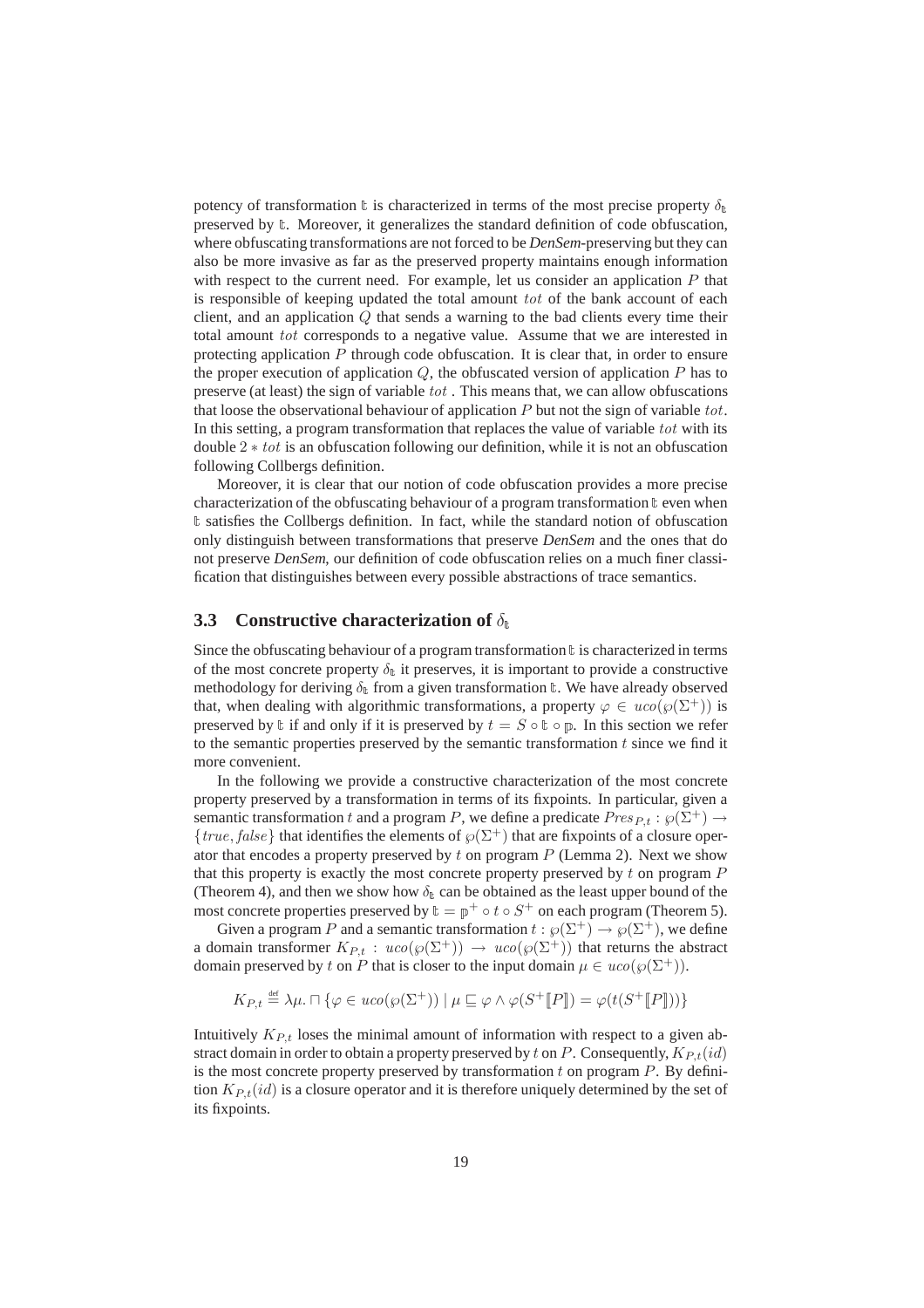Let us consider the predicate  $Pres_{P,t} : \wp(\Sigma^+) \to \{ true, false \}$  over set of traces. Given a set of traces  $\mathcal{X} \in \mathcal{P}(\Sigma^+)$  we have that  $Pres_{P,t}(\mathcal{X}) = true$  when:

$$
S^+[\![P]\!] \subseteq \mathfrak{X} \Leftrightarrow t(S^+[\![P]\!]) \subseteq \mathfrak{X}
$$

Hence, predicate  $Pres_{P,t}$  does not distinguish between the set of original traces  $S^+[\![P]\!]$ and their obfuscation  $t(S^+[[P]])$ , namely it does not distinguish between the behaviour of the original and obfuscated program. The following result shows that the elements  $\mathcal{X} \in \wp(\Sigma^+)$  that satisfy  $Pres_{P,t}$  form an abstract domain that encodes a property that is preserved by transformation  $t$  on program  $P$ .

**Lemma 2** *Given a transformation*  $t : \wp(\Sigma^+) \to \wp(\Sigma^+)$  *and a program*  $P \in \mathbb{P}$ *, there exists*  $\varphi_{P,t} \in uco(\varphi(\Sigma^+))$  *such that*  $\varphi_{P,t}(\varphi(\Sigma^+)) = {\mathcal{X} \in \varphi(\Sigma^+) | Pres_{P,t}(\mathcal{X})}$ *, moreover*  $\varphi_{P_t}$  *is preserved by transformation* t *on program* P.

PROOF: Let us show that  $\{\mathcal{X} \in \wp(\Sigma^+) \mid \text{Pres}_{P,t}(\mathcal{X})\}$  is a Moore family. It is clear that  $S^+[\![P]\!] \subseteq \Sigma^+ \Leftrightarrow t(S^+[\![P]\!]) \subseteq \Sigma^+$ , and therefore  $\Sigma^+ \in \{X \mid \text{Pres}_{P,t}(\mathfrak{X})\}$  is the top element. We have to show that the set  $\{X \in \wp(\Sigma^+) \mid \text{Pres}_{P,t}(\mathcal{X})\}$  is closed under *glb*, namely that given  $\{\mathfrak{X}_i\}_{i\in I}$  such that  $\forall i \in I$  :  $Pres_{P,t}(\mathfrak{X}_i) = true$ , then  $Pres(\cap_{i \in I} \mathfrak{X}_i) = true$ . In fact we have that  $S^+[\![P]\!] \subseteq \cap_{i \in I} \mathfrak{X}_i$  iff  $\forall i \in I : S^+[\![P]\!] \subseteq$  $\mathcal{X}_i$  iff  $\forall i \in I : t(S^+[\![P]\!]) \subseteq \mathcal{X}_i$  iff  $t(S^+[\![P]\!]) \subseteq \bigcap_{i \in I} \mathcal{X}_i$ . This proves that there exists a closure operator, denoted  $\varphi_{P,t} \in uco(\varphi(\Sigma^+))$ , such that  $\varphi_{P,t}(\varphi(\Sigma^+)) = {\mathfrak{X}} \in$  $\wp(\Sigma^+) \mid Pres_{P,t}(\mathfrak{X})\}.$ 

Now we have to prove that the property expressed by  $\varphi_{P,t} \in uco(\varphi(\Sigma^+))$  is preserved by t on P, namely that  $\varphi_{P,t}(S^+[[P]]) = \varphi_{P,t}(t(S^+[[P]]))$ . Let  $\mathfrak{X}_1$  be the best approximation of  $S^+[\![P]\!]$  in  $\varphi_{P,t}(\wp(\Sigma^+))$ , namely let  $\varphi_{P,t}(S^+[\![P]\!]) = \mathfrak{X}_1$ . This means that  $S^+[\![P]\!] \subseteq \mathfrak{X}_1$  and since  $Pres_{P,t}(\mathfrak{X}_1) = true$  we have that  $t(S^+[\![P]\!]) \subseteq \mathfrak{X}_1$ . Now we have to prove that  $\mathfrak{X}_1$  is the best approximation of  $t(S^+[\![P]\!])$  in  $\varphi_{P,t}(\wp(\Sigma^+)).$ Assume that  $\varphi_{P,t}(t(S^+[[P])) = \mathfrak{X}_2$  where  $\mathfrak{X}_2 \subset \mathfrak{X}_1$ , namely that there exists an element  $\mathfrak{X}_2 \in \varphi_{P,t}(\wp(\Sigma^+))$  that approximates  $t(S^+[\![P]\!])$  better than what  $\mathfrak{X}_1$  does. This means that  $t(S^+[\![P]\!]) \subseteq \mathfrak{X}_2$  which, since  $Pres_{P,t}(\mathfrak{X}_2) = true$ , implies that  $S^+[P] \subseteq \mathfrak{X}_2$ . But this would imply that  $\varphi_{P,t}(S^+[P]) = \mathfrak{X}_2$  which contradicts the hypothesis  $\varphi_{P,t}(S^+[\![P]\!]) = \mathfrak{X}_1.$ 

 $\Box$ 

The following result shows that the closure operator whose fixpoints are characterized by the predicate  $Pres_{Pt}$ , i.e.,  $\varphi_{Pt}(\varphi(\Sigma^+)) = {\mathcal{X} \in \varphi(\Sigma^+) | Pres_{Pt}(\mathcal{X})}$ , is the most concrete property preserved by transformation  $t$  on program  $P$ .

## **Theorem 4**  $K_{P,t}(id)(\wp(\Sigma^+)) = {\mathcal{X} \in \wp(\Sigma^+) | Pres_{P,t}(\mathcal{X})}.$

PROOF: Let us show that  $K_{P,t}(id) = \varphi_{P,t}$ . By definition  $K_{P,t}(id)$  is the most concrete property preserved by t on P, while from Lemma 2,  $\varphi_{P,t}$  is a property preserved by t on P, therefore  $K_{P,t}(id) \sqsubseteq \varphi_{P,t}$ . Thus, we have to show that  $\varphi_{P,t} \sqsubseteq K_{P,t}(id)$ , namely that  $K_{P,t}(id)(\wp(\Sigma^+)) \subseteq \varphi_{P,t}(\wp(\Sigma^+))$ . Let us assume that  $\exists \mathfrak{X} \in K_{P,t}(id)(\wp(\Sigma^+))$ such that  $\mathfrak{X} \notin \varphi_{P,t}(\varphi(\Sigma^+))$ . In this case we have that  $Pres_{P,t}(\mathfrak{X}) = false$ , namely that  $S^+[\![P]\!] \subseteq \mathfrak{X}$  while  $t(S^+[\![P]\!]) \nsubseteq \mathfrak{X}$ , or that  $S^+[\![P]\!] \nsubseteq \mathfrak{X}$  while  $t(S^+[\![P]\!]) \subseteq \mathfrak{X}$ . Let us consider the case where  $S^+[[P]] \subseteq \mathfrak{X}$  while  $t(S^+[[P]]) \not\subseteq \mathfrak{X}$  (the other case is analogous). Let W be the element of  $K_{P,t}(id)(\wp(\Sigma^+))$  that better approximates both  $S^+[P]$  and  $t(S^+[P])$ , namely let  $K_{P,t}(id)(S^+[P]) = K_{P,t}(id)(t(S^+[P])) = \mathcal{W}$ . It is clear that  $W \neq \mathfrak{X}$ , since we are in the case where  $t(S^+[[P]]) \nsubseteq \mathfrak{X}$ . This implies that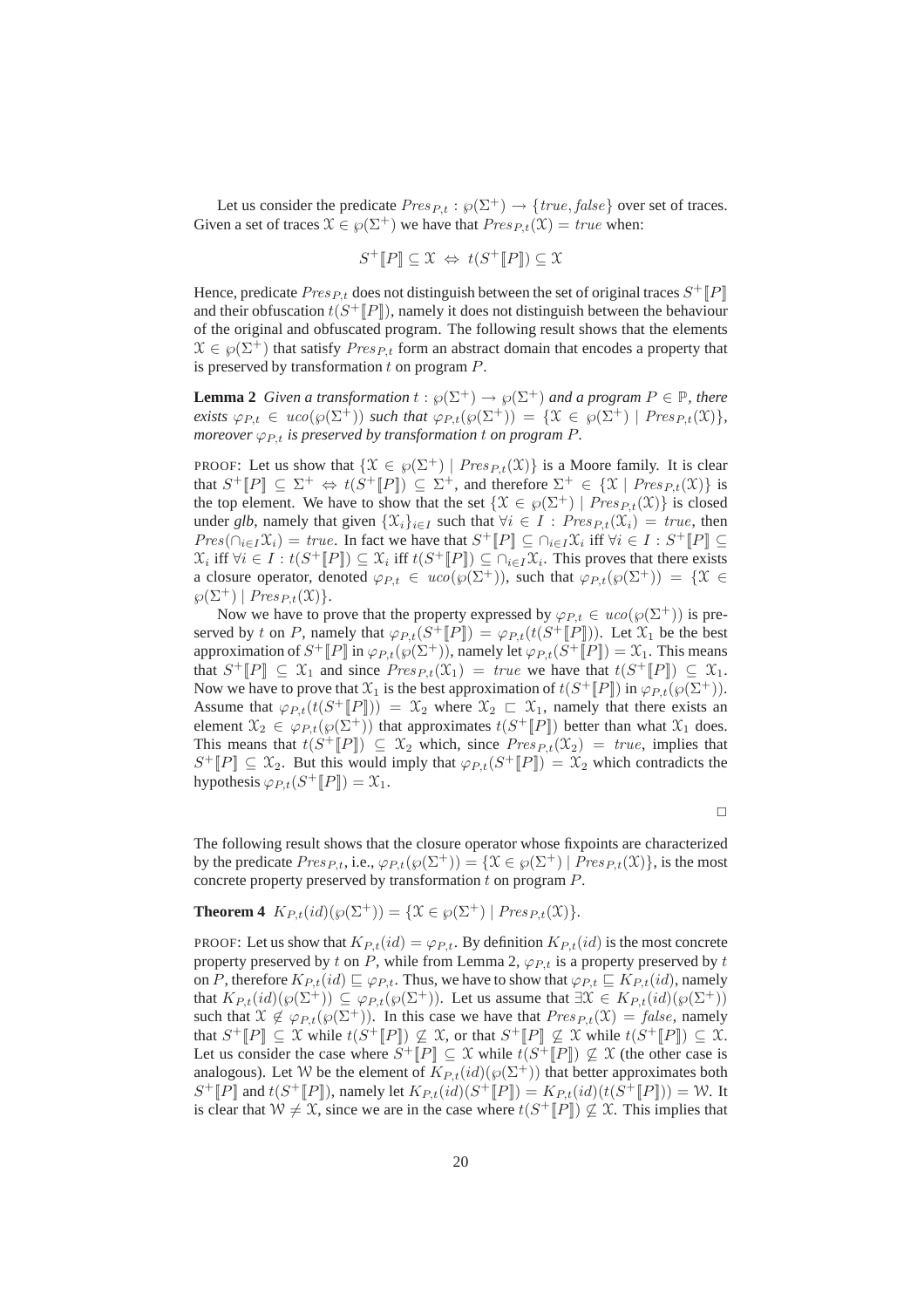$S^+[P] \subseteq \mathcal{W}$  and  $t(S^+[P]) \subseteq \mathcal{W}$ . Since  $K_{P,t}(id)(\wp(\Sigma^+))$  is a Moore family we have that  $\mathfrak{X}\cap \mathcal{W}$  is an element of  $K_{P,t}(id)(\wp(\Sigma^+))$ . Moreover, it holds that  $S^+[\![P]\!]\subseteq \mathfrak{X}\cap \mathcal{W}$ , while  $t(S^+[[P]) \nsubseteq \mathfrak{X} \cap \mathcal{W}$ . This would imply that  $K_{P,t}(id)(S^+[[P]]) = \mathfrak{X} \cap \mathcal{W}$  while  $K_{P,t}(id)(t(S^{\perp}[[P])) = W$ , where  $\mathfrak{X} \cap \mathcal{W} \neq \mathcal{W}$  since  $(\mathfrak{X} \cap \mathcal{W}) \sqsubset \mathcal{W}$ , which leads to the contradiction  $K_{P,t}(id)(S^+[\![P]\!]) \neq K_{P,t}(id)(t(S^+[\![P]\!]))$ .

 $\Box$ 

Therefore,  $K_{P,t}(id)(\varphi(\Sigma^+)) = {\mathfrak{X} \in \varphi(\Sigma^+) | Pres_{P,t}(\mathfrak{X})}$  is the most concrete property preserved by the transformation  $t$  on program  $P$ . Hence, the most concrete property preserved by  $t$  on all programs, is given by the least upper bound between the most concrete properties preserved on each program  $P \in \mathbb{P}$  by t, i.e.,  $\bigsqcup_{P \in \mathbb{P}} K_{P,t}(id)$ . More precisely the following holds.

**Theorem 5** *Let*  $\mathbf{t} : \mathbb{P} \to \mathbb{P}$ *, then*  $\delta_{\mathbf{t}} = \bigsqcup_{P \in \mathbb{P}} K_{P,S^+\text{otopy}^+}(id)$ *.* 

PROOF: Let us first show that  $\bigsqcup_{P \in \mathbb{P}} K_{P,t}(id)$  is the most concrete property preserved by transformation t on all programs. (1)  $\bigsqcup_{P \in \mathbb{P}} K_{P,t}(id)$  is preserved: observe that given a program  $Q \in \mathbb{P}$  then  $K_{Q,t}(id) \sqsubseteq \bigsqcup_{P \in \mathbb{P}} K_{P,t}(id)$ , by definition  $K_{Q,t}(id)$  is preserved by t on Q, therefore  $\forall Q \in \mathbb{P}: \prod_{P \in \mathbb{P}} K_{P,t}(id)(S^+[\![Q]\!]) =$  $\bigsqcup_{P \in \mathbb{P}} K_{P,t}(id)(t(S^+[\![Q]\!]))$ . (2)  $\bigsqcup_{P \in \mathbb{P}} K_{P,t}(id)$  is the most concrete property preserved by t. Consider  $\eta \in uco(\wp(\Sigma^+))$  where  $\forall P \in \mathbb{P} : \eta(S^+[\![P]\!]) = \eta(t(S^+[\![P]\!]))$ , then  $\bigsqcup_{P \in \mathbb{P}} K_{P,t}(id) \sqsubseteq \eta$  iff  $\forall P \in \mathbb{P} : K_{P,t}(id) \sqsubseteq \eta$  which is true since  $K_{P,t}(id)$ is the most concrete property preserved by  $t$  on  $P$ . To conclude recall that  $t$  is an algorithmic transformation, therefore we can write  $t = S^+ \circ \mathbb{t} \circ \mathbb{p}^+$ .

 $\Box$ 

The proposed characterization of the most concrete property preserved by a program transformation is used in Section 3.5 in order to specify the obfuscating behaviour of constant propagation, and in Section 4.3 in order to formalize the obfuscating behaviour of opaque predicate insertion.

#### **3.4 Comparing transformations**

The semantics-based definition of obfuscation allows us to compare obfuscating transformations with respect to their potency, namely according to the most concrete property they preserve. In other words it allows us to formalize a *partial order* relation between obfuscating transformations with respect to the sets of properties hidden by each transformation. On the one hand, it comes natural to think that a transformation  $t$ is more potent than a transformation  $t'$  if it obfuscates more properties, namely if  $t$  defeats more attacks than what  $\mathbb{t}'$  does. On the other hand, it may be interesting to know which obfuscation is more potent with respect to a particular attack  $\varphi \in uco(\varphi(\Sigma^+))$ , namely which obfuscation is better to use when we want to obstruct an attack modeled by the abstract domain  $\varphi$ . The idea is that t is more potent than t' with respect to  $\varphi$  if t obfuscates the property  $\varphi$  more than what  $\mathbb{t}'$  does, namely if the amount of information that t looses about property  $\varphi$  is bigger than the one lost by  $t'$ .

**Definition 6** *Given two transformations*  $\mathbf{t}, \mathbf{t}' : \mathbb{P} \to \mathbb{P}$  *and a property*  $\varphi \in O_{\delta_{\mathbf{t}}} \cap O_{\delta_{\mathbf{t}'}}$ .

- t *is more potent than*  $\mathbf{t}'$ , denoted by  $\mathbf{t}' \ll \mathbf{t}$ , if  $O_{\delta_{\mathbf{t}'}} \subseteq O_{\delta_{\mathbf{t}}}$
- t *is more potent than*  $t'$  *with respect to*  $\varphi$ *, denoted*  $t' \ll_{\varphi} t$ *, if*  $\varphi \ominus (\delta_t \sqcup \varphi) \sqsubseteq$  $\varphi \ominus (\delta_{\mathbb{F'}}\sqcup \varphi)$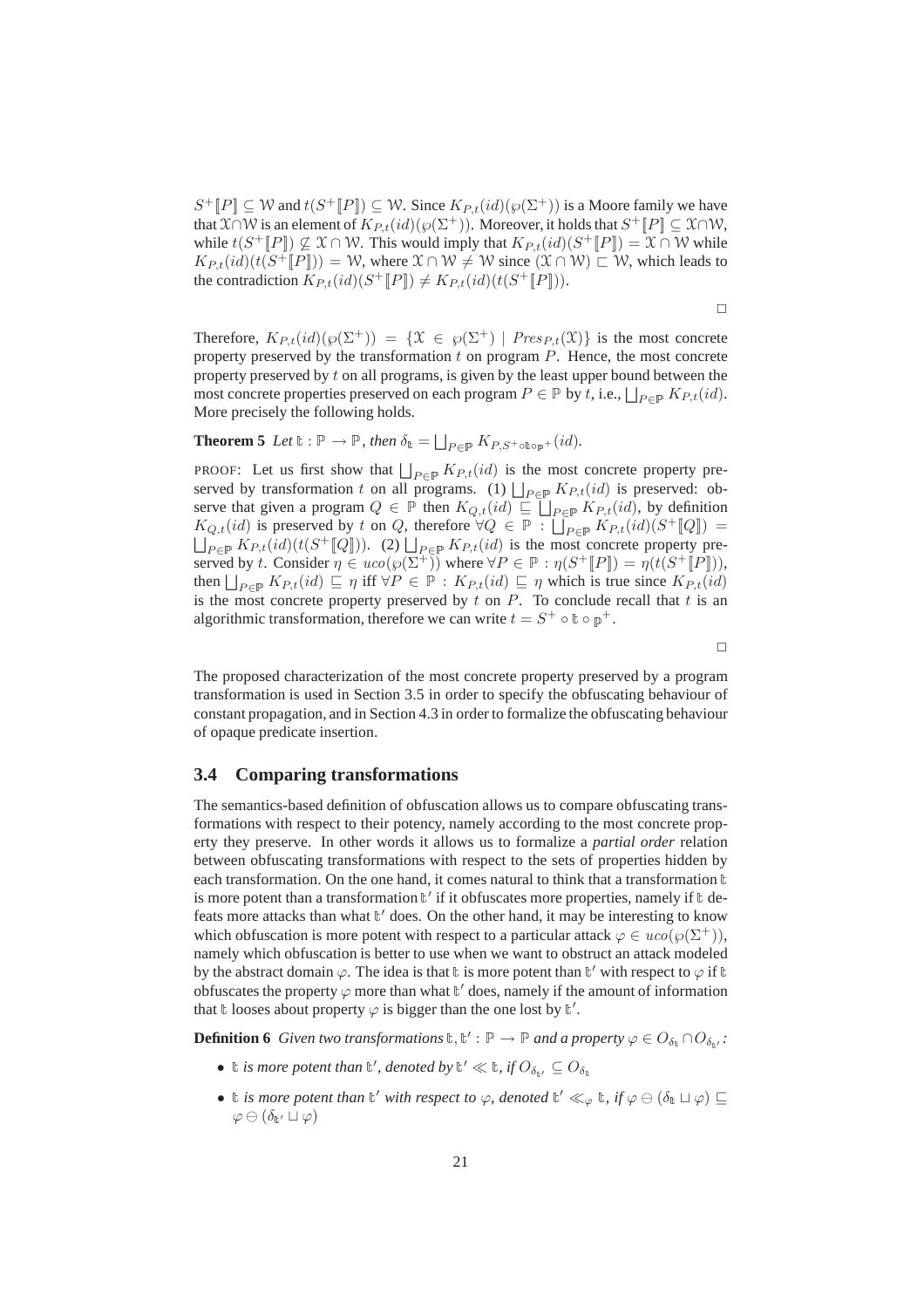From the structure of the lattice of abstract interpretations  $uco(\wp(\Sigma^+))$  it is possible to give an alternative characterization of the set of properties  $O_{\delta_{\kappa}}$  obfuscated by a program transformation. This leads to the observation of some basic properties that relate transformations and preserved properties to the set of masked properties.

**Proposition 1** *Let*  $\delta, \mu \in uco(\wp(\Sigma^+)).$ 

 $-\left(1\right)O_{\delta} = \left\{\mu \in uco(\wp(\Sigma^{+})) \mid \mu \notin \uparrow \delta \right\}$ *- (2)* If  $\mu \sqsubset \delta$  then  $O_{\mu} \subseteq O_{\delta}$  $-$  (3)  $O_{\delta\Box\mu} = O_{\delta} \cup O_{\mu}$ 

PROOF:

- (1) Recall that given a lattice C and a domain D such that  $C \sqsubseteq D$  then  $C \ominus D =$  $\top \Leftrightarrow C = D$  [25]. Thus:  $\mu \ominus (\delta \sqcup \mu) \neq \top \Leftrightarrow \delta \sqcup \mu \neq \mu \Leftrightarrow \mu \notin \uparrow \delta$ . Therefore  $\{\mu \in uco(\wp(\Sigma^+)) \mid \mu \ominus (\delta \sqcup \mu) \neq \top \}$  is equivalent to  $\{\mu \in uco(\wp(\Sigma^+)) \mid \mu \notin \uparrow \delta \}.$ - (2) We have to prove that  $\forall \varphi \in O_{\mu}$  then  $\varphi \in O_{\delta}$ . By definition a property  $\varphi$  belongs to  $O_\mu$  iff  $\varphi \in \uparrow \mu = {\psi \mid \mu \sqsubseteq \psi}$ . By hypothesis  $\mu \sqsubset \delta$ , therefore if  $\delta \sqsubseteq \psi$  then  $\mu \sqsubseteq \psi$ , therefore  $\uparrow \delta \subseteq \uparrow \mu$ . This means that if  $\varphi \notin \uparrow \mu$  then  $\varphi \notin \uparrow \delta$ , namely if  $\varphi \in O_{\mu}$  then  $\varphi \in O_{\delta}$ .

- (3) We need to show that  $\varphi \notin \hat{\delta} \land \varphi \notin \hat{\uparrow} \mu \Leftrightarrow \varphi \notin \hat{\uparrow} (\delta \sqcup \mu)$ . This is equivalent to  $\varphi \in \uparrow \delta \land \varphi \in \uparrow \mu \Leftrightarrow \varphi \in \uparrow (\delta \sqcup \mu)$ , which is true since  $\delta \sqsubseteq \varphi \land \mu \sqsubseteq \varphi \Leftrightarrow \delta \sqcup \mu \sqsubseteq \varphi$ .

 $\Box$ 

In the following section we consider a basic program transformation: the standard constant propagation, and we show how it can be considered as a code obfuscator in the proposed semantics-based framework.

### **3.5 Case study: Constant propagation**

Constant propagation is a well-known program transformation that, knowing the values that are constant at a given program point on all possible executions of a program, propagates these constant values as far forward through the program as possible. The effects of constant propagation on trace semantics have already been studied by Cousot and Cousot in [16], where the authors derive an efficient algorithms for constant propagation as an approximation of the corresponding semantic transformation. In this section we first describe the semantic transformation that performs constant propagation, and then we study its obfuscating behaviour by specifying the most concrete property it preserves.

**Semantic aspects of constant propagation [16].** The *residual*  $R[D]\rho$  of an arithmetic or boolean expression  $D \in \mathbb{E} \cup \mathbb{B}$  in an environment  $\rho$  is the expression resulting from specializing D in that environment (see Table 1). When expression D can be fully evaluated in environment  $\rho$ , i.e.,  $var\llbracket D \rrbracket \subseteq dom(\rho)$ , we say that expression D is *static* in the environment  $\rho$ , denoted static  $[D]\rho$ . When D is not static it is *dynamic*. It is clear that static  $D$ , means that the specialization of expression D in environment  $\rho$  leads to a static value, i.e., a constant,  $\mathbb{R}[[D]]\rho \in \mathfrak{D}_{\rho} \cup \mathfrak{B}_{\rho}$ . Recall that the correctness of expression specialization follows from the fact that given two environments  $\rho$  and  $\rho'$  such that  $dom(\rho) \subseteq dom(\rho')$  and  $\forall x \in dom(\rho) : \rho(X) = \rho'(X)$ , then  $\mathbf{A}[\mathbf{R}[D]\rho]\rho' = \mathbf{A}[D]\rho'$  and in particular  $\mathbf{A}[\mathbf{R}[D]\rho]\rho' = \mathbf{A}[\mathbf{R}[D]\rho](\rho' \sim dom(\rho)).$ The specialization of action A in environment  $\rho$ , denoted as  $\mathbb{R}[\![A]\!] \rho$ , produces both a residual action and a residual environment as defined in Table 2.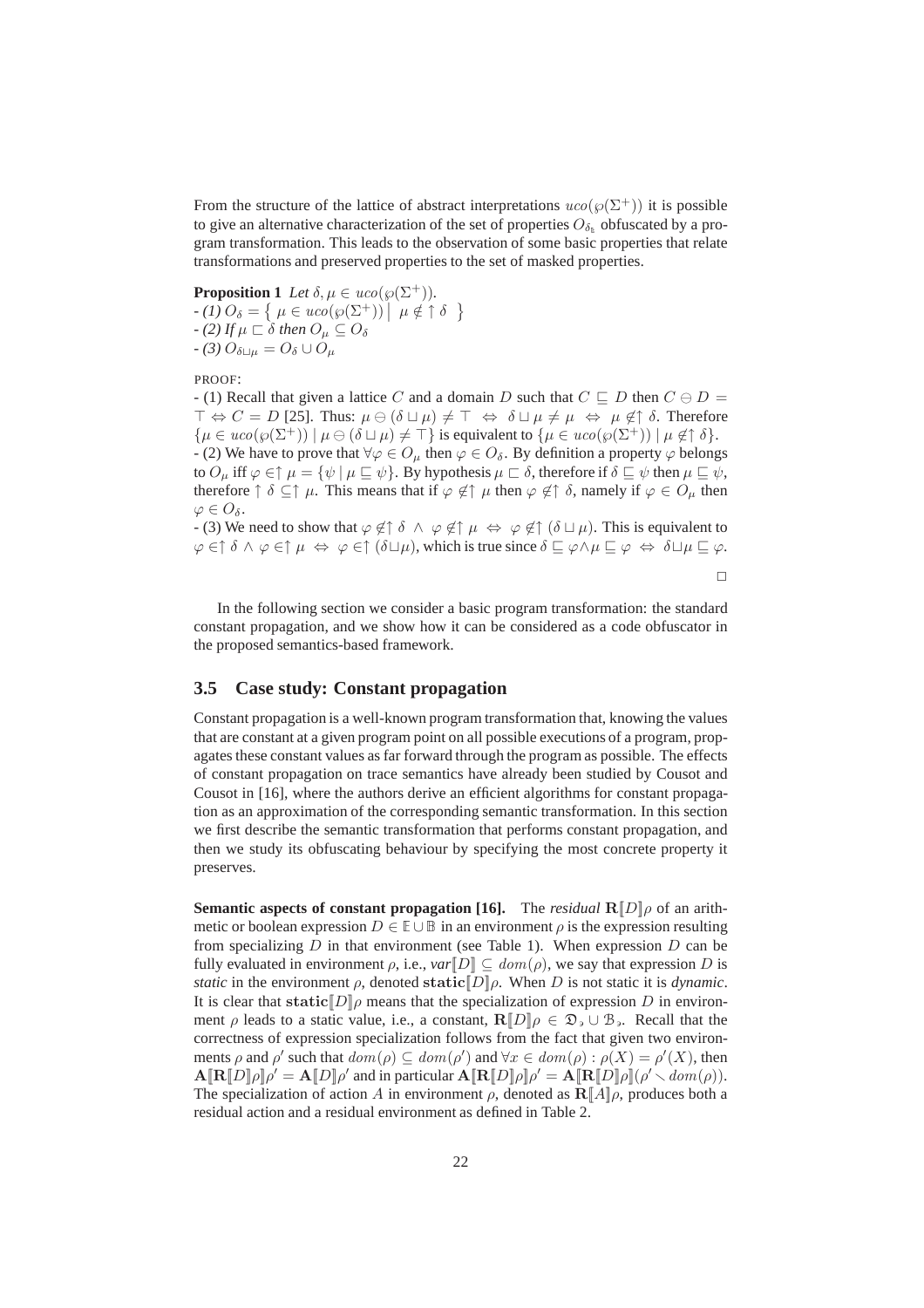Arithmetic Expressions  $\mathbf{R} \in \mathbb{E} \times \mathfrak{E} \to \mathbb{E}$  $\mathbf{R}[\![n]\!] \rho$  $\stackrel{\text{def}}{=}$   $\stackrel{\text{def}}{=}$   $\stackrel{\text{def}}{=}$  if  $\mathbf{R}$ [ $X$ ] $\rho$  $\stackrel{\text{def}}{=}$  if  $X \in dom(\rho)$  then  $\rho(X)$  else X<br>  $\stackrel{\text{def}}{=}$  let  $E_x^r = \mathbf{R} \mathbb{E} E_x \mathbb{I}$  and  $E_x^r = \mathbf{R} \mathbb{E} E$  $\mathbf{R}[\![E_1 - E_2]\!] \rho$  $\stackrel{\text{def}}{=}$  let  $E_1^r = \mathbf{R}[\![E_1]\!] \rho$  and  $E_2^r = \mathbf{R}[\![E_2]\!] \rho$  in if  $E_1^r = \partial$  or  $E_2^r = \partial$  then  $\partial$ else if  $E_1^r = n_1$  and  $E_2^r = n_2$  then  $n = n_1 - n_2$ else  $E_1^r - E_2^r$ Boolean Expressions  $\mathbf{R} \in \mathbb{B} \times \mathfrak{E} \to \mathbb{B}$  $\mathbf{R}[\![E_1 E_2]\!]\rho$  $\stackrel{\text{def}}{=}$  let  $E_1^r = \mathbf{R}[\![E_1]\!] \rho$  and  $E_2^r = \mathbf{R}[\![E_2]\!] \rho$  in if  $E_1^r = \partial$  or  $E_2^r = \partial$  then  $\partial$ else if  $E_1^r = n_1$  and  $E_2^r = n_2$  and  $b = n_1 < n_2$  then b else  $E_1^r < E_2^r$  $\mathbf{R}[\mathbf{B}_1 \vee \mathbf{B}_2]$ ρ  $\stackrel{\text{def}}{=}$  let  $B_1^r = \mathbf{R} [B_1] \rho$  and  $B_2^r = \mathbf{R} [B_2] \rho$  in if  $B_1^r = \partial$  or  $B_2^r = \partial$  then  $\partial$ else if  $B_1^r = \text{true}$  or  $B_2^r = \text{true}$  then true else if  $B_1^r = \texttt{false}$  then  $B_2^r$ else if  $B_2^r = \texttt{false}$  then  $B_1^r$ else  $B_1^r \vee B_2^r$  $\mathbf{R}$ [ $\neg B$ ] $\rho$  $\stackrel{\text{def}}{=}$  let  $B^r = \mathbf{R} [B] \rho$  in if  $B^r = \partial^r$  then  $\partial^r = \partial^r$ else if  $B^r =$  true then false else if  $B^r = \texttt{false}$  then true else  $\neg B^r$  $\mathbf{R}$ [true] $\rho$  $\stackrel{\text{def}}{=}$  true  $\mathbf{R}$ [false] $\rho$  $\stackrel{\text{def}}{=}$  false

Table 1: Expression Specialization

Let  $\alpha_0^c$  be the *observational abstraction* that has to be preserved by constant propagation in order to ensure the correctness of the transformation. In [16]  $\alpha_0^c : \wp(\Sigma^+) \to$  $\wp(\mathfrak{E}^+)$  is defined as follows:

$$
\alpha_\mathcal{O}^c(\mathfrak{X}) \stackrel{\scriptscriptstyle\rm def}{=} \{ \alpha_\mathcal{O}^c(\sigma) | \sigma \in \mathfrak{X} \} \quad \alpha_\mathcal{O}^c(\sigma) \stackrel{\scriptscriptstyle\rm def}{=} \lambda i.\alpha_\mathcal{O}^c(\sigma_i) \quad \alpha_\mathcal{O}^c(\langle \rho, C \rangle) \stackrel{\scriptscriptstyle\rm def}{=} \rho
$$

Thus, function  $\alpha_{\mathcal{O}}^c$  abstracts from the particular commands that produce a certain environment evolution keeping only the environment trace. Given a set of finite traces  $X \in \mathcal{G}(\Sigma^+)$ , let  $\mathcal{X}^c$  denote the result of a preliminary static analysis detecting constants. Formally  $\mathcal{X}^c$  is a sound approximation of  $\alpha^c(\mathcal{X})$  where:

$$
\alpha^{c}(\mathfrak{X}) = \lambda L. \lambda X. \bigsqcup \{ \rho(X) \mid \exists \sigma \in \mathfrak{X} : \exists C \in \mathbb{C} : \exists i : \sigma_{i} = \langle \rho, C \rangle, lab[[C]] = L \}
$$

where  $\dot{\bigsqcup}$  is the pointwise extension of the least upper bound  $\bigsqcup$  in the complete lattice  $\mathfrak{D}^c \stackrel{\text{def}}{=} \overline{\mathfrak{D}}_3 \cup \{\top, \bot\}$ , where  $\forall x \in \mathfrak{D}^c : \bot \sqsubseteq x \sqsubseteq x \sqsubseteq \top$ . This means that, given a program P and a label  $L \in lab[P], \alpha^{c}(S^+[P])(L)$  is an environment mapping (denoted  $\rho_L^c$  for short when the set of traces is clear from the context) which, given a variable  $X \in var[*P*]<sub>l</sub>$ , returns the value of X if X is constant at program point L,  $\top$ otherwise. Thus, a variable  $X$  of program  $P$  has a constant value at program point  $L$ when  $\alpha^c(S^+[\![P]\!])(L)(X) \neq \top$ , i.e.,  $\rho_L^c(X) \neq \top$ .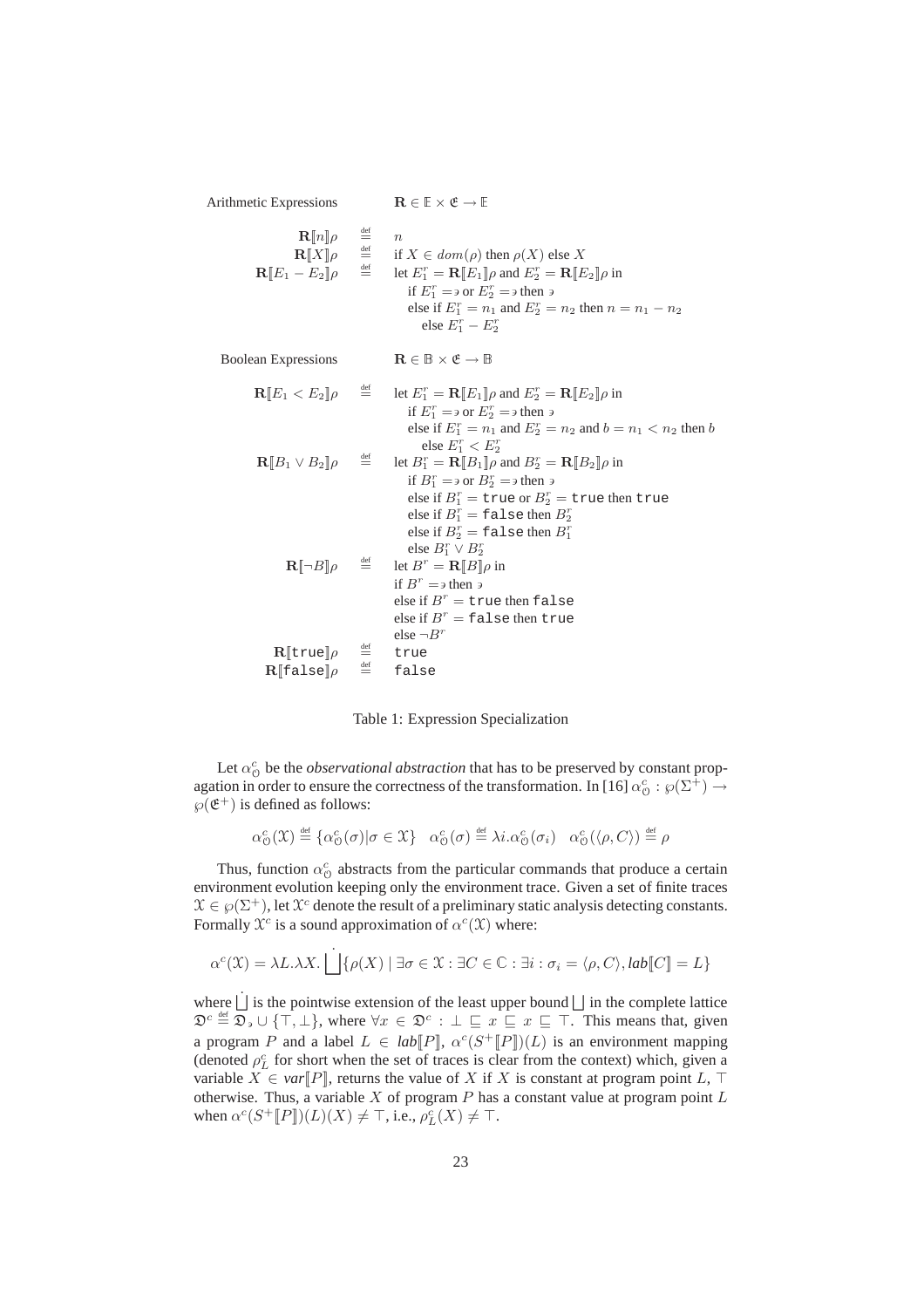| Actions                                                                                             |                                                                             | $\mathbf{R} \in \mathbb{A} \times \mathfrak{E} \rightarrow \mathfrak{E} \times \mathbb{A}$                                                                                                                                                                                                  |
|-----------------------------------------------------------------------------------------------------|-----------------------------------------------------------------------------|---------------------------------------------------------------------------------------------------------------------------------------------------------------------------------------------------------------------------------------------------------------------------------------------|
| $\mathbf{R}[[B]]\rho$<br>$\mathbf{R}[X := ?]$ $\rho$<br>${\bf R} \llbracket X := E \rrbracket \rho$ | $\stackrel{\text{def}}{=}$<br>$\stackrel{\text{def}}{=}$<br>$\frac{def}{ }$ | $\langle \rho, \mathbf{R}[[B]]\rho \rangle$<br>$\langle \rho \setminus X, X := ? \rangle$<br>if static $\llbracket E \rrbracket \rho$ then $\langle \rho   X := \mathbf{R} \llbracket E \rrbracket \rho \mid$ , skip)<br>else $\langle \rho \setminus X, X := \mathbf{R}[[E]] \rho \rangle$ |



The semantic transformation  $t^c$ :  $\wp(\Sigma^+) \times \alpha^c(\wp(\Sigma^+)) \to \wp(\Sigma^+)$  performing constant propagation is constructively defined as follows:

$$
t^c[\mathfrak{X}, \mathfrak{X}^c] \stackrel{\text{def}}{=} \{ t^c[\sigma, \mathfrak{X}^c] \mid \sigma \in \mathfrak{X} \}
$$

$$
t^c[\sigma, \mathfrak{X}^c] \stackrel{\text{def}}{=} \lambda i \cdot t^c[\sigma_i, \mathfrak{X}^c] \quad t^c[\langle \rho, C \rangle, \mathfrak{X}^c(\mathit{lab}[\![C]\!])] \stackrel{\text{def}}{=} \langle \rho, t^c[C, \rho_{\mathit{lab}}^c[\![C]\!]) \rangle
$$

where command specialization is defined as:

$$
t^{c}[L : A \to L', \rho_{L}^{c}] \stackrel{\text{def}}{=} L : t^{c}[A, \rho_{L}^{c}] \to L'
$$
  

$$
t^{c}[A, \rho_{L}^{c}] = \text{ let } \langle \rho_{r}, A_{r} \rangle \stackrel{\text{def}}{=} \mathbf{R}[\![A]\!] \rho|_{\{X \in \mathbb{X} \mid \rho_{L}^{c}(X) \in \mathfrak{D}_{\mathfrak{D}}\}} \text{ in } A_{r}
$$

The correctness of  $t^c$  follows from the fact that the transformed traces are valid traces, i.e.,  $\sigma \in \Sigma^+ \Rightarrow t^c[\sigma, \mathfrak{X}^c] \in \Sigma^+$ , and that  $\alpha^c_{\mathfrak{O}}$  is preserved by  $t^c$  since the transformation leaves the environments unchanged [16].

Following the steps elucidated at the end of Section 2.3 it is possible to derive a constant propagation algorithm  $\mathbb{t}^c = \mathbb{p}^+ \circ t^c \circ S^+$ . We omit here such details because they are not significant for our reasoning.

**Obfuscating behaviour of constant propagation.** In order to understand the obfuscating behaviour of constant propagation, we need to consider the most concrete property  $\delta_{t_c}$  preserved by the transformation  $t_c$  defined above. Following the characterization proposed by Theorem 5 we can formalize  $\delta_{t^c}$  as follows:

$$
\delta_{t^c} = \bigsqcup_{P \in \mathbb{P}} \{ \mathfrak{X} \in \wp(\Sigma^+) \mid \mathit{Pres}_{P,t^c}(\mathfrak{X}) \}
$$

where, given a set of traces  $\mathcal{X} \in \wp(\Sigma^+)$  we have that  $Pres_{P,tc}(\mathcal{X}) = true$  when:

$$
S^+[\![P]\!] \subseteq \mathfrak{X} \Leftrightarrow \forall S^c[\![P]\!] \sqsupseteq \alpha^c(S^+[\![P]\!]): t^c[S^+[\![P]\!], S^c[\![P]\!]] \subseteq \mathfrak{X}
$$

This means that an element X is a fixpoint of  $\delta_{t^c}$  if it is not able to distinguish between the semantics of a program and its specialization through constant propagation, whenever constant propagation is performed based on a sound constant analysis. Thus, by specializing with respect to any sound constant analysis every program trace semantics given by a set  $\mathcal{Z} \in \mathcal{G}(\Sigma^+)$ , we obtain the set of fixpoints of  $\delta_{t^c}$ . As shown in Section 3.2, the characterization of the most concrete property  $\delta_{t_c}$  preserved by constant propagation allows us to classify each attack in  $uco(\wp(\Sigma^+))$  either as an harmful or as a succeeding attack.

On the one hand, let us consider the closure operator  $\varphi^c_{\theta} = \gamma^c_{\theta} \circ \alpha^c_{\theta}$  corresponding to the observational abstraction  $\alpha_{\mathcal{O}}^c$ , where  $\gamma_{\mathcal{O}}^c$  is the concretization map induced by abstraction  $\alpha_0^c$ . It is clear that, since the observational abstraction  $\alpha_0^c$  is preserved by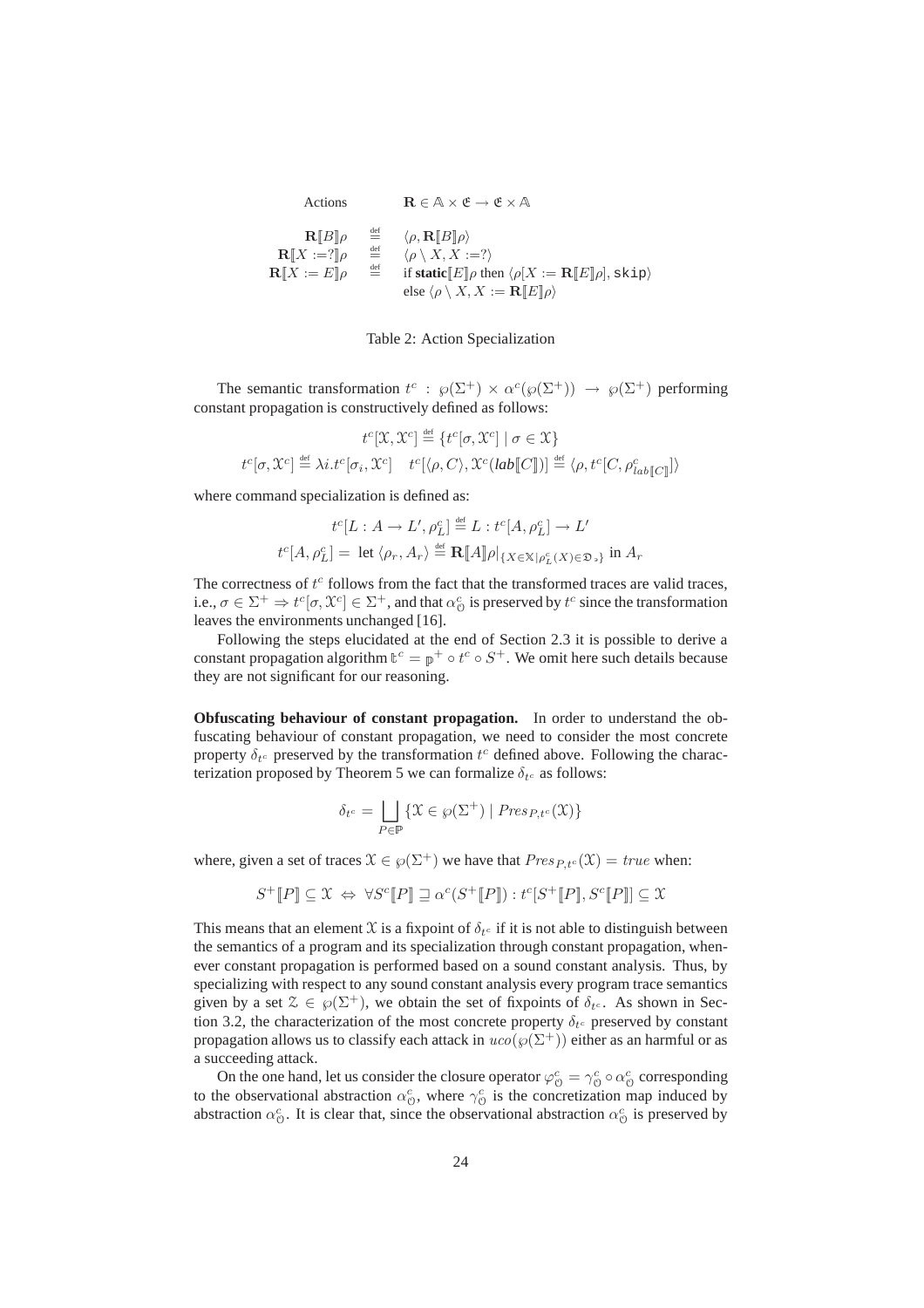```
a:= 1; b:=2; c:=3; d:=3; e:=0;
while B do
     b:=2*a; d:=d+1; e:=e-a;
     a:=b-a; c:=e+d;endw
L_1: a := 1; b:=2; c:=3; d:=3; e:=0; \rightarrow L_2L_2 : \mathbb{B} \to L_3L_2: \negB \rightarrow L_5L_3 : b := 2 * a; d := d + 1; e := e - a; \rightarrow L_4L<sub>4</sub>: a:=b-a; c:=e+d; \rightarrow L<sub>2</sub>
L_5: stop \rightarrow l
```
Table 3: A simple program from [11]

 $t^c$ , then  $\varphi^c_{\mathcal{O}} \in uco(\varphi(\Sigma^+))$  is preserved by transformation  $t^c$ . Thus, by definition of  $\delta_{t^c}$ , we have that  $\delta_{t^c} \sqsubseteq \varphi^c_{\mathcal{O}}$  and therefore  $\varphi^c_{\mathcal{O}} \ominus (\varphi^c_{\mathcal{O}} \sqcup \delta_{t^c}) = \top$ , which, from a code obfuscation point of view, means that property  $\varphi_0^c$  is not obfuscated by constant propagation. In fact, property  $\varphi^c_{\mathcal{O}}$  of the original program traces can be precisely learned also by the analysis of the obfuscated traces, i.e., from  $t^c[S^+[[P]], S^c[[P]]$  for any  $S^c[[P]]$  that correctly approximated  $\alpha^{c}(S^+[[P]])$ .

On the other hand, every property  $\varphi \in uco(\varphi(\Sigma^+))$  such that  $\varphi \ominus (\varphi \sqcup \delta_{t^c}) \neq \top$ is not preserved by constant propagation, meaning that the attacks modeled by these abstractions are obstructed by constant propagation. In fact, whenever  $\varphi$  is such that  $\varphi \ominus (\varphi \sqcup \delta_{t^c}) \neq \top$ , it means that one of the following holds:

- $\exists \mathcal{X} \in \varphi(\varphi(\Sigma^+)), \exists P \in \mathbb{P}, \exists S^c [P] : \alpha^c(S^+ [P]) \sqsubseteq S^c [P]$  such that  $S^+ [P] \subseteq$  $\mathfrak X$  while  $t^c[S^+[[P]], S^c[[P]] \nsubseteq \mathfrak X$
- $\exists \mathcal{X} \in \varphi(\varphi(\Sigma^+)), \exists P \in \mathbb{P}, \exists S^c [P] : \alpha^c(S^+ [P]) \sqsubseteq S^c [P]$  such that  $S^+ [P] \not\subseteq$  $\mathfrak X$  while  $t^c[S^+[\![P]\!], S^c[\![P]\!] \subseteq \mathfrak X$

In both cases we have that  $\varphi(S^+[[P]]) \neq \varphi(t(S^+[[P]]))$ , which means that property  $\varphi$  is able to distinguish the trace semantics of the original program from the trace semantics of the obfuscated one, namely that property  $\varphi$  of the behaviour of the original program cannot be derived by the analysis of the behaviour of the obfuscated program. Hence, constant propagation is a potent transformation with respect to an attack modeled by  $\varphi$ .

As an example of an attack obstructed by constant propagation, let us consider property  $\theta \in uco(\varphi(\Sigma^+))$ , observing the environments and the type of the actions, namely:

$$
\alpha_{\theta}(\mathfrak{X}) \stackrel{\text{def}}{=} \left\{ \alpha_{\theta}(\sigma) \mid \sigma \in \mathfrak{X} \right\} \quad \alpha_{\theta}(\sigma) \stackrel{\text{def}}{=} \lambda i. \alpha_{\theta}(\sigma_i)
$$

$$
\alpha_{\theta}(\langle \rho, C \rangle) \stackrel{\text{def}}{=} (\rho, \text{type}[\text{act}[\![C]\!]])
$$

where type maps actions into the following set of action types  $\{assign, skip, test\}$ . It is clear that this property is not preserved by  $t^c$ , since in general  $type[\![A]\!] \neq type[\![\mathbf{R}[\![A]\!] \rho]$ (see Example 1). This means that property  $\theta$  is obfuscated by constant propagation, namely  $\theta \in O_{\delta_t c}$ , i.e.,  $\theta \in (\theta \sqcup \delta_{t^c}) \neq \top$ . This means that  $O_{\delta_t c} \neq \emptyset$ , thus  $t^c$  is an  $\delta_{t^c}$ -obfuscator following Definition 5.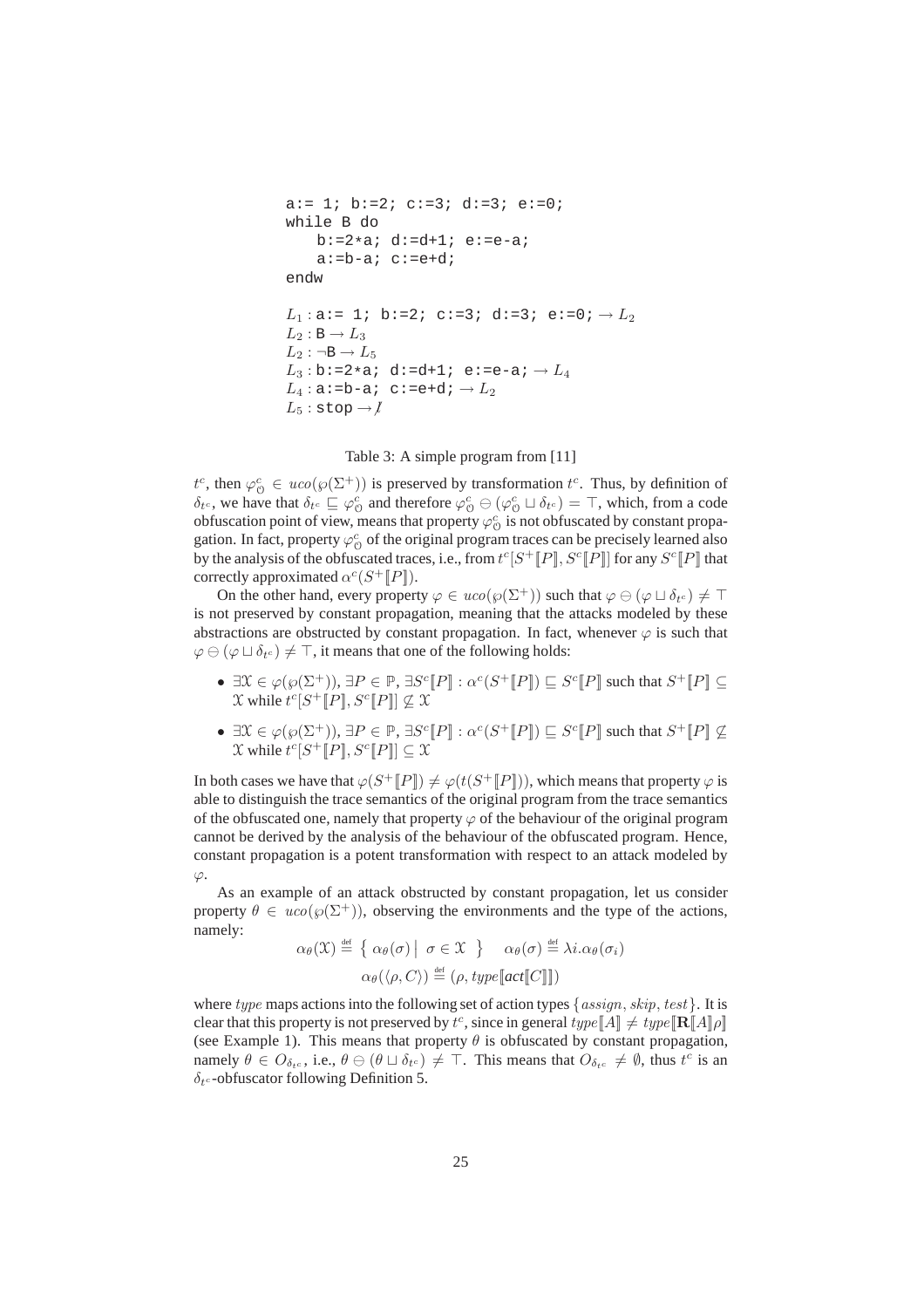**Example 1** As observed above, property  $\theta$  is not preserved by  $t^c$ , namely it could *happen that:*  $\theta(S^+[[P]) \neq \theta(t^c[S^+[[P]], S^c[[P]])$ *. In the following we represent the environment as a tuple*  $(v_a, v_b, v_c, v_d, v_e)$  *of values corresponding to the variables* a, b, c, d, e *in a certain execution point. Let us run the program in Table* 3*, and consider the states*  $\sigma_2 = \langle (1, 2, 3, 3, 0), L_3 : b := 2 * a; d := d + 1; e := e$  $a \to L_4$  *and*  $\sigma_3 = \langle (1, 2, 3, 4, -1), L_4 : a := b - a; c := e + d \to L_2 \rangle$ *. Their transformed versions are:*  $t^c(\sigma_2) = \langle (1, 2, 3, 3, 0), L_3 : d := d + 1; e := e$  $a \rightarrow L_4$  and  $t^c(\sigma_3) = \langle (1, 2, 3, 4, -1), L_4 : \text{skip} \rightarrow L_2 \rangle$ *. In this case*  $\theta(\sigma_2) =$  $\langle (1, 2, 3, 3, 0), L_3, L_4, \text{assign} \rangle$  and  $\theta(\sigma_3) = \langle (1, 2, 3, 4, -1), L_4, L_2, \text{assign} \rangle$ *; while, considering the transformed states,*  $\theta(t^c(\sigma_2)) = \langle (1, 2, 3, 3, 0), L_3, L_4, \text{assign} \rangle$  *and*  $\theta(t^c(\sigma_3)) = \langle (1, 2, 3, 4, -1), L_4, L_2, \text{ skip} \rangle$ , showing that the property  $\theta$  is not pre*served.*

Moreover, we can show that what transformation  $t^c$  hides of property  $\theta$  is the type of actions. In fact, consider the closure  $\eta \in uco(\wp(\Sigma^+))$  which observes the type of actions:

$$
\eta = \lambda \mathfrak{X}.\ \{\sigma \mid \sigma' \in \mathfrak{X} \text{ and } \forall i.\ \sigma_i = \langle \rho_i, C_i \rangle, \sigma'_i = \langle \rho'_i, C'_i \rangle : type(C_i) = type(C'_i) \}
$$

**Theorem 6**  $\theta \ominus (\theta \sqcup \delta_{t^c}) = \eta$ .

PROOF: Let us prove that  $\theta \sqcup \delta_{t^c} = \varphi_0^c$ . By definition of  $\delta_{t^c}$  it follows that  $\delta_{t^c} \sqsubseteq \varphi_0^c$ . Let us show that  $\theta \sqsubseteq \varphi^c_{\Theta}$ , namely that  $\theta(\varphi(\Sigma^+)) \subseteq \varphi^c_{\Theta}(\varphi(\Sigma^+)).$ 

 $\theta(\mathfrak{X}) = \{ \sigma \mid \sigma' \in \mathfrak{X} \text{ and } \forall i. \ \sigma_i = \langle \rho_i, C_i \rangle, \sigma'_i = \langle \rho_i, C'_i \rangle : type(C_i) = type(C'_i) \}$  $\varphi_{\mathcal{O}}^{c}(\mathfrak{X}) = \{ \sigma \mid \sigma' \in \mathfrak{X} \text{ and } \forall i. \sigma_i = \langle \rho_i, C_i \rangle, \sigma'_i = \langle \rho_i, C'_i \rangle \}$ 

Thus  $\forall \mathfrak{X} \in \wp(\Sigma^+) : \theta(\mathfrak{X}) \subseteq \varphi^c(\mathfrak{X})$  and therefore  $\theta \sqsubseteq \varphi^c_{\mathfrak{O}}$ . Moreover  $\varphi^c_{\mathfrak{O}}$  is the most concrete property that  $\theta$  and  $\delta_{t_c}$  have in common. In fact it is clear that  $\theta = \varphi_0^c \Box \eta$ , and since the *type* of actions, i.e.,  $\eta$ , is not preserved by  $t^c$  we have that  $\theta$  and  $\delta_{t^c}$  share only the observation of the environments. Hence, we have that  $\theta \ominus (\theta \sqcup \delta_{t^c}) = \theta \ominus \varphi^c_{\mathcal{O}} =$  $(\varphi_0^c \sqcap \eta) \ominus \varphi_0^c = \eta$ . Where the last equation holds since  $\eta$  is the most abstract domain which reduced product with  $\varphi_{\mathcal{O}}^c$  returns  $\theta$ .

 $\Box$ 

## **4 Control code obfuscation**

By *control code obfuscators* we refer to obfuscating techniques that act by masking the control flow behaviour of the original program. These transformations are often based on the insertion of opaque predicates. Two major types of opaque predicates exist: true opaque predicates  $P<sup>T</sup>$  that always evaluate to  $true$ , and false opaque predicates  $P<sup>F</sup>$  that always evaluate to *false*. Figure 3 shows these types of opaque predicates, where solid lines indicate paths that are always taken and dashed lines paths that will never be taken. Given such opaque predicates, it is possible to construct transformations that break up the flow of control of the program by inserting dead or buggy code in branching guided by opaque predicates. Consider, for example, the insertion of a branch instruction controlled by an opaque predicate  $P<sup>T</sup>$ . In this case the true path starts with the next action of the original program, while the false path leads to termination or to buggy code. This confuses the attack that is not aware of the always-true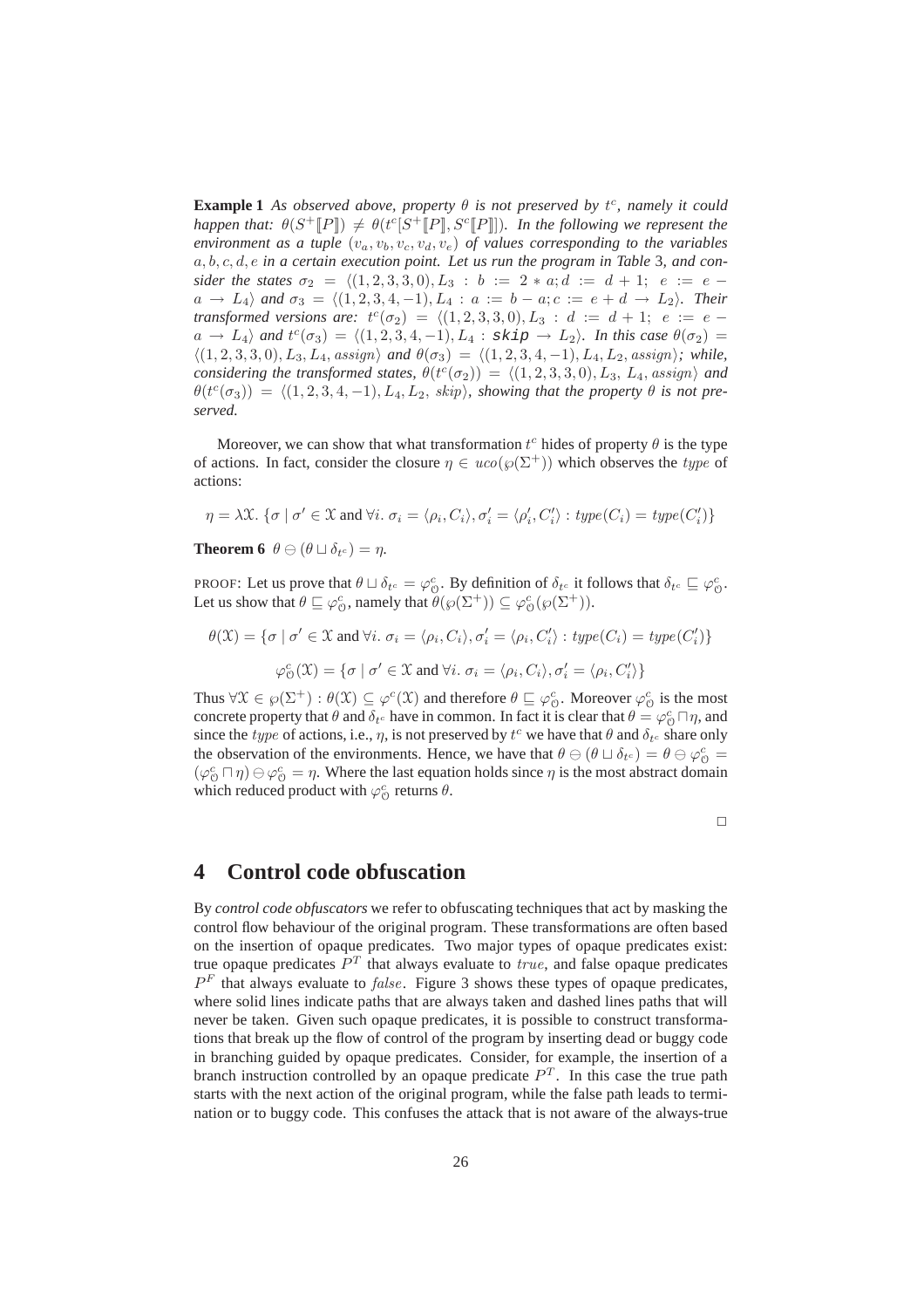

Figure 3: Opaque predicates

evaluation of the opaque predicate, and it has to consider both paths as possible. It is clear that this transformation does not affect program semantics, since at run time the opaque predicate is always evaluated to true and therefore the true path is the only one to be executed. Opaque predicate insertion aims at confusing the program control flow, which may not have significant effects on program trace semantics (since control flow is an abstraction of trace semantics). The insertion of true and false opaque predicates might be detected by an attack that monitors the execution of the program and observes that a certain predicate always evaluates to *true* or to *false*. In order to overcome this limitation Palsberg et al. [36] introduced the notion of *correlated opaque predicates* as a possible improvement over the standard opaque predicates presented above. The idea is to define a family of correlated predicates which evaluate to the same value in any single program run, but this value might vary over different program runs. It is clear that the opaqueness of correlated opaque predicates is difficult to disclose even for an attack that monitors program execution. The notion of dynamic opaque predicate has then been extended to *temporary unstable* or *distributed* opaque predicates in a distributed environment [32]. The value of a temporary unstable opaque predicate may change in different program points during the same run of the program. The idea is that the opaque predicate value depends on predetermined embedded message communication patterns between different processes that maintain the opaque predicate.

In this section we focus on the semantic aspects of the insertion of standard opaque predicates, namely on the insertion of opaque predicates that evaluates to *true* or to *false* during every execution of the program. Once we have understand the limits and potentiality of standard opaque predicates we could discuss how it might be possible to extend our reasoning to correlated opaque predicates and temporary unstable opaque predicates. In particular, in the rest of this section we consider opaque predicates that always evaluate to *true*. It is clear that every result that we obtain in the case of true opaque predicates can be restated in an analogous way for false opaque predicates. Thus, from now on the term opaque predicate will refer to a standard opaque predicate that always evaluates to *true*.

In the following, we start by defining the semantic transformation  $t^{OP}$  that mimics the effects of opaque predicate insertion on program trace semantics. In particular,  $t^{OP}$  transforms the maximal finite trace semantics of the original program by simply adding opaque tests that always evaluate to *true*, and this clearly modifies the structure of traces. Following the methodology proposed by Cousot and Cousot in [16], and elucidated in Section 2.3, we derive from the semantic transformation  $t^{OP}$  its syntactic counterpart  $p^+ \circ t^{OP} \circ S^+$ . Next, we extend  $p^+ \circ t^{OP} \circ S^+$  in order to obtain an algorithm  $\mathbb{t}^{OP}: \mathbb{P} \to \mathbb{P}$  that performs the insertion of true opaque predicates. In particular, the syntactic transformation  $\mathbf{t}^{OP}$  inserts true opaque predicates (as  $\mathbf{p}^+ \circ t^{OP} \circ S^+$ ) together with their potential false path (added manually to  $p^+ \circ t^{OP} \circ S^+$ ). Given the semantic understanding of true opaque predicate insertion, we study in details the obfuscating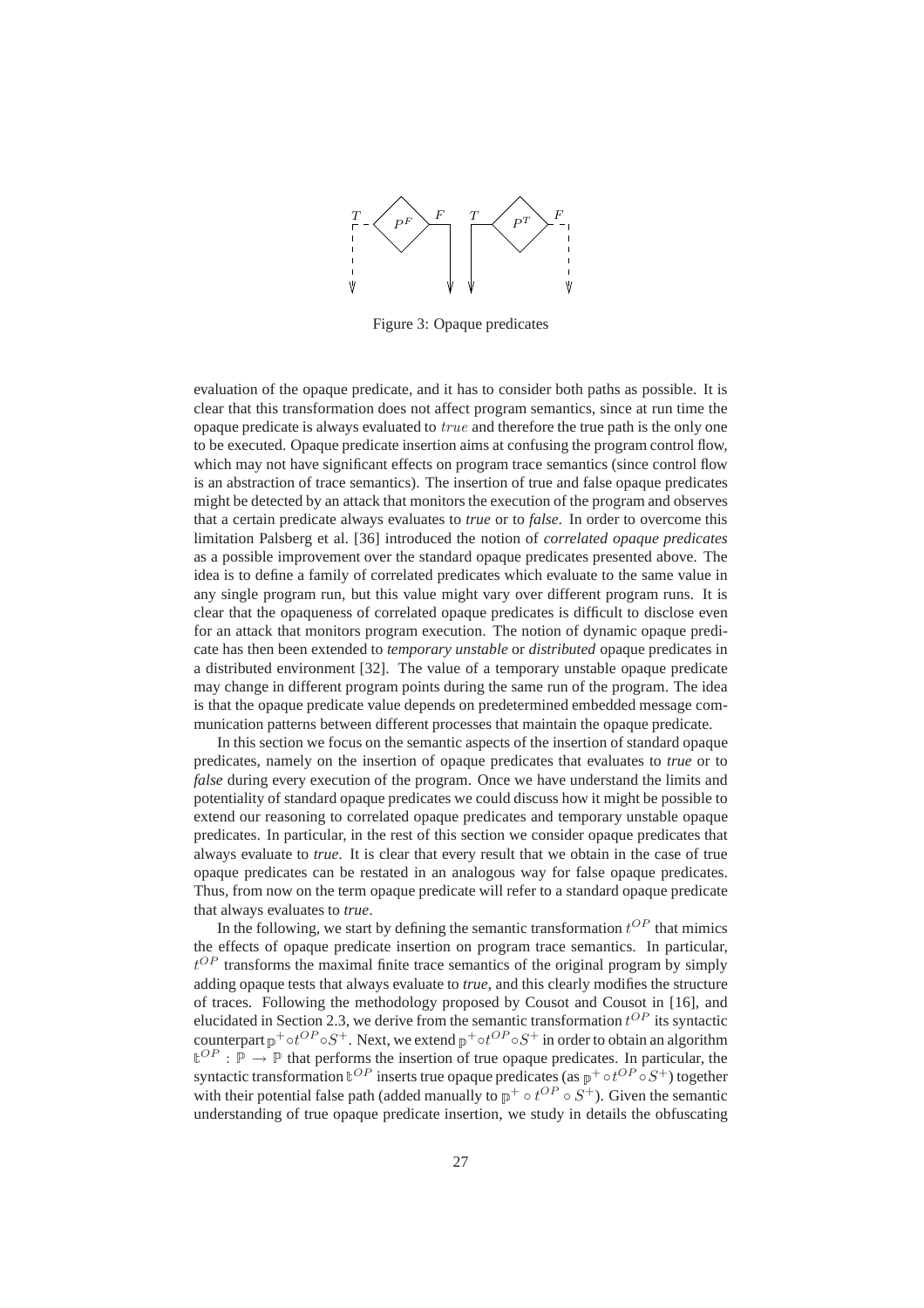behaviour of this transformation with respect to attacks modeled, as usual, by abstract domains.

## **4.1 Semantic opaque predicate insertion**

Let  $\mathfrak{I} : \mathbb{P} \to \wp(\mathbb{L})$  be the result of a preliminary static analysis that given a program returns the subset of its labels, i.e., program points, where it is possible to insert opaque predicates. Usually the preliminary static analysis consists of a combination of liveness analysis and static analyses. On the one hand, liveness analysis is typically used to ensure that no dependencies are broken by the inserted predicate and that the obfuscated program is functionally equivalent to the original one. On the other hand, static analyses such as constant propagation may be used to check whether opaque predicates have definitive values *true* (or *false*), namely if the predicate can be trivially broken. Given a program P, we assume to know the set  $\mathfrak{I}\llbracket P \rrbracket \subseteq lab \llbracket P \rrbracket$  of labels where we are allowed to insert opaque predicates.

Let  $OP$  be a set of true opaque predicates. We define the semantic transformation  $t^{OP}$ :  $\wp(\Sigma^+) \times \wp(\mathbb{L}) \to \wp(\Sigma^+)$  that inserts true opaque predicates  $P^T \in OP$  in the traces in  $\mathcal{X} \in \mathcal{O}(\Sigma^+)$  at program points identified by the allowed locations in  $K \in \mathcal{P}(\mathbb{L})$ . In particular, the semantic transformation that performs the insertion of true opaque predicates  $P<sup>T</sup>$  from the set  $OP$  is defined as follows:

$$
t^{OP}[\mathfrak{X},\mathbb{K}] \stackrel{\text{def}}{=} \{t^{OP}[\sigma,\mathbb{K}] \mid \sigma \in \mathfrak{X}\}
$$

 $t^{OP}[\langle \rho, L : A \to L' \rangle \sigma, \mathbb{K}] \stackrel{\text{\tiny def}}{=}$  $\left(\begin{array}{c} \langle \rho, L : A \to L' \rangle \ t^{OP}[\sigma, \mathbb{K}] \end{array}\right)$  if  $L \notin \mathbb{K}$  $\langle \rho, L : P^T \to \tilde{L} \rangle \langle \rho, \tilde{L} : A \to L' \rangle t^{OP}[\sigma, \mathbb{K}] \text{ if } L \in \mathbb{K}$ 

Here  $\tilde{L}$  denotes an unused location: one that is not present in any of the commands that occur in the traces in  $\mathfrak X$ , i.e.,  $\tilde L \notin lab[\mathbb{p}^+(\mathfrak X)]$ . By definition, transformation  $t^{OP}$  changes each trace of X independently and state by state. In particular, let L be a candidate label for opaque predicate insertion, and let  $\langle \rho, L : A \to L' \rangle$  be the (original) program state whose command is labeled by  $L$ . Transformation  $t^{OP}$  inserts the true opaque predicate  $P<sup>T</sup>$  at the candidate label L with co-label  $\tilde{L}$ , which results in the transformed state  $\langle \rho, L : P^T \to \tilde{L} \rangle$ . In order to preserve program functionality, action A has to be the first action of the true branch of the opaque predicate  $P<sup>T</sup>$ . This is guaranteed by inserting the new state  $\langle \rho, \tilde{L} : A \to L' \rangle$ . Thus, transformation  $t^{OP}$ performs the insertion of a true opaque predicate  $P^T$  by replacing state  $\langle \rho, L : A \to L' \rangle$ with the two states  $\langle \rho, L : P^T \to \tilde{L} \rangle \langle \rho, \tilde{L} : A \to L' \rangle$ . It is clear that program environment remains unchanged since test actions, such as opaque predicates, do not affect the value of variables (at least in our model). Figure 4 shows how program traces are modified by opaque predicate insertion: the white dots denote the states of the original trace, while the black dots denote the states corresponding to the inserted opaque tests.

It is clear that the semantic transformation  $t^{OP}$ , that transforms traces by inserting true opaque predicates from OP in the allowed program points ( $\in \mathbb{K}$ ), transforms finite traces into finite traces (as shown by the following result).

**Lemma 3** *Given*  $\sigma \in \Sigma^+$  *and*  $\mathbb{K} \in \wp(\mathbb{L})$ *, then*  $t^{OP}[\sigma, \mathbb{K}] \in \Sigma^+$ *.*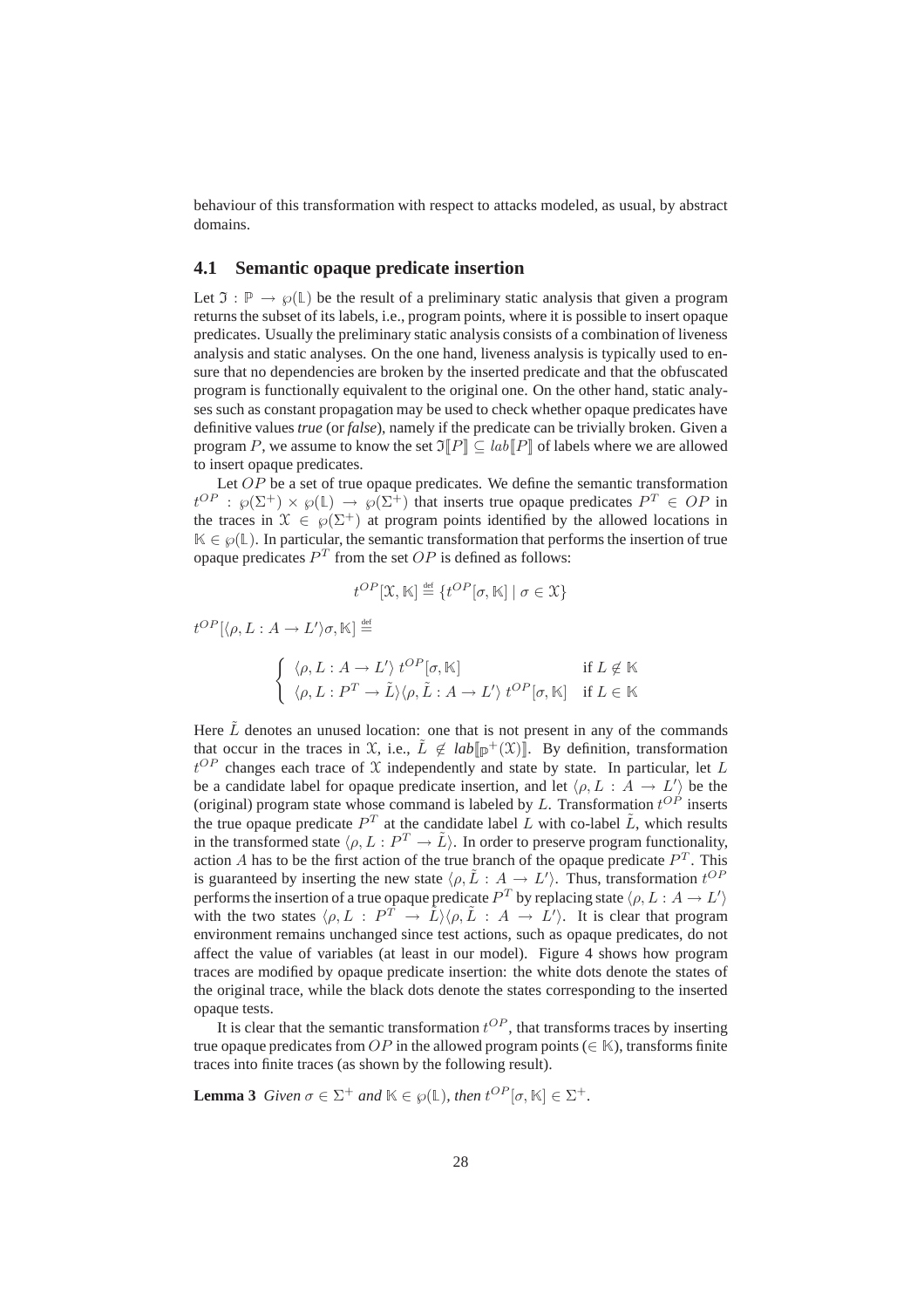

Figure 4: Semantic opaque predicate insertion

PROOF: Given  $\sigma \in \Sigma^+$ , let  $|\sigma| = n$ . Observe that  $\forall i \in [1, n-2]$  the transformation of the subtrace  $\sigma_{i-1}\sigma_i\sigma_{i+1}$  of  $\sigma$  is still a trace, i.e.,  $t^{OP}[\sigma_{i-1}\sigma_i\sigma_{i+1}, \mathbb{K}] =$  $\sigma'_{i-1}t^{OP}[\sigma_i\sigma_{i+1},\mathbb{K}] \in \Sigma^+$ . Two are the cases that we have to consider. (1) If  $L_i \notin \mathbb{K}$ , then we have that  $\sigma'_{i-1}t^{OP}[\sigma_i\sigma_{i+1}, \mathbb{K}] = \sigma'_{i-1}\sigma_i\sigma'_{i+1}$ , and  $\sigma_i \in \mathbf{C}(\sigma'_{i-1}), \sigma'_{i+1} \in$  $\mathbf{C}(\sigma_i)$  follow form  $\sigma \in \Sigma^+$ ; (2) on the other hand if  $L_i \in \mathbb{K}$ , we have that:

$$
\sigma'_{i-1}t^{OP}[\sigma_i\sigma_{i+1}, \mathbb{K}] = \sigma'_{i-1}\langle \rho_i, L_i : P^T \to \tilde{L}_i \rangle \langle \rho_i, \tilde{L}_i : A_i \to L_{i+1} \rangle \sigma'_{i+1}
$$
  
= 
$$
\sigma'_{i-1}\sigma_i^a \sigma_i^b \sigma'_{i+1}
$$

where  $\sigma_i^a = \langle \rho_i, L_i : P^T \to \tilde{L}_i \rangle$  and  $\sigma_i^b = \langle \rho_i, \tilde{L}_i : A_i \to L_{i+1} \rangle$ . The test action given by the opaque predicate does not change the state environment and it is clear that  $\sigma_i^a\in\mathbf{C}(\sigma_{i-1}'),\sigma_i^b\in\mathbf{C}(\sigma_i^a)$  and  $\sigma_{i+1}'\in\mathbf{C}(\sigma_i^b).$  This holds also for the initial and final state, in fact if  $L_0 \in \mathbb{K}$  then  $\sigma_1 \in \mathbf{C}(\sigma_0^b)$  and if  $L_{n-1} \in \mathbb{K}$  then  $\sigma_{n-1}^b \in \mathbf{C}(\sigma_{n-2})$ . This proves that given  $\eta = t^{OP}[\sigma, \mathbb{K}]$  then  $\forall i: \eta_i \in \mathbf{C}(\eta_{i-1})$ . Moreover if  $|\mathbb{K}| = h$ then  $|\eta| = n + h = k$ , thus  $\eta \in \Sigma^{+}$ .

 $\Box$ 

## **4.2 Syntactic opaque predicate insertion**

Given the semantic transformation  $t^{OP}$  it is possible, following the procedure elucidated in Section 2.3, to derive the syntactic transformation performing the insertion of true opaque predicates form the set OP. In particular, transformation  $p^+ \circ t^{OP} \circ S^+$ simply inserts in a program commands which actions are true predicates from  $OP$ . Such syntactic transformation can be easily extended to perform code obfuscation based on opaque predicates insertion (denoted as  $\mathbb{C}^P$  in the following), by inserting in the transformed program also the dead code forming the false branch of  $P<sup>T</sup>$ . In fact, following the definition of  $p^+$ , these instructions cannot be present in  $p^+ \circ t^{OP} \circ S^+$ , since the commands of the never-executed false path are not present in the transformed program semantics.

In the following we describe an opaque predicate insertion algorithm obtained by extending (with the insertion of false paths) the algorithm systematically derived through the methodology explained in Section 2.3 (details of the derivation are in the Appendix). Let us denote with  $B$  a set of commands composing a possible false path of a true opaque predicate (never executed at run time), and with  $\ell ab||B||$  the label of the starting point of the execution of B. Let B range over a given collection of programs  $\mathfrak{B} \subseteq \wp(\mathbb{C})$ , and let  $New \subseteq \mathbb{L}$  be a set of "new" program labels.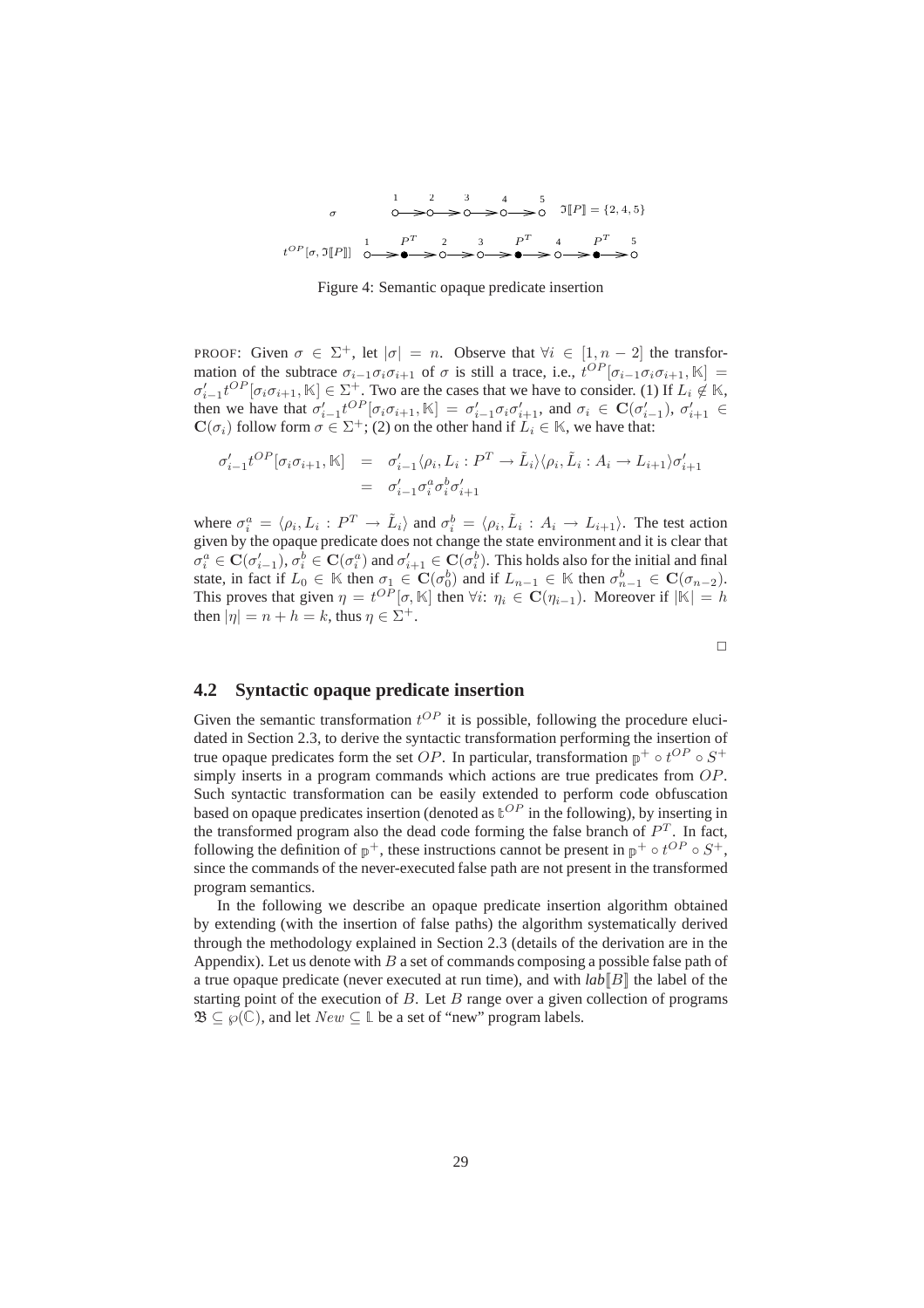**Opaque** $(P, \mathfrak{I}[[P]], \text{New}, \text{OP}, \mathfrak{B})$  $Q = \emptyset$  $T = \left\{ C \in P \mid \textit{succ}[\![C]\!] \in \mathcal{L}[\![P]\!] \right\}$ while there exists an unmarked command  $L: A \rightarrow L'$  in T do mark  $L: A \to L'$ if  $L \in \Im[P]$ then take  $\tilde{L} \in New$  $New = New \setminus \tilde{L}$ let  $P^T \in OF$ (\*) let *B* ∈  $\mathfrak{B}$  $Q = Q \cup \{L : P^T \to \tilde{L}; \tilde{L} : A \to L'\}$ (\*)  $Q = Q \cup \{L : \neg P^T \rightarrow lab[\hspace{-0.08cm}[B]\hspace{-0.08cm}] \}$ else  $Q = Q \cup \{L : A \rightarrow L'\}$  $T = T \cup \{ C \in P \mid \exists C' \in T : \textit{succ}[\hspace{-0.03cm}[C] \hspace{-0.03cm}] = \textit{lab}[\hspace{-0.03cm}[C'] \hspace{-0.03cm}] \}$ 

The algorithm **Opaque** considers each command  $L : A \rightarrow L'$  of the original program P, if L is a candidate label for opaque predicate insertion, i.e., if  $L \in \mathfrak{I}\llbracket P \rrbracket$ , the commands  $L: P^T \to \tilde{L}, \tilde{L}: A \to L'$  and  $L: \neg P^T \to lab[[B]]$ , encoding opaque predicate insertion are added to the set  $Q$  (initially empty), otherwise the original command  $L: A \to L'$  is added to Q. In particular, command  $L: \neg P^T \to lab[[B]]$  encodes the false branch of the true opaque predicate and inserts a fake branch connecting the control flow of the original program to the control flow of the never executed code starting at label  $lab[**B**]$ . In the end, the set  $Q$  corresponds to the obfuscated program. It is clear that  $|New| > |\mathfrak{I}||P||$ . Observe that the lines denoted by  $(*)$ , encoding the insertion of commands forming the false path of the true opaque predicate, have been added manually to  $p^+ \circ t^{OP} \circ S^+$ . This happens because the false path of a true opaque predicate is never executed and therefore its commands are not present in the transformed program semantics. In fact, the insertion of an opaque predicate inserts "dead code" in the program (i.e., code that is never executed) and, by definition, the abstraction  $p^+$ cannot return such dead code. Let us denote with  $\mathbb{E}^{OP}[[P, \mathfrak{I}[P]]$  the extended syntactic transformation corresponding to algorithm **Opaque** reported above. Observe that, if on the one hand  $p^+(t^{OP}[S^+[P], \Im[P]]) = t^{OP}[P, \Im[P]]$  since they have the same trace semantics, on the other hand  $p^+(t^{OP}[S^+[P], \Im[P]]) \subseteq t^{OP}[P, \Im[P]]$ , since the term on the right contains also the commands of the false paths of the inserted true opaque predicates.

### **4.3 Obfuscating behaviour of opaque predicate insertion**

In order to study the obfuscating behaviour of the insertion of true opaque predicates we need to define the most concrete property preserved by  $t^{OP}$ . Following Theorem 5 we have that the most concrete property preserved by opaque predicate insertion can be characterized as follows:

$$
\delta_{t^{OP}} = \bigsqcup_{P \in \mathbb{P}} \{ \mathcal{X} \in \wp(\Sigma^+) \mid \mathit{Pres}_{P, t^{OP}}(\mathcal{X}) \}
$$

where, given  $\mathcal{X} \in \mathcal{O}(\Sigma^+)$ , we have that  $Pres_{P+OP}(\mathcal{X}) = true$  when:

$$
S^+[\![P]\!] \subseteq \mathfrak{X} \; \Leftrightarrow \; \forall \mathfrak{I}[\![P]\!] \subseteq \mathit{lab}[\![P]\!] : t^{OP}[S^+[\![P]\!], \mathfrak{I}[\![P]\!]] \subseteq \mathfrak{X}
$$

This means that a set of traces  $X$  is "preserved" by opaque predicate insertion if  $X$ contains all the traces that can be obtained from the opaque-free traces in  $X$  by inserting opaque predicates from  $OP$  at program points indicated by any preliminary static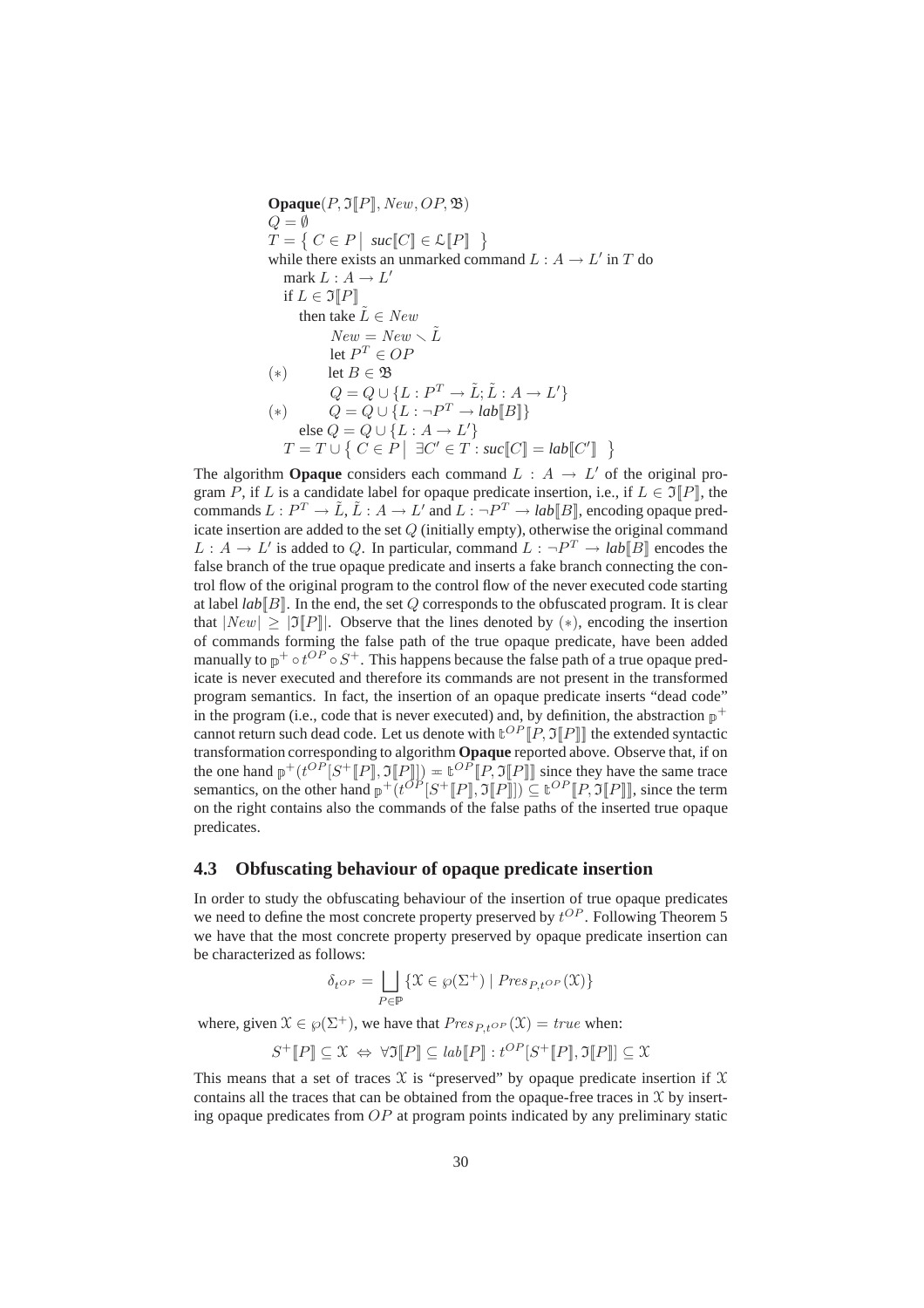analysis, and if for every trace in  $X$  that contains opaque predicates from  $OP$  then also the corresponding opaque-free trace belongs to  $\mathfrak X$ . As expected, the attack that observes the concrete semantics of program behaviour is confused by opaque predicate insertion, since  $S^+[[P]] \neq S^+[[U^{OP}[[P, \Im[[P]]]]]$ , while the attack that observes the denotational semantics of programs is insensible to opaque predicate insertion, since  $\delta_{t^{OP}} \sqsubseteq DenSem$  and  $DenSem(S^+[\![P]\!]) = DenSem(S^+[\![\mathbb{t}^{OP}[\![P,\Im[\![P]\!] \!]]).$ 

As noticed above we have that, in general,  $S^+[\![P]\!] \neq S^+[\![\mathbf{t}^{OP}[\![P, \mathbf{\Im}[\![P]\!] \!]]$ , namely that  $S^+[\![P]\!] \neq t^{OP}[S^+[\![P]\!], \mathfrak{I}[\![P]\!]]$ . In fact, the transformed semantics contains all the traces of the original semantics with some extra states denoting opaque predicate execution as described by the black dots in Figure 4. It is clear that there is no significant information hidden by this obfuscation to attacks that know the concrete program semantics. In fact, by the observation of the concrete semantics, an attack can easily derive the set of inserted opaque predicates and deobfuscate the program. In fact, by knowing the set  $OP$  of inserted opaque predicates, we can easily define the trace transformation  $d_{OP} : \wp(\Sigma^+) \to \wp(\Sigma^+)$  that recovers the original program trace semantics from the obfuscated one.

$$
d_{OP}(\mathfrak{X}) \stackrel{\text{def}}{=} \{ d_{OP}(\sigma) \mid \sigma \in \mathfrak{X} \} \quad d_{OP}(\sigma) \stackrel{\text{def}}{=} \epsilon \, d_{OP}(\sigma)
$$

 $d_{OP}(\langle \rho,C\rangle\langle \rho',C'\rangle\eta) \stackrel{\text{\tiny def}}{=}$ 

$$
\begin{cases} \langle \rho, C \rangle \, d_{OP}(\langle \rho', C' \rangle \eta) & \text{if } act[[C]] \notin OP \\ d_{OP}(\langle \rho, lab[[C]] : act[[C']] \to suc[[C']] \eta) & \text{if } act[[C]] \in OP \end{cases}
$$

It is not surprising that transformation  $d_{OP}$ , given the set of inserted opaque predicates, is able to restore the original program semantics. The following result shows that transformation  $d_{OP}$  acts as a deobfuscator with respect to the insertion of true opaque predicates from the set OP.

**Theorem 7** 
$$
S^+[P] = d_{OP}(S^+[P]) = d_{OP}(t^{OP}[S^+[P], \Im[P]]).
$$

PROOF: Let us assume, as usual, that program  $P$  has not been previously obfuscated by opaque predicate insertion. By definition of  $d_{OP}$  we have that  $d_{OP}(S^+[[P]]) =$ S<sup>+</sup>[P], since  $\forall \sigma \in S^+$ [P],  $\forall \sigma_i = \langle \rho_i, C_i \rangle \in \sigma : act[C_i] \notin OP$ . On the other hand, we have that  $d_{OP}(t^{OP}[S^+[[P], \mathfrak{I}[[P]]) = \{d_{OP}(\eta) \mid \eta \in t^{OP}[S^+[[P], \mathfrak{I}[[P]]\}.$ By definition, given  $\eta \in t^{OP}[S^+[[P], \Im[ P]],$  there exists  $\sigma \in S^+[[P]]$  such that  $\eta =$  $t^{OP}[\sigma, \Im[P]]$ . In order to conclude the proof we show that  $d_{OP}(\eta) = \sigma$ , namely that  $d_{OP}(t^{OP}[\sigma, \Im[\![P]\!]) = \sigma$ . In general  $\sigma = \mu^1 \sigma_i \mu^2 \sigma_j \mu^3 ... \mu^l$ , where  $\sigma_i = \langle \rho_i, C_i \rangle$ are such that  $lab[[C_i]] \in \mathfrak{I}[P]$ , while  $\mu^i$  are the portions (even empty) of trace of  $\sigma$ that are unchanged by opaque predicate insertion, that is  $\forall \langle \rho, C \rangle \in \mu^i : lab[[C]] \notin$  $\Im[P]$ . By hypothesis  $\eta$  is obtained from  $\sigma$  by opaque predicate insertion, therefore  $\eta$ has the following structure:  $\eta = \mu^1 \eta_i^a \eta_i^b \mu^2 \eta_j^a \eta_j^b \mu^3...\mu^l$ , where  $|\eta| = |\sigma| + |\mathfrak{I}[P]| \cap$  ${[lab[[C]] | \langle \rho, C \rangle \in \sigma]}$  and  $\eta_i^a \eta_i^b = \langle \rho_i, L_i : P^T \to \tilde{L}_i \rangle \langle \rho_i, \tilde{L}_i : A_i \to L_{i+1} \rangle$ . Hence, following the definition of  $d_{OP}$  we have:

$$
d_{OP}(\eta) = d_{OP}(\mu^{1} \eta_{i}^{a} \eta_{i}^{b} \mu^{2} \eta_{j}^{a} \eta_{j}^{b} \mu^{3} ... \mu^{l})
$$
  
\n
$$
= \mu^{1} d_{OP}(\eta_{i}^{a} \eta_{i}^{b} \mu^{2} \eta_{j}^{a} \eta_{j}^{b} \mu^{3} ... \mu^{l})
$$
  
\n
$$
= \mu^{1} \sigma_{i} d_{OP}(\mu^{2} \eta_{j}^{a} \eta_{j}^{b} \mu^{3} ... \mu^{l})
$$
  
\n
$$
= \mu^{1} \sigma_{i} \mu^{2} d_{OP}(\eta_{j}^{a} \eta_{j}^{b} \mu^{3} ... \mu^{l})
$$
  
\n
$$
= ... = \mu^{1} \sigma_{i} \mu^{2} \sigma_{j} \mu^{3} ... \mu^{l} = \sigma
$$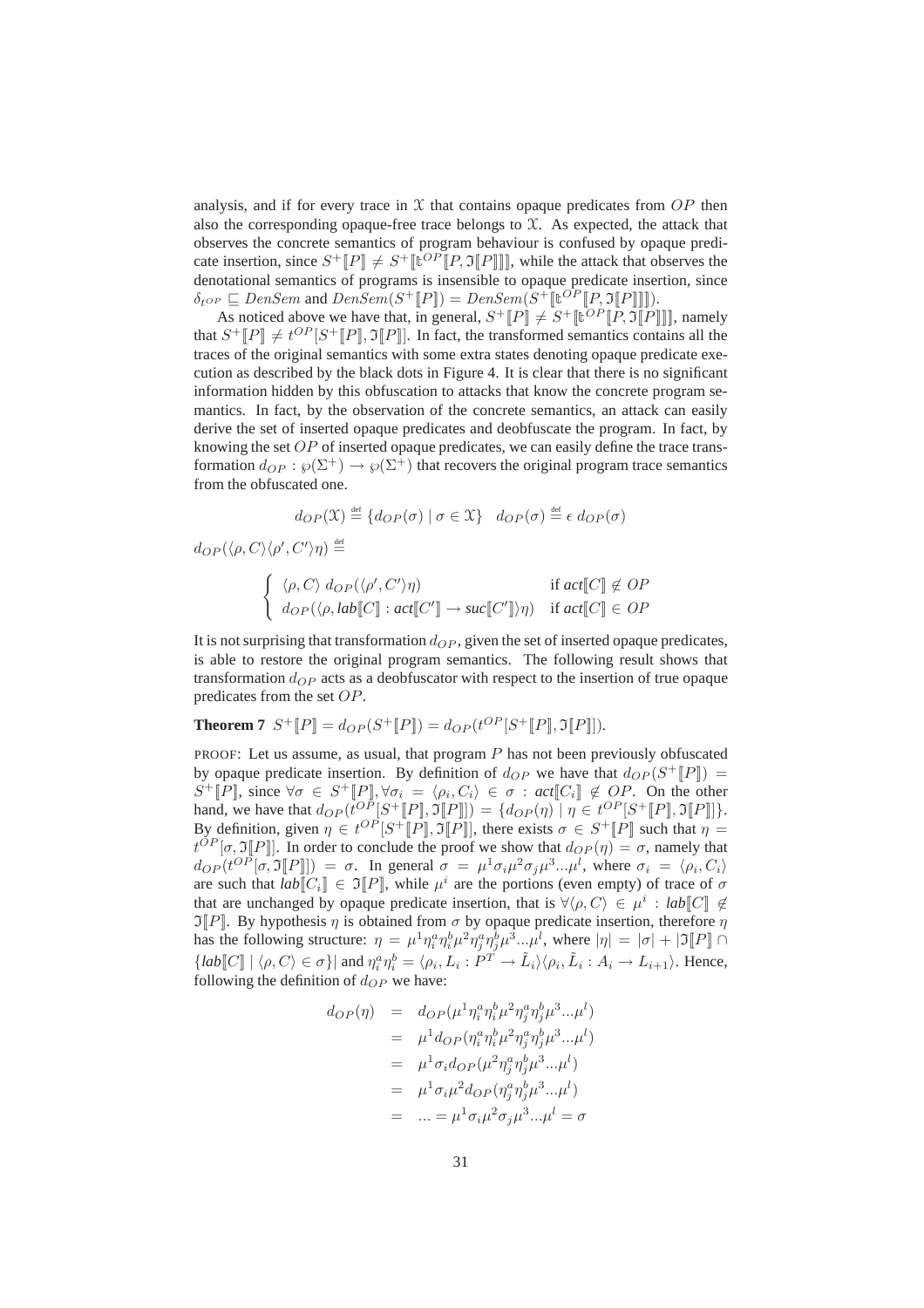Thus, we have that 
$$
d_{OP}(t^{OP}[S^+[[P]], \Im[P]]) = d_{OP}(\lbrace t^{OP}[\sigma, \Im[[P]] \mid \sigma \in S^+[[P]] \rbrace) = \lbrace d_{OP}(t^{OP}[\sigma, \Im[[P]] \mid \sigma \in S^+[[P]] \rbrace = \lbrace \sigma \mid \sigma \in S^+[[P]] \rbrace = S^+[[P]].
$$

Observe that, by computing transformation  $d_{OP}$  on the obfuscated program semantics  $S^+[\![\mathbf{t}^{OP}[\![P, \mathbf{\Im}[\![P]\!] ]\!]$ , and then deriving the corresponding program through  $p^+$ , we obtain exactly the original program  $P$ , as shown in Figure 5. This means that, knowing the set OP an attack can eliminate the inserted opaque predicates, namely  $p^+ \circ d_{OP} \circ S^+$ acts as a deobfuscation technique. Thus, the insertion of true opaque predicates from set  $OP$  is not resilient with respect to an attacker that is able to detect the opaque predicates in OP.



Figure 5:  $p^+ \circ d_{OP} \circ S^+$  is a deobfuscation technique

**Example 2** Let us consider the trace semantics  $S^+$  [P] of program P and a trace  $\sigma \in$  $S^+[[P]]$ *. Let*  $\sigma = \langle \rho_0, C_0 \rangle \langle \rho_1, C_1 \rangle \langle \rho_2, C_2 \rangle \langle \rho_3, C_3 \rangle \langle \rho_4, C_4 \rangle$ *, where*  $C_i = L_i : A_i \rightarrow$  $L_{i+1}$ . Assume  $\mathfrak{I}[P] = \{L_1, L_3\}$ . The transformed trace is given by:  $t^{OP}[\sigma, \mathfrak{I}[P]] =$  $\langle \rho_0, C_0 \rangle \langle \rho_1, L_1 : P^T \rightarrow \tilde{L}_1 \rangle \langle \rho_1, \tilde{L}_1 : A_1 \rightarrow L_2 \rangle \langle \rho_2, C_2 \rangle \langle \rho_3, L_3 : P^T \rightarrow \tilde{L}_3 \rangle$  $\langle \rho_3, \tilde{L}_3 : A_3 \to L_4 \rangle \langle \rho_4, C_4 \rangle$ . Clearly,  $d_{OP}(\sigma) = \sigma$  and  $d_{OP}(t^{OP}[\sigma, \mathfrak{I}[\![P]\!]]) =$  $d_{OP}(\langle\rho_0,C_0\rangle\langle\rho_1,L_1:P^T\rightarrow \tilde{L}_1\rangle\langle\rho_1,\tilde{L}_1:A_1\rightarrow L_2\rangle\langle\rho_2,C_2\rangle\,\langle\rho_3,L_3:P^T\rightarrow \tilde{L}_3\rangle$  $\langle \rho_3, \tilde{L}_3 : A_3 \to L_4 \rangle \langle \rho_4, C_4 \rangle) = \langle \rho_0, C_0 \rangle \langle \rho_1, C_1 \rangle \langle \rho_2, C_2 \rangle \langle \rho_3, C_3 \rangle \langle \rho_4, C_4 \rangle = \sigma.$ 

Transformation  $d_{OP}$  is clearly additive and can therefore be viewed as an abstraction function. It is interesting to observe that, considering the concretization  $\gamma_{OP}$  induced by this abstraction, the property  $\gamma_{OP} \circ d_{OP}$  corresponds to the most concrete property preserved by  $t^{OP}$  . In fact, knowing  $OP$ , the closure  $\gamma_{OP}$  od $_{OP}$  observes traces up to opaque predicate insertion, which corresponds to the observation done by  $\delta_{t^{OP}}$ . In particular, given an obfuscated set of traces X, the deobfuscation  $d_{OP}(\mathfrak{X}) = \mathfrak{Y}$  eliminates the opaque predicates from traces in  $\mathfrak X$ , and the concretization  $\gamma_{OP}(\mathcal Y)$  returns the set of all traces that can be obtained from traces in Y by opaque predicate insertion. This means that requiring X to be a fixpoint of  $\gamma_{OP} \circ d_{OP}$ , i.e.,  $\gamma_{OP}(d_{OP}(\mathfrak{X})) = \mathfrak{X}$ , is equivalent to require that X satisfies  $Pres_{P\, to P}(\mathfrak{X})$ .

**Theorem 8**  $\gamma_{OP} \circ d_{OP} \in uco(\wp(\Sigma^+))$  *and*  $\gamma_{OP} \circ d_{OP} = \delta_{t^{OP}}$ *.* 

PROOF: Function  $d_{OP}$  is clearly additive, and  $\gamma_{OP} \circ d_{OP} \in uco(\wp(\Sigma^+))$ . From Theorem 7 we have that property  $\gamma_{OP} \circ d_{OP}$  is preserved by  $t^{OP}$ , i.e.,  $\gamma_{OP}(d_{OP}(S^+ \llbracket P \rrbracket)) =$  $\gamma_{OP}(d_{OP}(t^{OP}[S^+[P], \mathfrak{I}[[P]])))$ , let us show that it coincides with  $\delta_{t^{OP}}$ . To do this we have to prove that, given  $\mathfrak{X} \in \mathfrak{g}(\Sigma^+)$ :  $\mathfrak{X} = \gamma_{OP}(d_{OP}(\mathfrak{X}))$  iff for every program  $P \in \mathbb{P} : Pres_{P,t^{OP}}(\mathfrak{X}) = true.$ 

 $(\Rightarrow)$  By definition  $\gamma_{OP}(d_{OP}(\mathfrak{X})) = {\sigma | d_{OP}(\sigma) \subseteq d_{OP}(\mathfrak{X})} = {\sigma | \exists \eta \in \mathfrak{X}}$ :  $d_{OP}(\sigma) = d_{OP}(\eta)$ . Thus, we have to prove that, for a given program P it holds that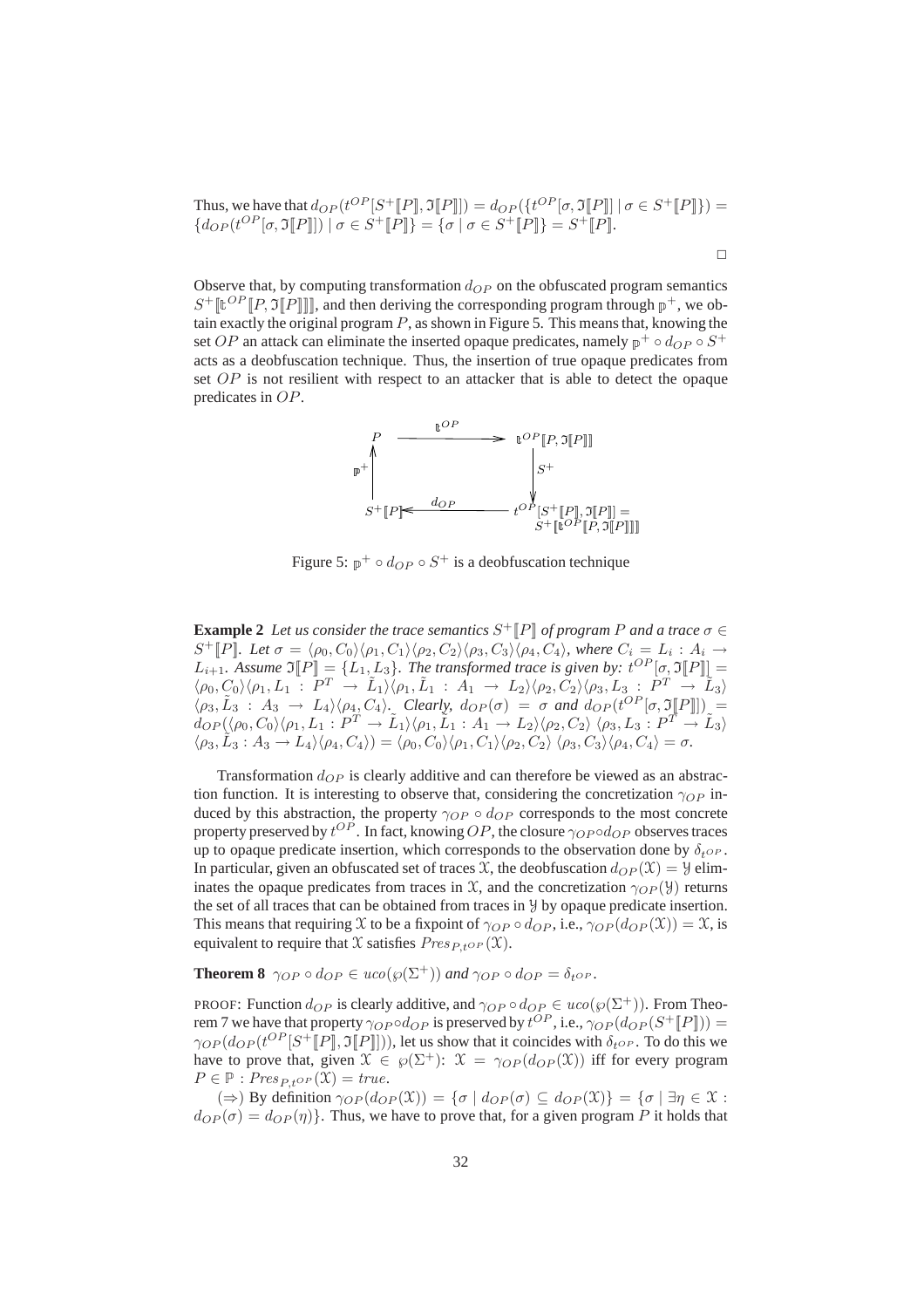$S^+[[P]] \subseteq \gamma_{OP}(d_{OP}(\mathfrak{X}))$  iff  $\forall \mathfrak{I}[P]] \subseteq lab[[P]] : t^{OP}[S^+[[P]], \mathfrak{I}[P]]] \subseteq \gamma_{OP}(d_{OP}(\mathfrak{X})).$ On the one hand, when  $S^+[\![P]\!] \subseteq \gamma_{OP}(d_{OP}(\mathfrak{X}))$ , then  $S^+[\![P]\!] \subseteq {\sigma | \exists \eta \in \mathfrak{X}}$ :  $d_{OP}(\sigma) = d_{OP}(\eta)$ . This means that  $\forall \sigma \in S^+[\![P]\!] : \exists \eta \in \mathfrak{X} : d_{OP}(\sigma) = d_{OP}(\eta)$ . Following the definition of  $t^{OP}$ , given the set  $\mathfrak{I}[\![P]\!]$  of points candidate for opaque predicate insertion, we have  $t^{OP}[S^+[[P], \mathfrak{I}[P]] = \{t^{OP}[\sigma, \mathfrak{I}[P]] \mid \sigma \in S^+[[P]]\}.$ Observe that  $\forall \sigma \in S^+[\![P]\!] : t^{OP}[\sigma, \Im[\![P]\!] \in \gamma_{OP}(d_{OP}(\sigma))$ , since we have shown that  $d_{OP}(t^{OP}[\sigma, \mathfrak{I}[\![P]\!]]) = d_{OP}(\sigma) = \sigma$ . This means that  $\forall \sigma \in S^+[\![P]\!] : \exists \eta \in S$  $\mathfrak{X}: t^{OP}[\sigma, \mathfrak{I}\llbracket P \rrbracket] \in \gamma_{OP}(d_{OP}(\sigma)) = \gamma_{OP}(d_{OP}(\eta)) \subseteq \gamma_{OP}(d_{OP}(\mathfrak{X}))$ . Therefore  $\forall \sigma \in S^+[\![P]\!] : t^{OP}[\sigma, \Im[\![P]\!] \in \gamma_{OP}(d_{OP}(\mathfrak{X})),$  meaning that  $t^{OP}[S^+[\![P]\!], \Im[\![P]\!] \subseteq$  $\gamma_{OP}(d_{OP}(\mathfrak{X}))$ . The above proof works for any set of labels  $\mathfrak{I}\llbracket P \rrbracket$ , thus  $\forall \mathfrak{I}\llbracket P \rrbracket \subseteq$  $lab[[P]] : t^{OP}[S^+[[P], \mathfrak{I}[P]]] \subseteq \mathfrak{X}$ . On the other hand, when  $\forall \mathfrak{I}[P]] \subseteq lab[[P]]$ :  $t^{OP}[S^+[[P], \mathfrak{I}[P]] \subseteq \gamma_{OP}(d_{OP}(\mathfrak{X}))$ , then  $\forall \mathfrak{I}[P]] \subseteq lab[[P]] : t^{OP}[S^+[[P], \mathfrak{I}[P]]] \subseteq$  ${\sigma \mid \exists \eta \in \mathcal{X} : d_{OP}(\sigma) = d_{OP}(\eta)}$ . We have shown that  $\forall \mathfrak{I}[P] \subseteq lab[P]$ :  $d_{OP}(t^c[\mu, \Im[\![P]\!]]) = d_{OP}(\mu) = \mu$ . Thus,  $\forall \mu \in S^+[\![P]\!]$  for which there exists  $\Im[\![P]\!] \subseteq$ lab[P] such that  $t^{OP}[\mu, \Im[P]] \in \gamma_{OP}(d_{OP}(\mathfrak{X}))$  we have that  $\mu \in \gamma_{OP}(d_{OP}(\mathfrak{X}))$ . Therefore,  $\{\mu \mid t^{OP}[\mu, \Im[\![\vec{P}]\!] ] \in \gamma_{OP}(d_{OP}(\mathfrak{X})), \Im[\![\vec{P}]\!] \subseteq lab[\![\vec{P}]\!] \} \subseteq \gamma_{OP}(d_{OP}(\mathfrak{X})),$ namely  $S^+[\![P]\!] \subseteq \mathfrak{X}$ . The above reasoning is independent from the considered program P, which means that for any program  $P \in \mathbb{P}$  we have that  $Pres_{P\downarrow OP}(\mathfrak{X}) = true$ .

(  $\Leftarrow$  ) Assume that for all *P* ∈ *P*: *Pres*<sub>*P*+*OP*</sub>( $\mathcal{X}$ ) = true:  $\Rightarrow \forall P \in \mathbb{P}: S^+[\![P]\!] \subseteq \mathfrak{X} \Leftrightarrow \forall \mathfrak{I}[\![P]\!] \subseteq \mathit{lab}[\![P]\!] : t^{OP}[S^+[\![P]\!], \mathfrak{I}[\![P]\!]] \subseteq \mathfrak{X}$  $\Rightarrow \forall P \in \mathbb{P}: S^+[\![P]\!] \subseteq \mathfrak{X} \; \Leftrightarrow \; \forall \mathfrak{I}[\![P]\!] \subseteq lab[\![P]\!] : \{t^{OP}[\sigma, \mathfrak{I}[\![P]\!] \mid \sigma \in S^+[\![P]\!] \} \subseteq \mathfrak{X}$  $\Rightarrow \forall P \in \mathbb{P} : \forall \sigma \in \mathcal{X} : \{\eta \mid \eta = t^{\bar{O}P}[\sigma, \Im[\![P]\!]], \Im[\![P]\!] \subseteq lab[\![P]\!] \} \subseteq \mathcal{X}$  $\Rightarrow \mathcal{X} = \{\eta \mid \exists \sigma \in \mathcal{X} : d_{OP}(\sigma) = d_{OP}(\eta)\} = \gamma_{OP}(d_{OP}(\mathcal{X}))$ Hence, we have that  $\delta_{t^{OP}} = \bigsqcup_{P \in \mathbb{P}} \{ \mathcal{X} \mid \text{Pres}_{P, t^{OP}}(\mathcal{X}) \} = \{ \gamma_{OP}(d_{OP}(\mathcal{X})) \mid \mathcal{X} \in$  $\wp(\Sigma^+) = \gamma_{OP}(d_{OP}(\wp(\Sigma^+))).$ 

 $\Box$ 

## **4.4 Detecting opaque predicates**

It is clear that the efficiency of  $d_{OP}$  in eliminating true opaque predicates is based on the knowledge of  $OP$ . In fact, in the case of true opaque predicate insertion, the problem of deobfuscating a program reduces to the ability of detecting true opaque predicates. Let us recall that a true opaque predicate is a predicate that evaluates to *true* in every environment. Thus, understanding the presence of true opaque predicates in a program, means identifying those predicates that evaluate to *true* during every program execution. Given an obfuscated program  $\mathbf{t}^{OP}[[P, \mathfrak{I}][P]]$  the set OP can be characterized by the following definition:

$$
OP \stackrel{\text{def}}{=} \left\{ B \middle| \begin{array}{l} \exists C \in \mathbb{t}^{OP} [P, \Im[P]] : act[C] = B, \\ \forall \sigma \in S^+ [ \mathbb{t}^{OP} [P, \Im[P]]], \forall \langle \rho, C \rangle \in \sigma : \\ (act[C] = B) \Rightarrow (\mathbf{B}[B] \rho = true) \end{array} \right\}
$$
(3)

This means that by having access to the concrete semantics  $S^+$  [ $\ell^{OP}[P, \mathfrak{I}[P]]$ ] of the obfuscated program, which implies a precise evaluation  $\mathbf{B}[\![B]\!] \rho$  of any test action B at any program point, we are able to construct the set  $OP$  that contains all the true opaque predicates that have been inserted in the program. Hence, if an attacker observes the concrete execution of an obfuscated program, it can deduce all the necessary information to deobfuscate it. In fact, opaque predicate insertion is an obfuscating transformation designed to confuse the control flow of a program and since program control flow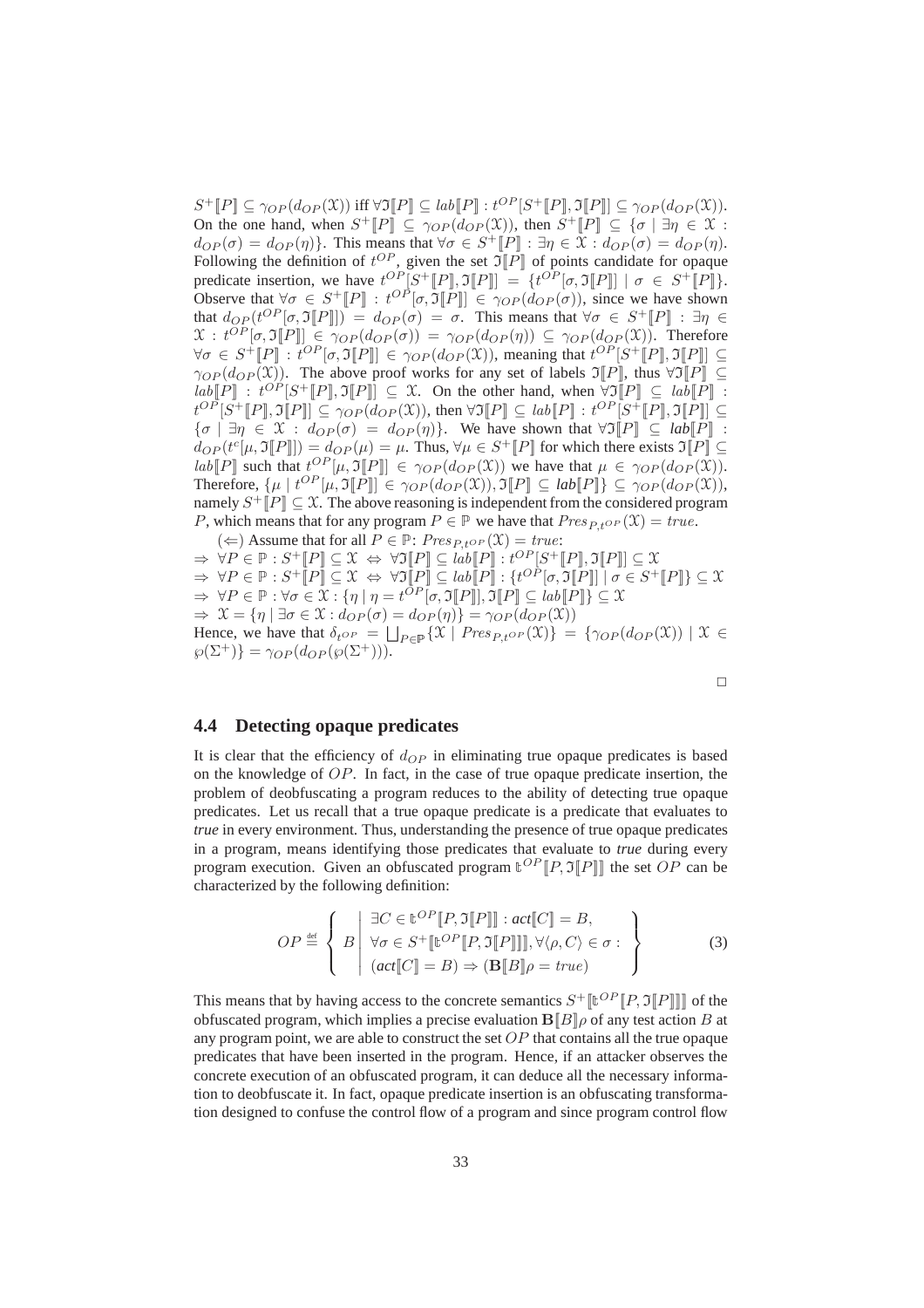is an abstraction of trace semantics, we have that the obfuscation of the control flow may not cause confusion at the trace semantic level. This is the reason why, in order to better understand the obfuscating behaviour of opaque predicate insertion, we have to consider abstractions of trace semantics as we show in the following.

In Section 3.1 we have argued how attackers can be modeled as abstract interpretations of the concrete domain of computation of the maximal finite trace semantics of programs. In order to understand the potency and resilience of opaque predicate insertion we study what happens when the attackers have access only to the abstract semantics computed on their abstract domain. Let  $S<sup>\varphi</sup>$  denote the abstract semantics computed by an attack  $\varphi \in uco(\varphi(\Sigma^+))$ . In particular, if the concrete semantic is given by  $S^+[[P]] = lfpF^+[[P]]$  then the abstract semantics is defined as  $S^{\varphi}[P]] \stackrel{\text{def}}{=} lfpF^{\varphi}[P]$ , where  $F^{\varphi}$  is the best correct approximation of the concrete function  $F^+$  on the abstract domain  $\varphi$ . We denote with  $\hat{\mathfrak{E}}$  the set of abstract environments  $\hat{\rho}: \mathbb{X} \to \varphi(\mathcal{D})$  that associates abstract values to program variables, with  $\hat{\sigma}_i = \langle \hat{\rho}_i, C \rangle$  an abstract state, and with  $\hat{\sigma}$  an abstract trace. Moreover, let  $\varphi(\varphi(\Sigma^+)) = \varphi(\hat{\Sigma}^+)$  be the powerset of abstract traces. It is clear that, in this setting, the most powerful attacker is the one who has access to the most precise description of program behaviour, namely the one that is precise enough to compute the (concrete) program trace semantics  $S^+[[P]]$ .

In general, the set  $OP^{\varphi}$  of true opaque predicates that an attacker modeled by abstraction  $\varphi$  is able to identify can be characterized as follows:

$$
OP^{\varphi} \stackrel{\text{def}}{=} \left\{ B \middle| \begin{array}{l} \exists C \in \mathbb{t}^{OP} [P, \Im[P]] : act[C] = B, \\ \forall \hat{\sigma} \in S^{\varphi} [ \mathbb{t}^{OP} [P, \Im[P]]], \forall \langle \hat{\rho}, C \rangle \in \hat{\sigma} : \\ (act[C] = B) \Rightarrow (\mathbf{B}^{\varphi} [B] \hat{\rho} = true) \end{array} \right\}
$$
(4)

Where  $\mathbf{B}^{\varphi}||B||\hat{\rho}$  denotes the abstract evaluation of the boolean expression B in the abstract environment  $\hat{\rho}$ . It is clear that, in general, the set of predicates classified as opaque by observing the abstract semantics  $S^{\varphi}$  is different from the set of predicates classified as opaque by observing program trace semantics  $S^+$ , i.e.,  $OP^{\varphi} \neq OP$ . There are two causes of imprecision, both due to the loss of information implicit in the abstraction process:

- On the one hand, it may happen that  $\varphi$  is not powerful enough to recognize the constantly true value of some opaque predicates, namely there may exist an opaque predicate  $P^T$  such that  $P^T \in OP$  while  $P^T \notin OP^{\varphi}$  (see [19] for an example).
- On the other hand, an attack may classify a predicate as a true opaque predicate while it is not, namely there may exist a predicate Pr such that  $Pr \in OP^{\varphi}$  while  $Pr \notin OP$  (see Section 4.5 for an example).

The deobfuscation process that an attack  $\varphi$  can perform is expressed by the function  $d_{OP\varphi}: \varphi(\hat{\Sigma}^+) \to \varphi(\hat{\Sigma}^+)$ , operating on abstract traces and on set  $OP^{\varphi}$  of opaque predicates.

$$
d_{OP^{\varphi}}(\hat{\mathbf{X}}) \stackrel{\text{def}}{=} \{ d_{OP^{\varphi}}(\hat{\sigma}) \mid \hat{\sigma} \in \hat{\mathbf{X}} \} \quad d_{OP^{\varphi}}(\hat{\sigma}) \stackrel{\text{def}}{=} \epsilon \; d_{OP^{\varphi}}(\hat{\sigma})
$$

 $d_{OP^{\varphi}}(\langle \hat{\rho},C\rangle\langle \hat{\rho}',C'\rangle\hat{\eta})\stackrel{\scriptscriptstyle\rm def}{=}$ 

$$
\begin{cases} \langle \hat{\rho}, C \rangle \, d_{OP^{\varphi}}(\langle \hat{\rho}', C' \rangle \hat{\eta}) & \text{if } act[[C]] \notin OP^{\varphi} \\ d_{OP^{\varphi}}(\langle \hat{\rho}, lab[[C]] : act[[C']] \to suc[[C']] \rangle \hat{\eta}) & \text{if } act[[C]] \in OP^{\varphi} \end{cases}
$$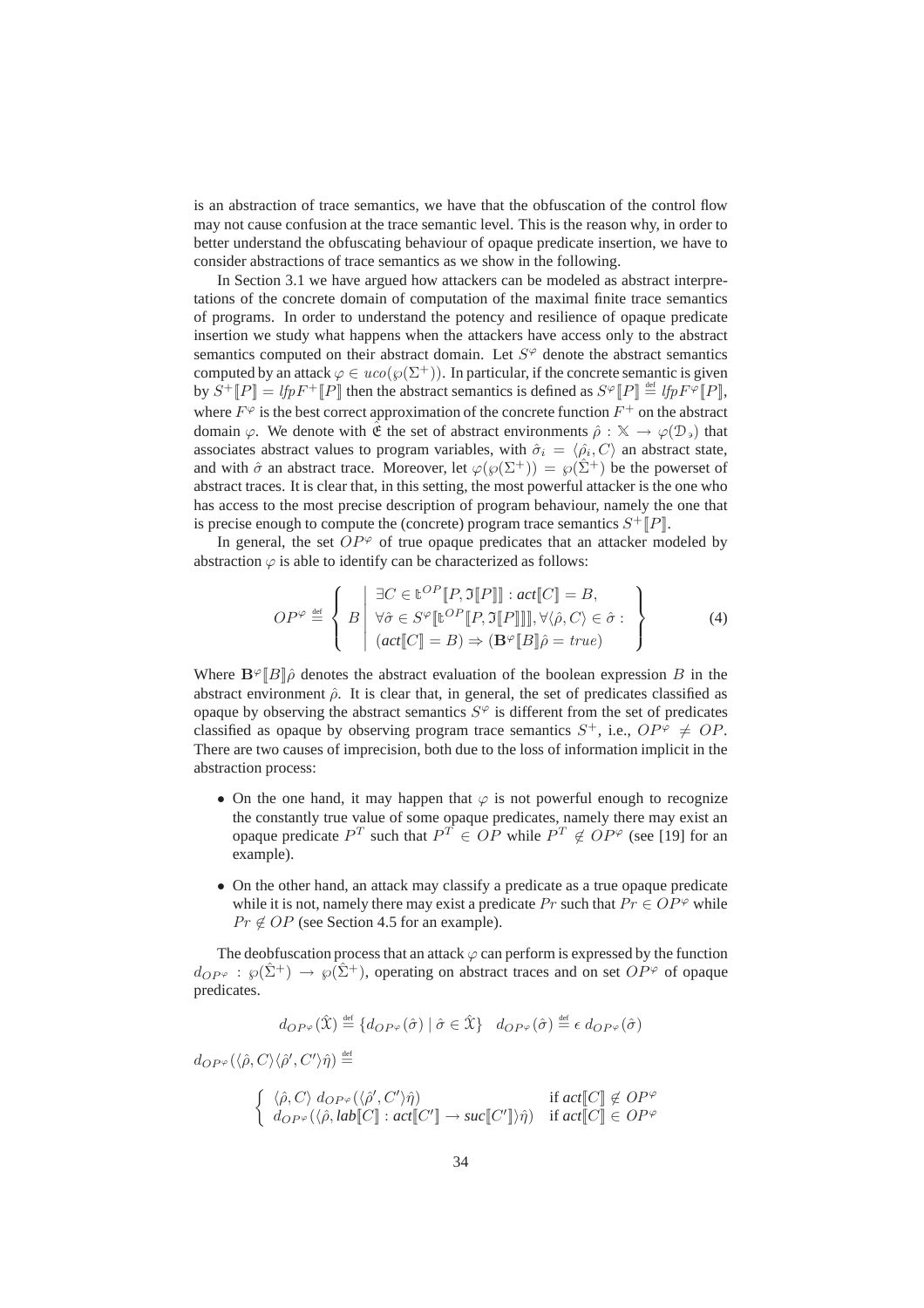We have that, in general,  $OP \neq OP^{\varphi}$ , and therefore that  $S^{\varphi}[[P]] \neq d_{OP}(S^{\varphi}[[P]]) \neq$  $d_{OP^{\varphi}}(S^{\varphi}[\![\mathbf{t}^{OP}[\![P, \mathfrak{I}[\![P]\!] \!]]])$ , where the first inequality follows by the fact that  $d_{OP^{\varphi}}$ might eliminate a predicate Pr even if it is not opaque, i.e., when  $Pr \in OP^{\varphi}$  while  $Pr \notin OP$ , and the second inequality by the fact that  $d_{OP} \varphi$  might not eliminate a predicate  $P^T$  that is opaque, i.e., when  $P^T \notin OP^{\varphi}$  while  $P^T \in OP$ . Therefore, when  $OP \neq OP^{\varphi}$  we have that attacker  $\varphi$  is not able to deobfuscate  $t^{OP}$ . When an attack  $\varphi$  is not able to disclose the inserted opaque predicates, namely when  $S^{\varphi}[\![P]\!] \neq \emptyset$  $S^{\varphi}[\![\mathbf{t}^{OP}[\![P, \mathfrak{I}[\![P]\!] ]\!]$ , the attack  $\varphi$  is defeated by the obfuscation (otherwise states the obfuscation is potent with respect to attack  $\varphi$ ). This leads to the following definition of transformation potency:

**Definition 7** *Transformation*  $\mathbb{t} : \mathbb{P} \to \mathbb{P}$  *is potent with respect to an attack*  $\varphi \in$  $uco(\wp(\Sigma^+))$  *if there exists*  $P \in \mathbb{P}$  *such that*  $S^{\varphi}[\![P]\!] \neq S^{\varphi}[\![v] \in [P, \mathfrak{I}[\![P]\!] ]\!]$ .

It is clear that the above definition of transformation potency is based on the abstract semantics computed by the attack and not on the abstraction of the concrete semantics as given in Definition 4 (where a transformation is potent if there exists an abstraction  $\varphi \in uco(\varphi(\Sigma^+))$  such that  $\varphi(S^+[[P]]) \neq \varphi(S^+[[P]]])$ . The two proposed definitions of transformation potency are deeply different and orthogonal. In fact, the results obtained in Section 3 referring to Definition 4, cannot be projected using Definition 7 of potency. However, the two definitions are both useful in understanding the obfuscating behaviour of program transformations. On the one hand, Definition 4 can be successfully applied to those obfuscation that have sensible effects on the concrete program semantics, namely those transformations that cannot be recovered by simply observing the concrete semantics of the obfuscated program (e.g., array merging, variable renaming, substitution of equivalent sequences of instructions). On the other hand, Definition 7 captures the obfuscating behaviour of program transformations that do not cause significant effects on the concrete semantics and that can be recovered by observing the concrete program semantics (e.g., opaque predicate insertion, code transportation, semantic nop insertion).

We are interested here in the study of the insertion of true opaque predicates and of the ability of attackers to recover the original program. In particular, it would be interesting to provide a formal characterization of the family of attackers that are able to disclose a given set of opaque predicates. Thus, given a set  $OP$  of true opaque predicates, we want to characterize the class of attacks  $\varphi$  such that  $d_{OP} \varphi(S^{\varphi}[\![\mathbf{t}^{OP}[\![P,\mathfrak{I}[\![P]\!] ]\!]] ) =$  $d_{OP^{\varphi}}(S^{\varphi}[[P]]) = S^{\varphi}[[P]]$ . Observe that this equality holds only when attack  $\varphi$  precisely identifies the set of inserted opaque predicates, namely when  $OP = OP^{\varphi}$ . When this happens we have that the obfuscation is harmless with respect to attack  $\varphi$ . namely that the insertion of true opaque predicates from  $OP$  is not able to obstruct attack  $\varphi$ . In the following we provide a characterization of the family of attacks able to disclose an interesting class of numerical opaque predicates.

#### **4.5 Attacks and completeness**

In [8] Collberg et al. observe that the study of random Java programs reveals that most predicates are extremely simple. In particular, common patterns include the comparison of integer quantities using binary operators such as equal to, greater than, smaller than, etc. It is clear that, in order to design stealthy obfuscating transformations, the inserted opaque predicates have to resemble the structure of predicates typically present in a program. For this reason we restrict out study to numerical opaque predicates on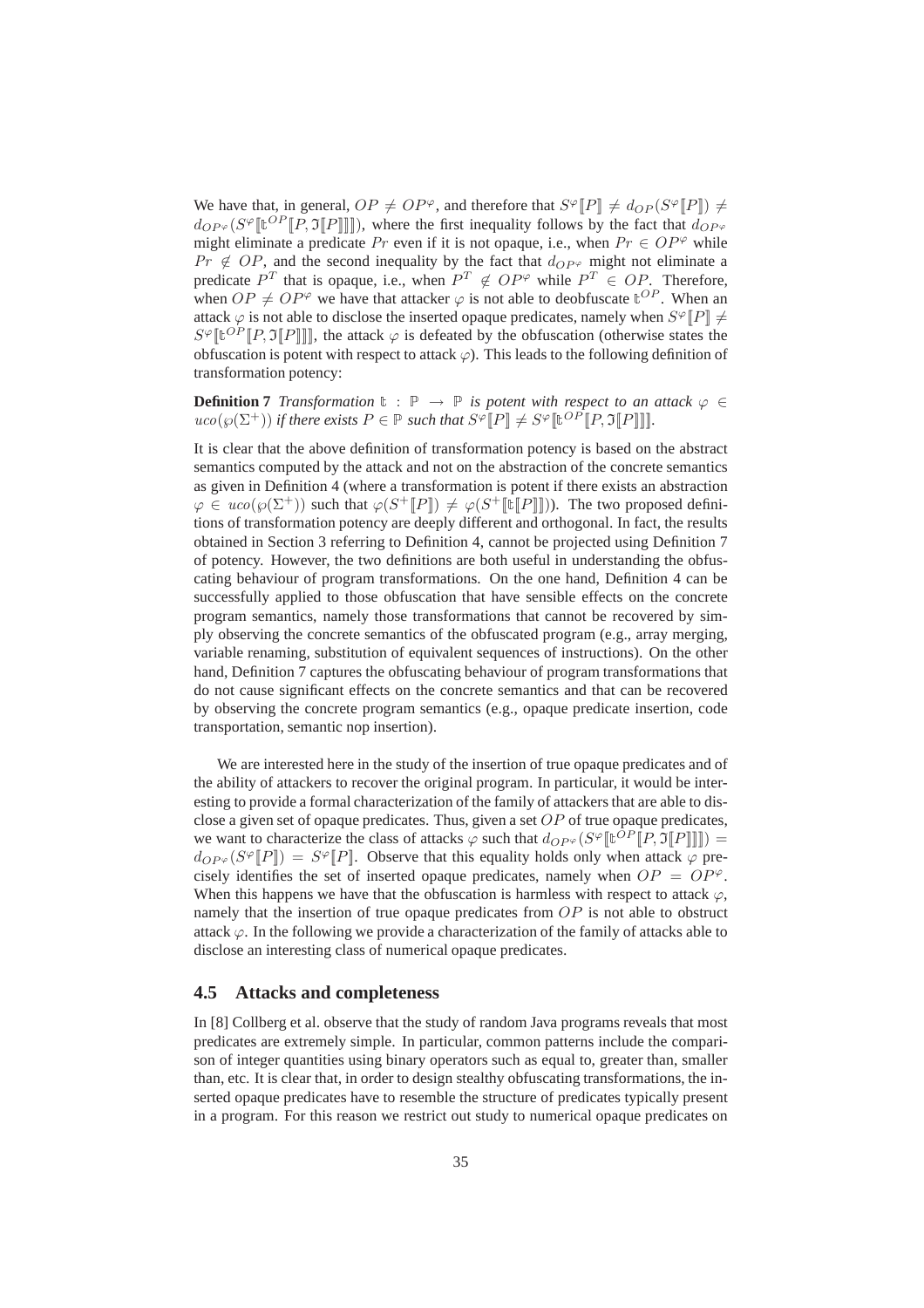$$
\forall x, y \in \mathbb{Z}: \quad 7y^2 - 1 \neq x
$$
  
\n
$$
\forall x \in \mathbb{Z}: \quad mod(3 \cdot 7^{4x-2} + 5 \cdot 4^{2x-1} - 5, 14) = 0
$$
  
\n
$$
\forall x \in \mathbb{Z}: \quad \sum_{i=1, 2 \text{ mod}(i, 2) \neq 0}^{2x-1} i = x
$$

Table 4: Commonly used opaque predicates [1]

integer values. In general, an opaque predicate of this kind is a function  $\mathbb{Z}^n \to \mathbb{B}$ , that takes an array of n integer values and returns true, false,  $\perp$  or  $\top$ . A wide class of numerical opaque predicates can be characterized by the following structure:

$$
\forall \bar{x} \in \mathbb{Z}^n : h(\bar{x}) \text{ compare } g(\bar{x})
$$

where compare stands for any binary operator in the set  $\{=\leq,\leq\}$ ,  $\bar{x}$  is an array of *n* integer values, namely  $\bar{x} \in \mathbb{Z}^n$ , *h* and *g* are two functions over integers, in particular  $h, g : \mathbb{Z}^n \to \mathbb{Z}$  (see Table 4 for some commonly used opaque predicates). Let us assume that each variable of program P ranges over  $\mathbb{Z}$ . Let  $|var[P]| = m$ , then each abstraction (attack)  $\varphi \in uco(\varphi(\mathbb{Z}^m))$  induces an abstraction on the values of variables and therefore on the value that the opaque predicate input can assume. From now on, the abstract domain  $\varphi \in uco(\varphi(\mathbb{Z}^n))$  models the attack that observes an approximation  $\varphi$  of opaque predicate inputs. Let us consider a numerical opaque predicate of the form  $\forall \bar{x} \in \mathbb{Z}^n : h(\bar{x}) = q(\bar{x})$ , which verifies whether two functions h and q always return the same value when applied to the same array of integer values. In order to precisely detect the opaqueness of  $\forall \bar{x} \in \mathbb{Z}^n : h(\bar{x}) = g(\bar{x})$ , one needs to check the *concrete test*, denoted as  $CT^{h,g}$  and defined as follows:

$$
CT^{h,g} \stackrel{\text{def}}{=} \forall \bar{x} \in \mathbb{Z}^n : h(\bar{x}) = g(\bar{x})
$$

Once again, the set of predicates that satisfy the concrete test corresponds to the set  $OP$ of predicates characterized by equation (3). Our goal is to characterize the family of abstractions of  $\wp(\mathbb{Z}^n)$  that perform the test of opaqueness for h and g in a precise way, namely the set of abstractions that loose information that is irrelevant for the precise computation of  $h$  and  $g$ . We are therefore interested in the family of abstract domains that are able to precisely compute functions  $h$  and  $g$ , which corresponds to the class of attacks able to deobfuscate the insertion of predicates of the form  $\forall \bar{x} \in \mathbb{Z}^n : h(\bar{x}) =$  $g(\bar{x})$ . Given  $X \subseteq \mathbb{Z}^n$  let us consider the point to point definition of equality, where  $h(X) \doteq g(X)$  if and only if  $\forall \bar{x} \in X : h(\bar{x}) = g(\bar{x})$ . Let  $AT_p^{h,g}$  denote the *abstract test* for opaqueness associated to an attack modeled by the abstract domain  $\varphi$ . The abstract test is defined as follows:

$$
AT_{\varphi}^{h,g} \stackrel{\text{def}}{=} \forall \bar{x} \in \mathbb{Z}^n : \varphi(h(\varphi(\bar{x}))) \doteq \varphi(g(\varphi(\bar{x})))
$$

Also in this case the set of opaque predicates satisfying the abstract test on  $\varphi$  corresponds to the set  $OP^{\varphi}$  of predicated characterized by equation (4). Once again, the precision of the abstract test strongly depends on the considered abstract domain. In particular, we have that an abstract test is sound when the satisfaction of the abstract test implies the satisfaction of the concrete one, and complete when the converse holds.

**Definition 8** *Given an opaque predicate*  $\forall \bar{x} \in \mathbb{Z}^n : h(\bar{x}) = g(\bar{x})$ *, and an abstraction*  $\varphi \in uco(\varphi(\Sigma^+))$ *, we say that:* 

•  $AT_{\varphi}^{h,g}$  is sound when  $AT_{\varphi}^{h,g} \Rightarrow CT^{h,g}$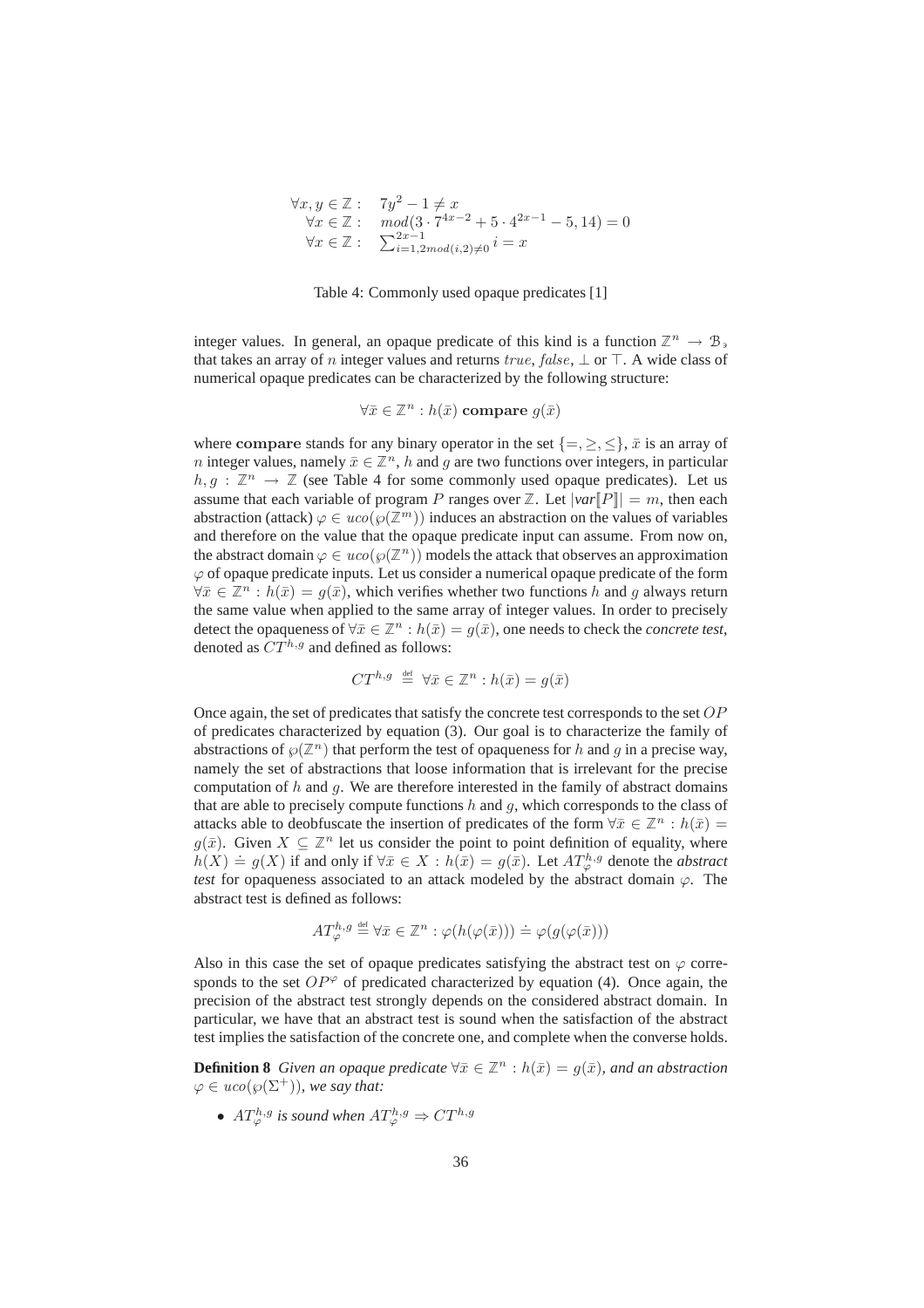## •  $AT^{h,g_{\varphi}}$  is complete when  $CT^{h,g} \Rightarrow AT^{h,g_{\varphi}}_{\varphi}$

When the abstract test  $AT_{\varphi}^{h,g}$  is both sound and complete, i.e.,  $AT_{\varphi}^{h,g} \Leftrightarrow CT^{h,g}$ , we say that attack  $\varphi$  *breaks* the opaque predicate  $\forall \bar{x} \in \mathbb{Z}^n : h(\bar{x}) = g(\bar{x})$ . In fact, in this case, the set of true opaque predicates coincides with the set of opaque predicates classified as opaque by the abstract test, meaning that we have obtained the desired equality  $OP = OP^{\varphi}$ .

It is possible to prove that when considering opaque predicates of the form  $\forall \bar{x} \in \mathbb{R}$  $\mathbb{Z}^n$ :  $h(\bar{x}) = q(\bar{x})$  the abstract test defined above is complete for any attack  $\varphi \in$  $uco(\wp(\Sigma^+)).$ 

## **Theorem 9** *For any*  $\varphi \in uco(\varphi(\Sigma^+))$  *the abstract test*  $AT_{\varphi}^{g,h}$  *is complete.*

PROOF: If the concrete test  $CT^{h,g}$  is verified we have that  $\forall \bar{x} \in \mathbb{Z}^n : h(\bar{x}) = g(\bar{x}),$ since  $\varphi(\bar{x}) \subseteq \mathbb{Z}^n$  then  $\forall \bar{x} \in \mathbb{Z}^n : \forall \bar{y} \in \varphi(\bar{x}) : h(\bar{y}) = g(\bar{y})$ . This means that  $\forall \bar{x} \in \mathbb{Z}^n : h(\varphi(\bar{x})) \doteq g(\varphi(\bar{x}))$ , thus  $\forall \bar{x} \in \mathbb{Z}^n : \varphi(h(\varphi(\bar{x}))) \doteq \varphi(g(\varphi(\bar{x})))$  that corresponds to the satisfaction of the abstract test  $A_{\varphi}^{g,h}$ .

 $\Box$ 

This means that if a predicate is opaque then the attack recognises it, namely  $OP \subseteq$  $OP^{\varphi}$ . Thus,  $d_{OP^{\varphi}}(S^{\varphi}[[P]]) = d_{OP^{\varphi}}(S^{\varphi}[[U^{OP}[[P, \mathfrak{I}[P]]]]))$ . In fact,  $d_{OP^{\varphi}}$  eliminates all the opaque predicates from the right term and the common regular predicate that are erroneously classified as opaque from both terms. For the same reason we have  $S^{\varphi}[P] \neq d_{OP^{\varphi}}(S^{\varphi}[P])$ . This means that  $S^{\varphi}[P] \neq d_{OP^{\varphi}}(S^{\varphi}[{\lbrack\mathbb{L}}^{OP}[P,\mathfrak{I}[P]]])$  and therefore that  $\varphi$  is defeated by  $\mathbb{E}^{OP}$ . As argued above, attack  $\varphi$  is able to break the insertion of true opaque predicates when  $OP = OP^{\varphi}$ , which is ensured when the abstract test  $AT_{\varphi}^{h,g}$  is both sound and complete. Theorem 9 guarantees the completeness of the abstract test, thus, in order to break an opaque predicate, we need to verify the soundness condition. In general  $AT_{\varphi}^{h,g}$  is not sound, but it is possible to show that soundness is guaranteed when the abstract domain  $\varphi$  modeling the attack is  $\mathcal{F}$ -complete for both functions  $h$  and  $q$ .

**Theorem 10** *Given an opaque predicate*  $\forall \bar{x} \in \mathbb{Z}^n : h(\bar{X}) = q(\bar{x})$ *, and an attack modeled by*  $\varphi \in uco(\varphi(\Sigma^+))$ *, if the abstraction*  $\varphi$  *is*  $\mathcal F$ -*complete for both functions h* and g then  $AT^{h,g}_{\varphi}$  is sound.

PROOF: We have to prove that  $AT^{h,g}_{\varphi} \Rightarrow CT^{h,g}$ . If the abstract test  $AT^{h,g}_{\varphi}$  holds then  $\forall \bar{x} \in \mathbb{Z}^n : \varphi(h(\varphi(\bar{x}))) \doteq \varphi(g(\varphi(\bar{x}))),$  namely  $\forall \bar{x} \in \mathbb{Z}^n : \varphi(h(\varphi(\varphi(\bar{x})))) \doteq$  $\varphi(g(\varphi(\bar{x})))$ . The abstract domain  $\varphi$  is *F*-complete by hypothesis, therefore  $\forall \bar{x} \in$  $\mathbb{Z}^n : h(\varphi(\varphi(\bar{x}))) \doteq g(\varphi(\varphi(\bar{x}))),$  which is equivalent to  $\forall \bar{x} \in \mathbb{Z}^n : h(\varphi(\bar{x})) \doteq$  $g(\varphi(\bar{x}))$ . By definition of  $\dot{=}$  this means that  $\forall \bar{x} \in \mathbb{Z}^n : \forall \bar{y} \in \varphi(\bar{x}) : h(\bar{y}) = g(\bar{y})$ .  $\varphi$ is extensive by hypothesis, namely  $\bar{x} \in \varphi(\bar{x})$ , and therefore  $\forall \bar{x} \in \mathbb{Z}^n : h(\bar{x}) = g(\bar{x})$ , which corresponds to the satisfaction of the concrete test  $CT^{h,g}$ .

 $\Box$ 

This means that when the abstract domain modeling the attack is able to precisely compute the functions composing the opaque predicate then the attack breaks the opaque predicate. Thus, given an attack  $\varphi$  and an opaque predicate  $\forall \bar{x} \in \mathbb{Z}^n$ :  $h(\bar{x}) = g(\bar{x})$ , the F-completeness domain refinement of  $\varphi$  with respect to functions h and q adds the minimal amount of information to attack  $\varphi$  to make it able to defeat the considered opaque predicate. Hence, completeness domain refinement provides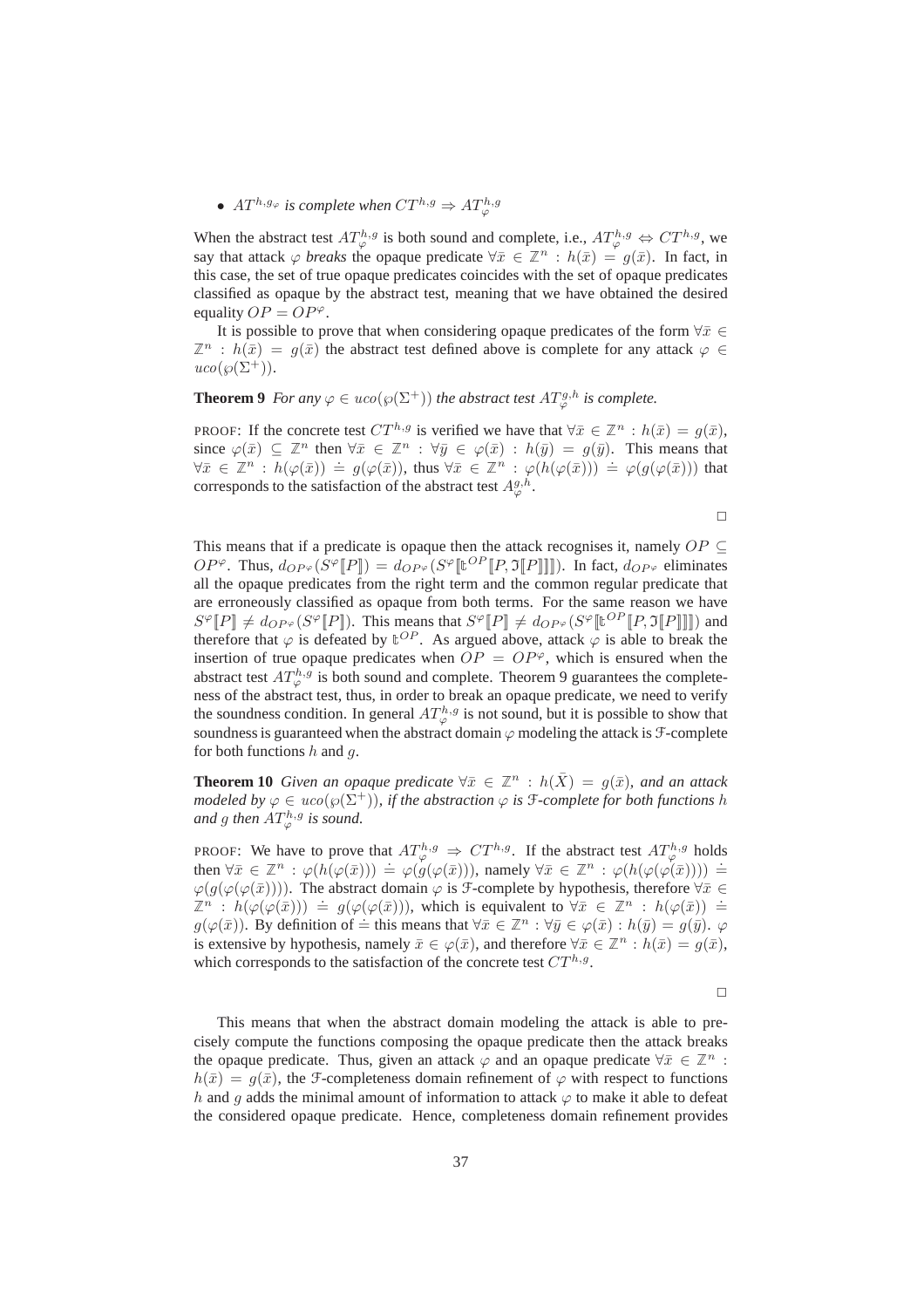here a systematic technique to design attacks that are able to break an opaque predicate of interest. Moreover, the completeness property of abstract interpretation precisely captures the ability of an attack to disclose an opaque predicate.

The above result holds also when considering  $\leq, \geq$ , and the corresponding point to point extensions  $\leq, \geq$ , instead of = and  $\approx$ .

**Corollary 1** *Given an opaque predicate*  $\forall \bar{x} \in \mathbb{Z}^n : h(\bar{x})$  **compare**  $g(\bar{x})$ *, and an attack*  $\varphi \in uco(\varphi(\Sigma^+))$ , if the abstraction  $\varphi$  is *f*-complete for both functions h and g, then  $\varphi$  *breaks opaque predicates that are instances of*  $\forall \bar{x} \in \mathbb{Z}^n : h(\bar{x})$  **compare**  $g(\bar{x})$ *.* 

In the following example we show how the lack of  $\mathcal F$ -completeness of the abstract domain modeling the attack can cause the abstract test to hold, even if the concrete one fails.

**Example 3** Let us consider the predicate  $\forall x \in \mathbb{Z}: 2x^2 = 2x$ , where  $h(x) = 2x^2$  and  $q(x) = 2x$ . It is clear that  $CT^{h,g}$  does not hold, since the predicate is not opaque. Let *us consider an attack modeled by the abstract domain of*  $Parity = \{\top, \bot, even, odd\}$ *.* In turns out that  $AT_{Parity}^{h,g}$  holds, in fact:

even :: 
$$
Parity(h(even)) = even = Parity(g(even))
$$
  
odd ::  $Parity(h(odd)) = even = Parity(g(odd))$ 

*The reason way the abstract test holds on* Parity *is the fact that* Parity *is not* F*complete for both* h *and* g. In fact, let  $Parity = \gamma \circ \alpha$ , then  $2(\gamma(even)) = \{2x \mid x \in$  $2\mathbb{Z}$ *}* which is strictly contained in  $\gamma(2even) = \gamma(even) = 2\mathbb{Z}$ . When computing the F*-completeness domain refinement of* Parity *with respect to* h *and* g*, we close the considered abstract domain with respect to* h *and* g*. This means that, for example the elements*  $Double_2$ *, such that*  $\gamma(Double_2) = \{2x \mid x \in 2\mathbb{Z}\}$ *, Double<sub>1</sub>, such that*  $\gamma(Double_1) = \{2x \mid x \in 2\mathbb{Z} + 1\}$ , DoubleSq<sub>2</sub>, such that  $\gamma(DoubleSq_2) = \{2x^2 \mid x \in X\}$  $2\mathbb{Z}$ *}, and DoubleSq<sub>1</sub></sub>, such that*  $\gamma(DoubleSq_1) = \{2x^2 \mid x \in 2\mathbb{Z} + 1\}$ *, belong to*  $\mathfrak{R}_{h,g}^{\mathfrak{F}}(Parity)=Parity^+.$  Observe that on this domain the abstract test does not hold *any more, in fact*  $Parity^{+}(h(even)) = DoubleSq_{2} \neq Doubleg_{2} = Parity^{+}(q(even)),$ *and so on for all the other elements since the direct image of all elements under* h *and* g *are precisely expressed by the domain obtained through the completeness refinement.*

#### **Comparing attacks**

The completeness result obtained above allows us to compare on the lattice of abstract interpretation both the efficiency of different attacks in disclosing a particular opaque predicate, and the resilience of different opaque predicates with respect to an attack.

Let us consider a predicate  $P^T : \forall \bar{x} \in \mathbb{Z}^n : h(\bar{x}) = g(\bar{x})$ , and let us denote with  $\mathcal{R}_{P^T}$  the completeness domain refinement needed to make an attack able to break  $P^T$ . Let  $Potency(P^T,\varphi)$  denote the potency of opaque predicate  $P^T$  with respect to attack  $\varphi$ , and  $Resilience(P^T, \varphi)$  the resilience of opaque predicate  $P^T$  in preventing attack  $\varphi$ .

**Definition 9** *Given two attacks*  $\varphi, \psi \in uco(\varphi(\Sigma^+))$  *and two opaque predicates*  $P_1^T$ and  $P_2^T$ , we have that:

• when  $\varphi \sqsubset \psi$  and  $\mathcal{R}_{P_1^T}(\psi) = \mathcal{R}_{P_1^T}(\varphi)$  we say that  $Potency(P_1^T, \psi)$  is greater *than*  $Potency(P_1^T, \varphi)$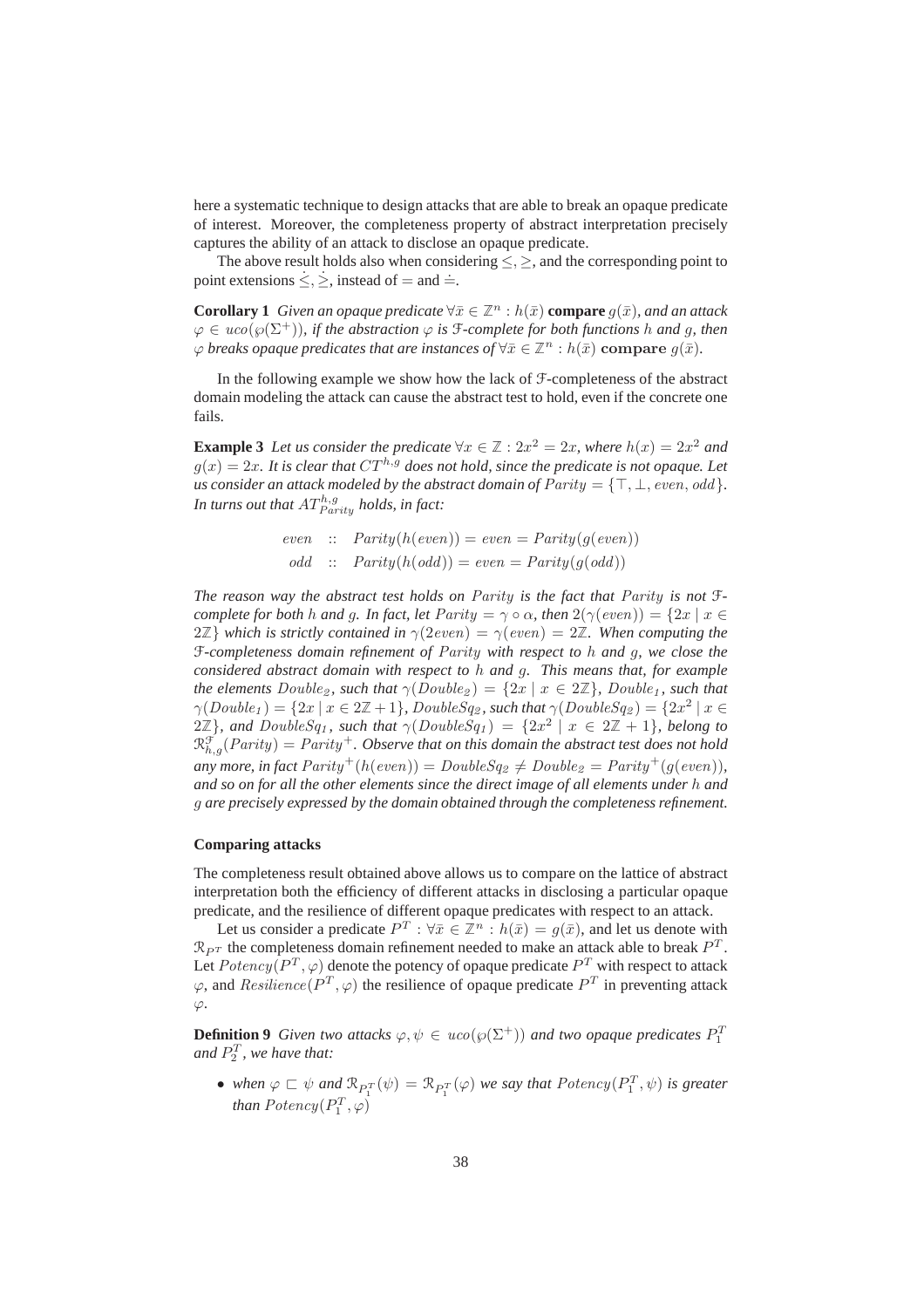• while, when  $\mathcal{R}_{P_1^T}(\varphi) \sqsubset \mathcal{R}_{P_2^T}(\varphi)$ , we say that  $Resilience(P_1^T,\varphi)$  is greater than  $Resilience(P_2^T,\varphi)$ 

The first point of the above definition refers to the situation presented in Figure 6(a), where  $\varphi \sqsubset \psi$  and  $\mathcal{R}_{P_1^T}(\psi) = \mathcal{R}_{P_1^T}(\varphi)$ . In this case we have that predicate  $P_1^T$  is more potent with respect to attack  $\psi$  than with respect to attack  $\varphi$ . In fact, more information needs to be added to  $\psi$  than to  $\varphi$  in order to gain an attack able to break  $P_1^T$ , namely  $\psi$  is more "far" than  $\varphi$  in disclosing  $P_1^T$ . The same reasoning allows us to compare



Figure 6: Comparing attacks

the resilience of different opaque predicates in the lattice of abstract interpretation. In fact, the second point of the above definition considers two predicates  $P_1^T$  and  $P_2^T$ and an attack  $\varphi \in uco(\varphi(\Sigma^+))$ . and assumes that  $\mathcal{R}_{P_1^T}(\varphi) \subset \mathcal{R}_{P_2^T}(\varphi)$  as shown in Figure 6(b). In this case we can say that the insertion of opaque predicate  $P_1^T$  is more efficient in obstructing attack  $\varphi$  than the insertion of opaque predicate  $P_2^T$ , since more information needs to be added to  $\varphi$  in order to disclose  $P_1^T$  than  $P_2^T$ . Thus, a possible way to understand which opaque predicate in  $OP$  is more efficient in preventing a given attack  $\varphi$ , it is to compute the fixpoint solution of the completeness domain refinement of  $\varphi$  with respect to the different opaque predicates available, and then choose the one that corresponds to the most concrete refinement. In fact, the closer the refined attack is to the identical abstraction (concrete semantics), the higher is the resilience of the opaque predicate. In particular, if  $\mathcal{R}_{PT}(\varphi) = id$ , it means that the attack  $\varphi$  can break the considered opaque predicate only if it can access the concrete program semantics. In this case the considered opaque predicate provides the best obstruction to  $\varphi$ .

## **5 Discussion**

In order to fulfill the lack of a theoretical basis for code obfuscation, we have proposed a formal approach to code obfuscation based on program semantics and abstract interpretation. The key idea of our approach is to model attacks as abstract domains, where the abstraction encodes the power of the attack, namely what the attack can observe of program execution. In fact, the proposed semantic framework relies on a semanticsbased definition of code obfuscation and on an abstract interpretation-based model for attacks. In particular, we characterize the obfuscating behaviour of a program transformation t in terms of the most concrete semantic property  $\delta_{t}$  it preserves, namely in terms of the most powerful attack for which the obfuscation is harmless. In fact, given a transformation  $\mathbb{t}$ , property  $\delta_{\mathbb{t}}$  precisely expresses the amount of information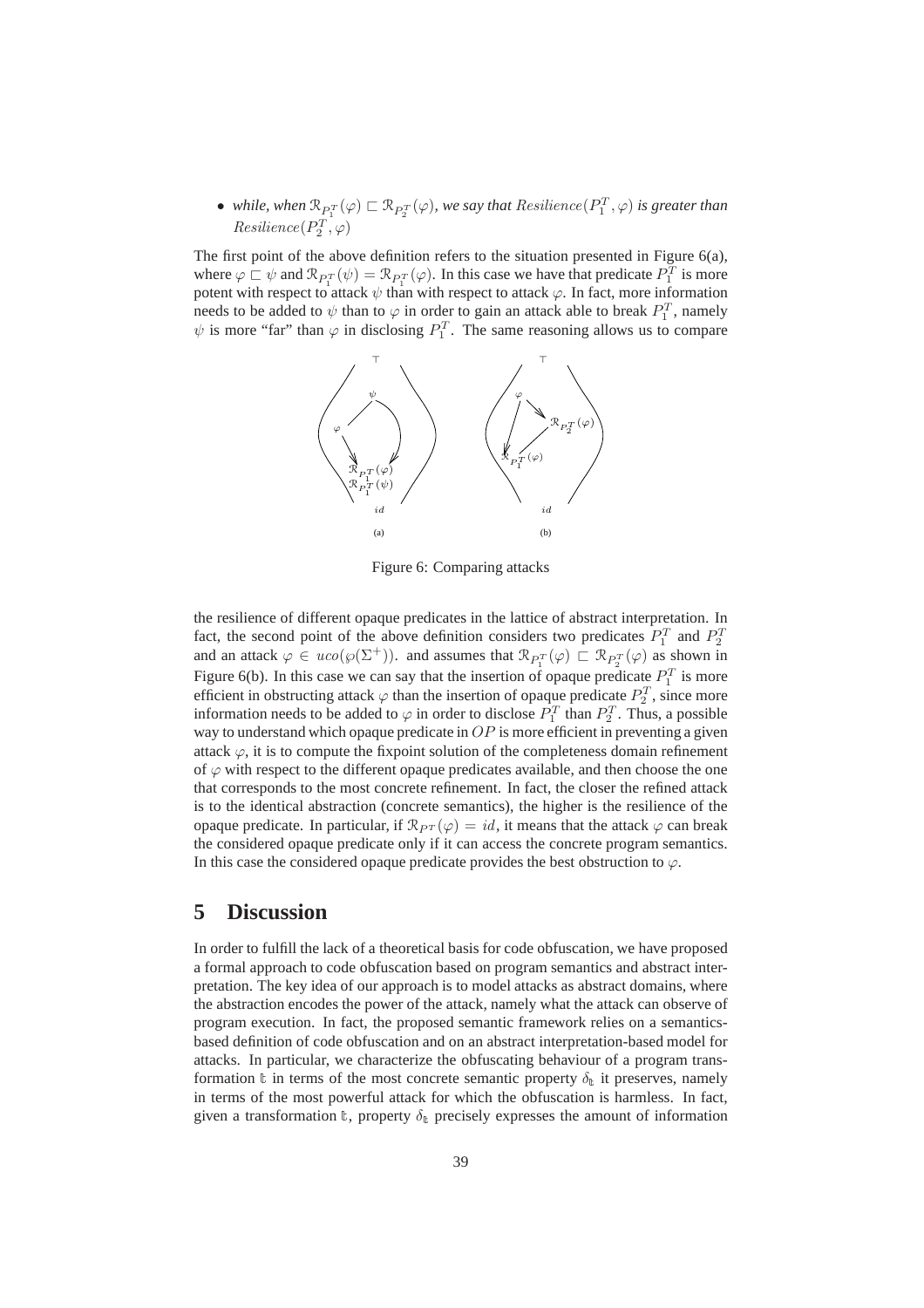still available after the obfuscation  $t$ , namely what the obfuscated program might reveal about the original program. In this setting, any program transformation  $\mathbf{t}$  can be seen as an obfuscator that is potent with respect to any attacker modeled by an abstract domain  $\varphi$  that is not preserved by  $\ell$ . In particular, the semantics-based notion of potency given in Definition 4 states that a transformation  $t$  is potent if it defeats attacks modeled as properties of program trace semantics, namely if there exists a property  $\varphi \in uco(\varphi(\Sigma^+))$  such that  $\varphi(S^+[\![P]\!]) \neq \varphi(S^+[\![\![P]\!]])$ . This measure of potency fits transformations that deeply modify program trace semantics, namely that modify program behaviour in a way that is noticeable and not trivially undone by an attacker that observes program trace semantics. Moreover, this notion of transformation potency provides an advanced technique for comparing obfuscating algorithms relative to their potency in the lattice of abstract interpretation (as stated by Definition 6). Among the existing obfuscating transformations whose potency can be modeled by this definition we mention: the substitution of equivalent sequences of commands, variable renaming and data obfuscations such as splitting and merging arrays. In fact, these obfuscations modify the structure of program trace semantics in a sensible way: replacing equivalent sequences of commands implies a modification of the program execution traces, and the renaming of variables and the splitting and merging of arrays cause a modification of every program state whose command uses a renamed variable or an obfuscated array. Thus, the potency of these obfuscations can be captured by Definition 4 of transformation potency.

However, Definition 4 is not adequate for modeling the potency of obfuscating transformations that cause only minor changes to the program trace semantics, namely that do not confuse an attack that has access to the trace semantics of the obfuscated code, as in the case of opaque predicate insertion. In this case, for example, we need a notion of program potency that captures the *noise* introduced at the level of program control flow, which is an abstraction of trace semantics. This observation has led to Definition 7, where transformation potency is formalized with respect to the abstract semantics computed on the abstract domain modeling the attack; a transformation  $\mathbf t$  is potent if there exists an abstraction  $\varphi$  such that  $S^{\varphi}[P] \neq S^{\varphi}[\![\tau]\!]$ . This definition can model the potency of several existing obfuscating techniques: opaque predicate insertion, control flow flattening, loop unrolling and semantic nop insertion. Control flow flattening and loop unrolling are control code obfuscations that, like opaque predicate insertion, try to mask the control flow of the original program. Once again, in order to notice the obscurity added at the control flow level by these transformations, we need to consider the abstract semantics computed on the abstract domain modeling the attackers. Moreover, as in the case of opaque predicate insertion, when dealing with semantic nop insertion we have that an attack is confused by the insertion of semantic nops only when it is not able to recognize the inserted semantic nops. Also in this case, the ability of an attacker in identifying the inserted semantic nops might be expressed in terms of the precision of the abstract domain modeling the attack.

It is clear that the two definitions of potency are deeply different and orthogonal and that each of them fits different kinds of obfuscations. In Section 4.4, we have seen in detail how Definition 7 of transformation potency properly models an obfuscation that inserts true opaque predicates, from which we can deduce that it is appropriate also for modeling the insertion of false opaque predicates. Moreover, it is reasonable to assume that also the potency of transformations that insert correlated opaque predicates and distributed opaque predicates can be modeled by Definition 7. In this case the opaqueness of the predicates ensures that only the correct paths are executed, while confusion can be inserted in the "fake" paths. In this setting, an attack is able to disclose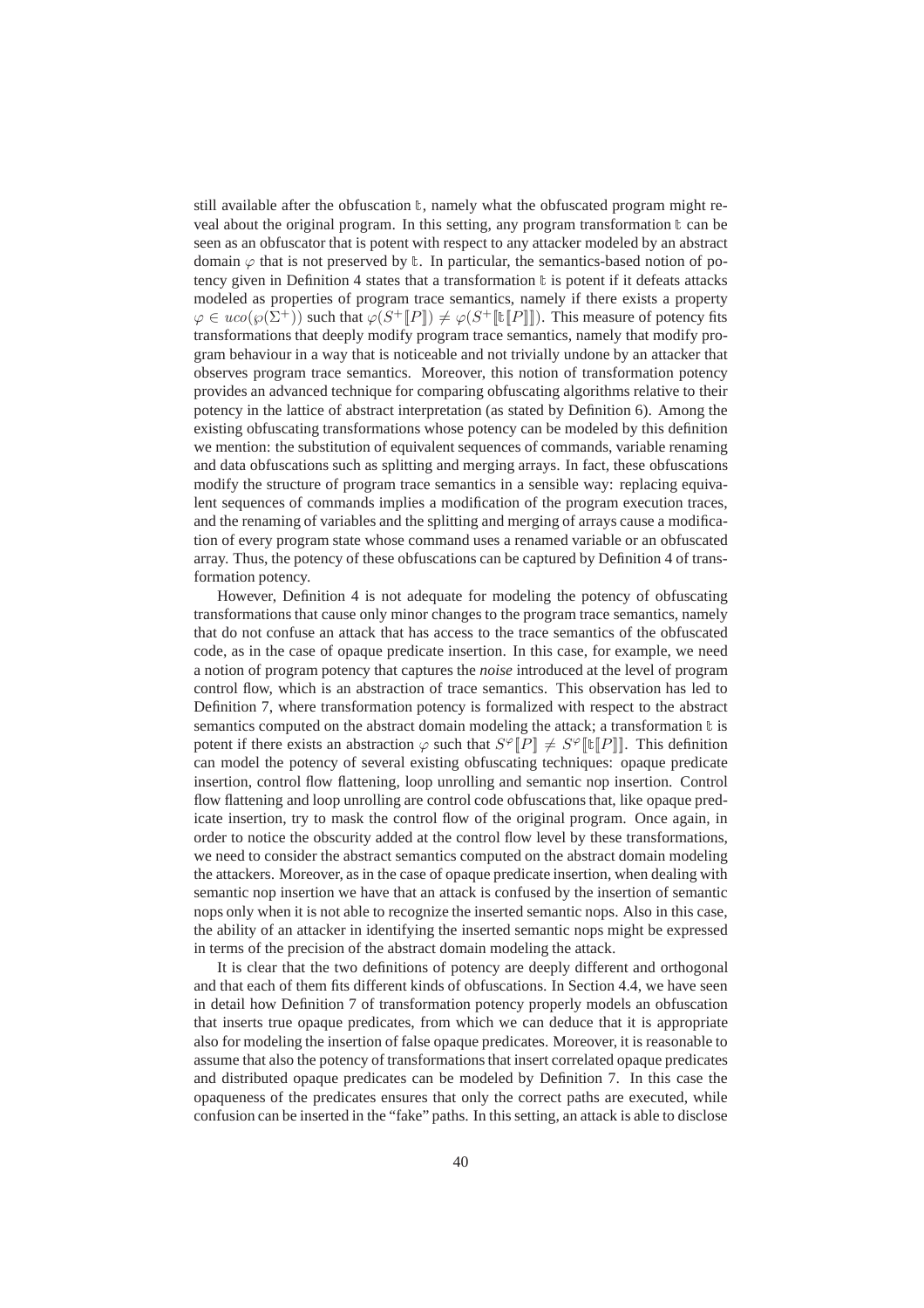a set of correlated opaque predicates only if it is able to understand that there exists a relation between the values of these predicates during execution. Thus, it seems that in order to disclose correlated opaque predicates an attacker should be precise for some sort of relational analysis.

In the particular case of the insertion of true opaque predicates, the use of abstract interpretation ensures that, when the abstraction is complete, the attack is able to break the opaque predicate and to remove the obfuscation. This proves that deobfuscation in the case of opaque predicates requires complete abstractions and therefore that the potency and resilience of opaque predicates can be measured by the amount of information that has to be added to the incomplete domain to become complete. This allows us to compare both the potency of different opaque predicates with respect to a given attack, and the resilience of an opaque predicate with respect to different attacks. Some further work is necessary in order to validate our theory in practice. In fact, while measuring the resilience of opaque predicates in the lattice of abstract domains may provide an absolute and domain-theoretical taxonomy of attacks and obfuscators, it would be interesting to investigate the true effort, in terms of dynamic testing, which is necessary to enforce static analysis in order to break opaque predicates. We believe that this is proportional to the missing information in the abstraction modeling the static analysis with respect to its complete refinement. Preliminary work in this direction shows promising experimental results, as described in [19].

Another interesting field that commonly uses code obfuscation is the one of "biologically inspired diversity". In this setting, obfuscating transformations are used to generate many different versions of the same program in order to prevent malware infection [21, 38]. In fact, machines that execute the same programs are likely to be vulnerable to the same attacks. Malware exploit vulnerabilities in order to propagate and perform their damage, meaning that all the systems sharing the same configuration will be susceptible to the same malware attacks. On the other hand, different versions of the same program are less prone to having vulnerabilities in common. This means that diverse versions of the same program will make malware infection and propagation much harder. In this setting, it would be interesting to see if our theoretical framework for code obfuscation could be used to better understand and formalize the level of security that program diversity guarantees.

### **Acknowledgments**

This work has been partially supported by the FIRB grant "Abstract Interpretation and Model Checking for the verification of embedded systems", and the MUR-COFIN grant AIDA. The results present in this work are an extended and reviewed version of [17, 18].

## **References**

- [1] G. Arboit. A method for watermarking Java programs via opaque predicates. In *Proc. Int. Conf. Electronic Commerce Research* (*ICECR-5*), 2002.
- [2] B. Barak, O. Goldreich, R. Impagliazzo, and S. Rudich. On the (im)possibility of obfuscating programs. In *Advances in Cryptology, Proc. of Crypto'01*, volume 2139 of *LNCS*, pages 1–18. Springer-Verlag, 2001.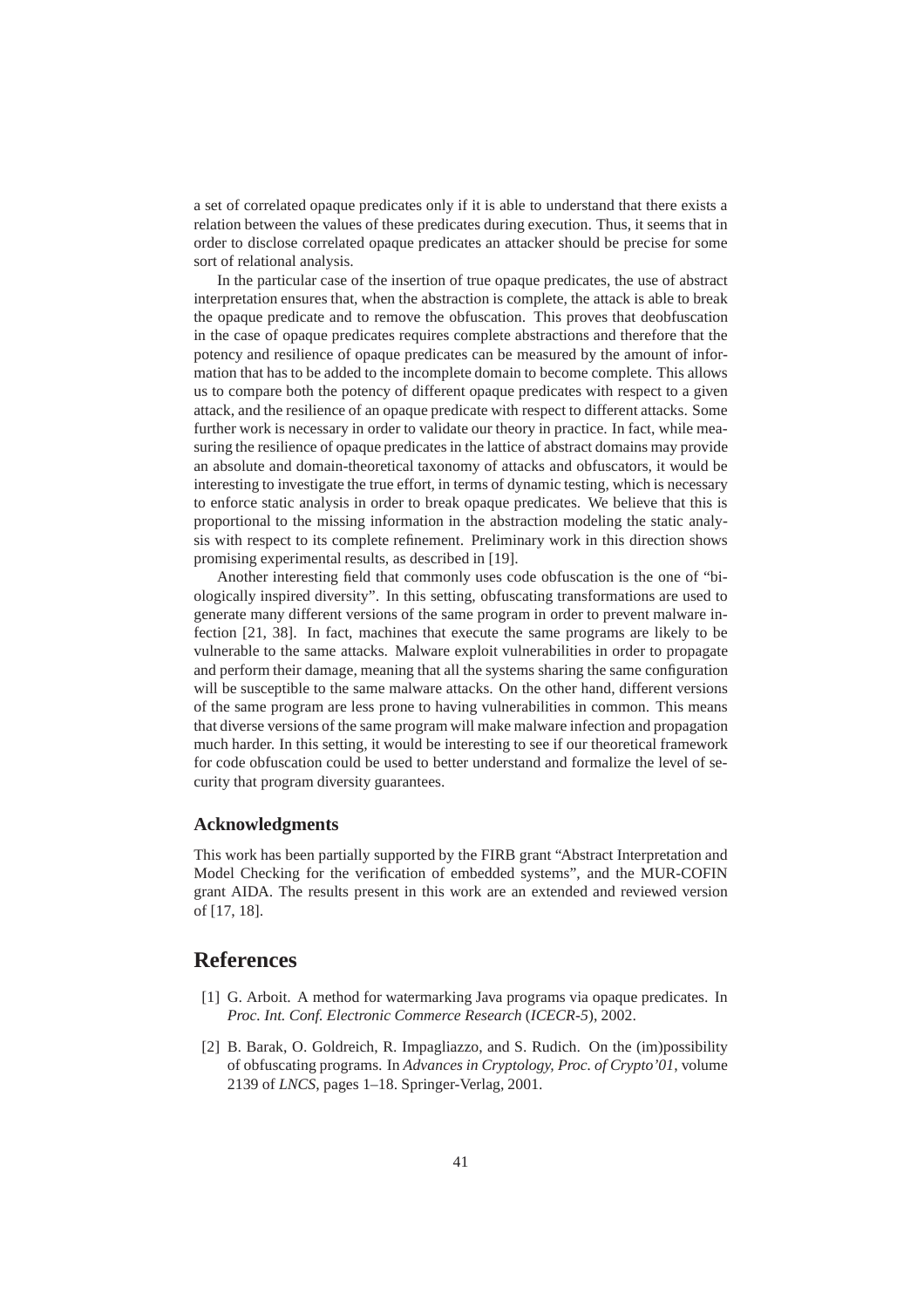- [3] C. Thomborson C. Collberg. Watermarking, tamper-proofing, and obfuscationtools for software protection. *IEEE Trans. Software Eng.*, pages 735–746, 2002.
- [4] C. Collberg and K. Heffiner. The obfuscation executive. In *Proc. Information Security Conference* (*ISC'04*), volume 3225 of *LNCS*, pages 428–440, 2004.
- [5] C. Collberg and C. Thomborson. Breaking abstractions and unstructural data structures. In *Proc. of the 1994 IEEE Internat. Conf. on Computer Languages* (*ICCL '98*), pages 28–37, 1998.
- [6] C. Collberg and C. Thomborson. Software watermarking: models and dynamic embeddings. In *Principles of Programming Languages 1999,* (*POPL '99*), 1999.
- [7] C. Collberg, C. Thomborson, and D. Low. A taxonomy of obfuscating transformations. Technical Report 148, Dept. of Computer Science, The Univ. of Auckland, 1997.
- [8] C. Collberg, C. Thomborson, and D. Low. Manufacturing cheap, resilient, and stealthy opaque constructs. In *Proceedings of the 25th ACM SIGPLAN-SIGACT Symposium on Principles of programming languages* (*POPL '98*), pages 184– 196. ACM Press, 1998.
- [9] C. Consel and C. Danvy. Tutorial notes on partial evaluation. In *Proceedings of the 20th ACM Symp. on Principles of Programming Languages* (*POPL '93*), pages 493–501. ACM Press, 1993.
- [10] A. Cortesi, G. Filé, R. Giacobazzi, C. Palamidessi, and F. Ranzato. Complementation in abstract interpretation. *ACM Trans. Program. Lang. Syst.*, 19(1):7–47, 1997.
- [11] P. Cousot. M´ethodes it´eratives de construction et d'approximation de points fixes d'op´erateurs monotones sur un treillis, analyse s´emantique des programmes. *Université Scientifique et Médicale de Grenoble, 1978.*
- [12] P. Cousot. Abstract interpretation. ACM Comput. Surv., 28(2):324–328, 1996.
- [13] P. Cousot. Constructive design of a hierarchy of semantics of a transition system by abstract interpretation. *Theoretical Computer Science*, 277(1–2):47–103, 2002.
- [14] P. Cousot and R. Cousot. Abstract interpretation: A unified lattice model for static analysis of programs by construction or approximation of fixpoints. In *Proceedings of the 4th ACM Symp. on Principles of Programming Languages* (*POPL '77*), pages 238–252. ACM Press, New York, 1977.
- [15] P. Cousot and R. Cousot. Systematic design of program analysis frameworks. In *Proceedings of the 6th ACM Symp. on Principles of Programming Languages* (*POPL '79*), pages 269–282. ACM Press, New York, 1979.
- [16] P. Cousot and R. Cousot. Systematic design of program transformation frameworks by abstract interpretation. In *Proceedings of the 20th Annual ACM SIGPLAN-SIGACT Symposium on Principles of Programming Languages*, pages 178–190, New York, NY, 2002.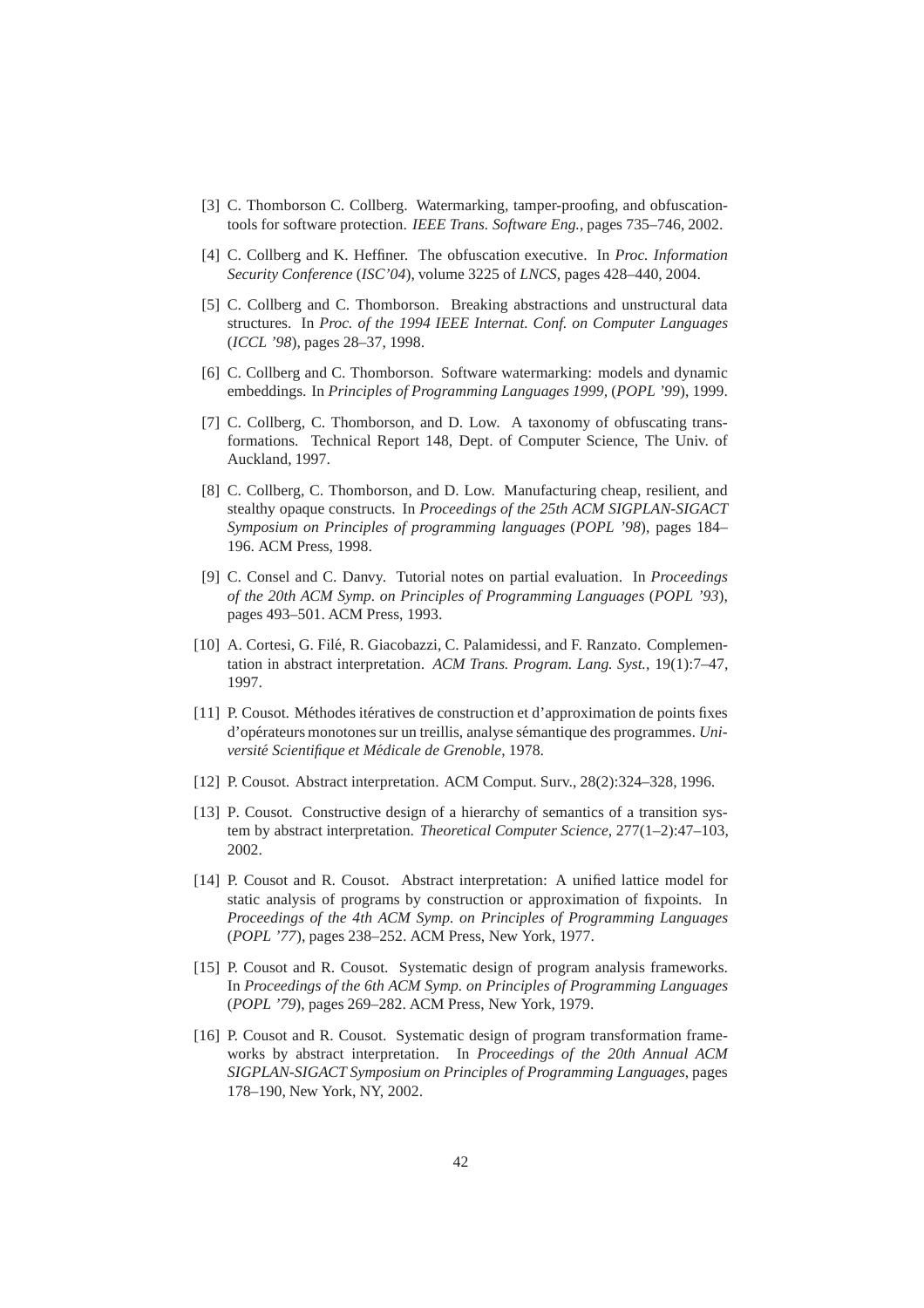- [17] M. Dalla Preda and R. Giacobazzi. Control code obfuscation by abstract interpretation. In *Proceedings of the 3rd IEEE International Conference on Software Engineering and Formal Methods (SEFM'05)*, pages 301–310, Koblenz, Germany, 2005.
- [18] M. Dalla Preda and R. Giacobazzi. Semantic-based code obfuscation by abstract interpretation. In *Proc. of the 32nd International Colloquium on Automata, Languages and Programming* (*ICALP '05*), volume 3580 of *Lecture Notes in Computer Science*, pages 1325–1336. Springer-Verlag, 2005.
- [19] M. Dalla Preda, M. Madou, R. Giacobazzi, and K. De Bosschere. Opaque predicate detection by abstract interpretation. In *Proc. of the 11th International Conf. on Algebraic Methodology and Software Technology* (*AMAST '06*), volume 4019 of *LNCS*, pages 81–95. Springer-Verlag, 2006.
- [20] J. Marciniak editor. *Encyclopedia of Software Engineering*. J. Wiley & Sons, Inc, 1994.
- [21] S. Forrest, A. Somyaji, and D. H. Ackley. Building diverse computer systems. In *Proceedings of the Workshop on Hot Topics in Operating systems*, pages 67–72, 1997.
- [22] R. Giacobazzi and E. Quintarelli. Incompleteness, counterexamples and refinements in abstract model-checking. In P. Cousot, editor, *Proc. of The 8th International Static Analysis Symposium, SAS'01*, volume 2126 of *Lecture Notes in Computer Science*, pages 356–373. Springer-Verlag, 2001.
- [23] R. Giacobazzi, F. Ranzato, and F. Scozzari. Making abstract interpretations complete. *J. of the ACM.*, 47(2):361–416, 2000.
- [24] James R. Gosler. Software protection: myth or reality? In *Proc. Advances in Cryptology* (*CRYPTO'85*), pages 140–157, 1985.
- [25] G. Grätzer. *General Lattice Theory*. Birkhäuser Verlag, Basel, Switzerland, 1978.
- [26] M. H. Halstead. *Elements of Software Science*. Elsevier North-Holland, 1977.
- [27] W. A. Harrison and Kenneth I. Magel. A complexity measure based on nesting level. In *SIGPLAN Notices*, volume 16, pages 63–74, 1981.
- [28] N. Jones. An introduction to partial evaluation. *ACM Comput. Surv.*, 28(3):480– 504, 1996.
- [29] G. Kildall. A unified approach to global program optimization. In *Proceedings of the 1st ACM Symp. on Principles of Programming Languages* (*POPL '73*). ACM Press, 1973.
- [30] C. Linn and S. Debray. Obfuscation of executable code to improve resistance to static disassembly. In *Computer Security Symposium* (*CSS '03*), pages 290–299, 2003.
- [31] M. Madou, B. Anckaert, P. Moseley, S. Debray, B. De Sutter, and K. De Bosschere. Software protection through dynamic code mutation. In *Proc. Internat. Workshop on Information Security Applications* (*WISA'05*), volume 3786 of *LNCS*, pages 194–206, 2005.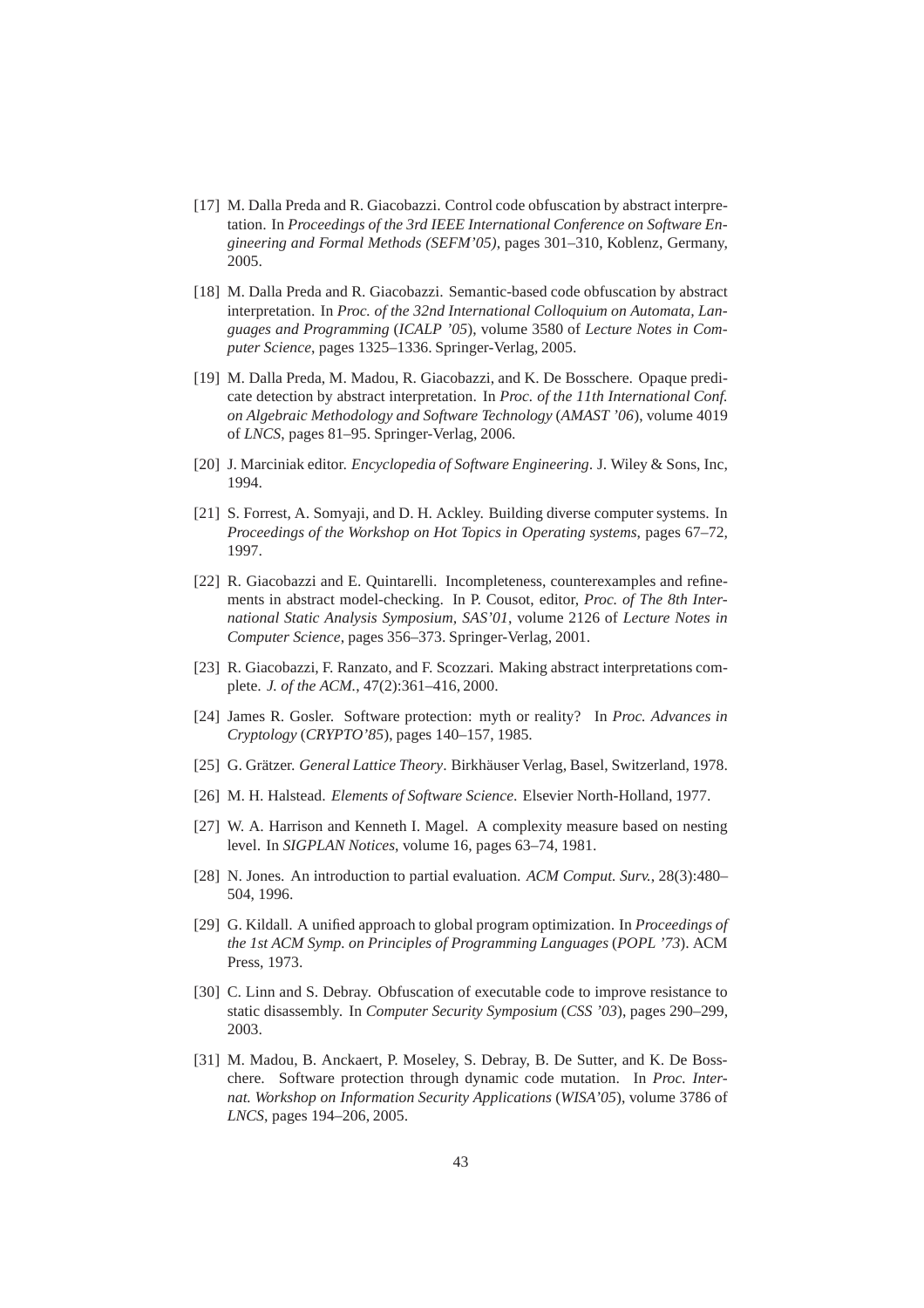- [32] A. Majumdar and C. Thomborson. Manufactoring opaque predicates in distributed systems for code obfuscation. In *Proc. 29th Australasian Computer Science Conference (ACSC'06)*, volume 48 of *CRPIT*, pages 187–196, 2006.
- [33] T. Ogiso, Y. Sakabe, M. Soshi, and A. Miyaji. Software obfuscation on a theoretical basis and its implementation. *IEEE Trans. Fundamentals*, E86-A(1), 2003.
- [34] E. I. Oviedo. Control Flow, Data Flow and Programmers Complexity. In *Proc. of COMPSAC 80*, pages 146–152. Chicago, IL, 1980.
- [35] R. Paige. Future directions in program transformations. *ACM SIGPLAN Not.*, 32(1):94–97, 1997.
- [36] J. Palsberg, S. Krishnaswamy, M. Kwon, D. Ma, Q. Shao, and Y. Zhang. Experience with software watermarking. In *Proceedings of the 16th IEEE Annual Security Applications Conference* (*ACSAC '00*), pages 308–316, 2000.
- [37] A. Pnueli, O. Shtrichman, and M. Siegel. The code validation tool CVT: Automatic verification of a compilation process. *STTT*, 2(2):192–201, 1998.
- [38] R. Pucella and F.B. Schneider. Independence from obfuscation: A semantic framework for diversity. In *Proceedings of the 19th IEEE Computer Security Foundation Workshop*, pages 230–241, 2006.
- [39] S. K. Udupa, S. Debray, and M. Madou. Deobfuscation: reverse engineering obfuscated code. In *12th. IEEE Working Conference on Reverse Egineering* (*WCRE '05*), 2005.
- [40] C. Wang, J. Hill, J. Knight, and J. Davidson. Software tamper resistance: obstructing static analysis of programs. Technical report CS-2000-12, Department of Computer Science, University of Virginia, 2000.
- [41] M. Weiser. Program slicing. *IEEE Trans. Software Engineering*, 10(4):352–357, 1984.
- [42] H. Yang and Y. Sun. Reverse engineering and reusing COBOL programs: A program transformation approach. In *IWFM '97 Electronic Workshop in Computing*, 1997.

## **6 Appendix**

#### **Syntactic opaque predicate insertion**

Given the semantic transformation  $t^{OP}$ , defined in Section 4.1, that performs the insertion of true opaque predicates form the set  $OP$ , in the following we report the details of the derivation of the corresponding syntactic transformation  $p^+ \circ t^{OP} \circ S^+$ .

**Step 1**: When we consider the program trace semantics expressed in fixpoint form, we have that  $p^+(t^{OP}[S^+[[P], \mathfrak{I}[[P]]])$ , reduces to  $p^+(t^{OP}[lfpF^+[[P], \mathfrak{I}[[P]]])$ .

**Step 2:** Let us compute the transformation  $t^{OP}$  of the program semantics  $S^+[[P]]$ expressed in fixpoint form  $lfpF^+[P]$ , in order to establish the local commutation property necessary for fixpoint transfer: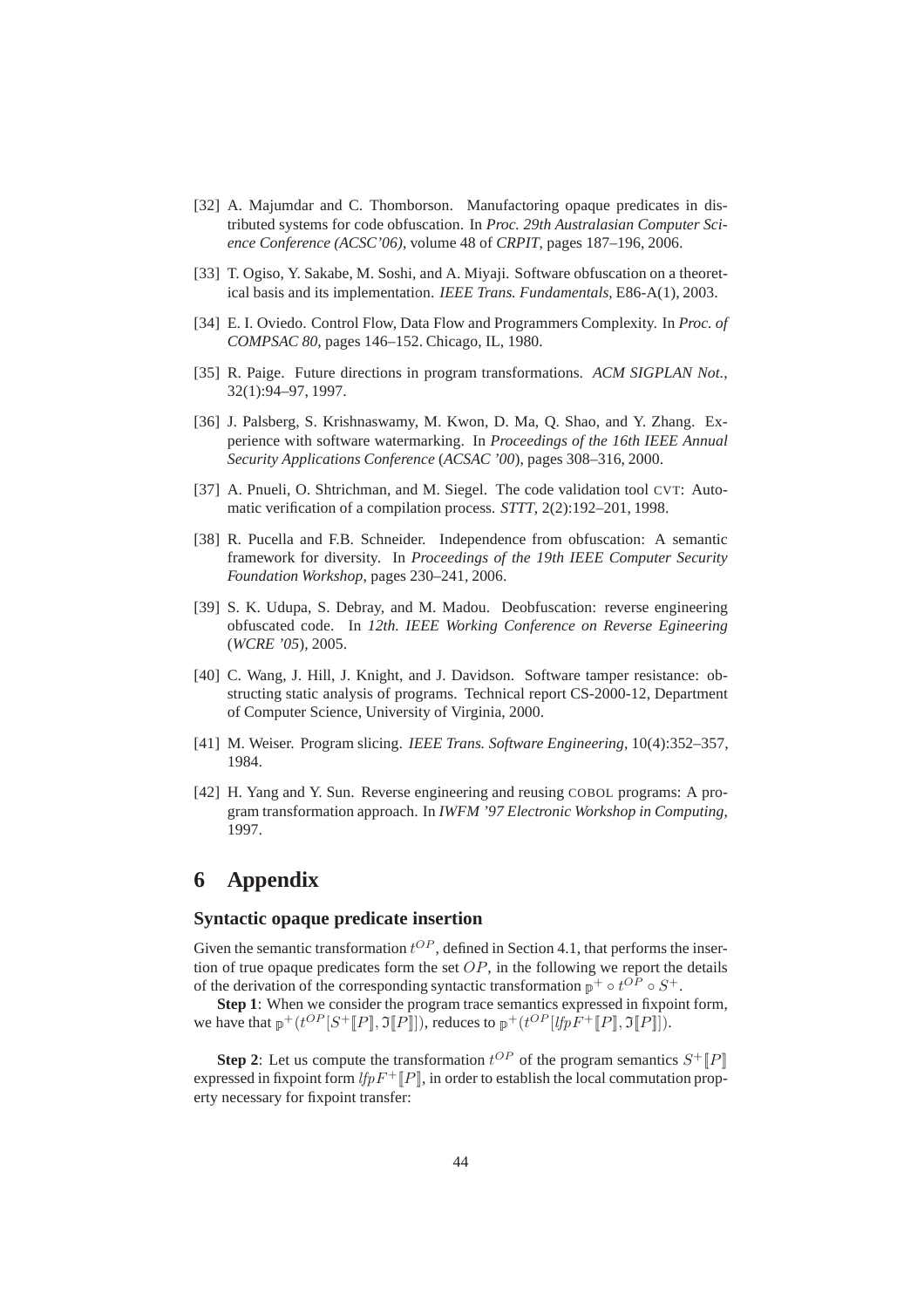$$
t^{OP}[F^+[[P]](\mathcal{X}), \mathfrak{I}[P]] = t^{OP}[\mathfrak{T}[P]] \cup \{ss'\sigma \mid s' \in \mathbf{C}[P][s), s'\sigma \in \mathcal{X}\}, \mathfrak{I}[P]] = t^{OP}[\mathfrak{T}[P]], \mathfrak{I}[P]] \cup t^{OP}[\{ss'\sigma \mid s' \in \mathbf{C}[P][s), s'\sigma \in \mathcal{X}\}, \mathfrak{I}[P]]]
$$

Let us consider the two terms of the above union separately. For the first term we have:

$$
t^{OP}[\mathfrak{T}[P], \mathfrak{T}[P]] = \{t^{OP}[\sigma, \mathfrak{T}[P]] \mid \sigma \in \mathfrak{T}[P]\} =
$$
  

$$
\{t^{OP}[\langle \rho, L : A \to L' \rangle, \mathfrak{T}[P]] \mid L : A \to L' \in P, \rho \in \mathfrak{E}[P], L' \in \mathcal{L}[P]\} =
$$
  

$$
\{\langle \rho, L : A \to L' \rangle \mid L : A \to L' \in P, \rho \in \mathfrak{E}[P], L' \in \mathcal{L}[P], L \notin \mathfrak{T}[P]\} \cup
$$
  

$$
\{\langle \rho, L : P^T \to \tilde{L} \rangle \langle \rho, \tilde{L} : A \to L' \rangle | L : A \to L' \in P, \rho \in \mathfrak{E}[P], L' \in \mathcal{L}[P],
$$
  

$$
L \in \mathfrak{T}[P], \tilde{L} \in New\}
$$

Considering the second term, we have that:

$$
t^{OP}[\{ss'\sigma \mid s' \in \mathbf{C}[\![P]\!](s), s'\sigma \in \mathcal{X}\}, \mathfrak{I}[\![P]\!]] =
$$
  

$$
\{t^{OP}[ss'\sigma, \mathfrak{I}[\![P]\!]] \mid s' \in \mathbf{C}[\![P]\!](s), s'\sigma \in \mathcal{X}\}
$$

assuming  $s = \langle \rho, L : A \to L' \rangle, s' = \langle \rho', C' \rangle$ , we obtain:

$$
\{\langle \rho, L : A \to L' \rangle t^{OP} [\langle \rho', C' \rangle \sigma, \Im[\![P]\!] \mid lab[\![C']\!] = L', \rho' \in \mathbf{A}[\![A]\!] \rho,
$$
  

$$
L : A \to L' \in P, \rho \in \mathfrak{E}[\![P]\!], \langle \rho', C' \rangle \sigma \in \mathfrak{X}, L \notin \mathfrak{I}[\![P]\!] \} \quad \cup
$$

$$
\{\langle \rho, L : P^T \to \tilde{L} \rangle \langle \rho, \tilde{L} : A \to L' \rangle t^{OP} [\langle \rho', C' \rangle \sigma, \Im[\![P]\!] \mid lab[\![C']\!] = L',
$$
  

$$
\rho' \in \mathbf{A}[\![A]\!] \rho, L : A \to L' \in P, \rho \in \mathfrak{E}[\![P]\!], \langle \rho', C' \rangle \sigma \in \mathfrak{X}, L \in \mathfrak{I}[\![P]\!], \tilde{L} \in New\}
$$

that, given  $\sigma' = \langle \rho', C' \rangle \sigma$ , reduces to:

$$
\{\langle \rho, L : A \to L' \rangle t^{OP} [\sigma', \Im[\![P]\!] \mid lab[\sigma'] = L', env[\sigma'] \in \mathbf{A}[\![A]\!] \rho, L : A \to L' \in P,
$$
  

$$
\rho \in \mathfrak{E}[\![P]\!], \sigma' \in \mathfrak{X}, L \notin \mathfrak{I}[\![P]\!] \} \quad \cup
$$
  

$$
\{\langle \rho, L : P^T \to \tilde{L} \rangle \langle \rho, \tilde{L} : A \to L' \rangle t^{OP} [\sigma', \mathfrak{I}[\![P]\!] \mid lab[\sigma'] = L', env[\sigma'] \in \mathbf{A}[\![A]\!] \rho,
$$
  

$$
L : A \to L' \in P, \rho \in \mathfrak{E}[\![P]\!], \sigma' \in \mathfrak{X}, L \in \mathfrak{I}[\![P]\!], \tilde{L} \in New\}
$$

then, assuming  $\hat{\sigma} = t^{OP}[\sigma', \Im[\![P]\!]$ , we obtain:

$$
\{\langle \rho, L : A \to L' \rangle \hat{\sigma} \mid lab[\hat{\sigma}] = L', env[\hat{\sigma}] \in \mathbf{A}[\![A]\!] \rho, L : A \to L' \in P,
$$

$$
\rho \in \mathfrak{E}[\![P]\!], \hat{\sigma} \in t^{OP}[\![\mathfrak{X}, \mathfrak{I}[\![P]\!]], L \notin \mathfrak{I}[\![P]\!]\} \quad \cup
$$

$$
\{\langle \rho, L : P^T \to \tilde{L} \rangle \langle \rho, \tilde{L} : A \to L' \rangle \hat{\sigma} \mid lab[\hat{\sigma}] = L', env[\hat{\sigma}] \in \mathbf{A}[[A]]\rho,
$$
  

$$
L : A \to L' \in P, \rho \in \mathfrak{E}[[P]], \hat{\sigma} \in t^{OP}[\mathfrak{X}, \mathfrak{I}[[P]], L \in \mathfrak{I}[[P]], \tilde{L} \in New\}
$$

where given a trace  $\sigma$ :  $env[\sigma] = env[\sigma_0]$  and  $env[\langle \rho, C \rangle] = \rho$ , while  $lab[\sigma] = lab[\sigma_0]$ and  $lab[\langle \rho, C \rangle] = lab[[C]]$ . By defining  $F^{OP}[[P]](t^{OP}[\mathfrak{X}, \mathfrak{I}[P]])$  as given by the union of the elements obtained by the above computation, we have: